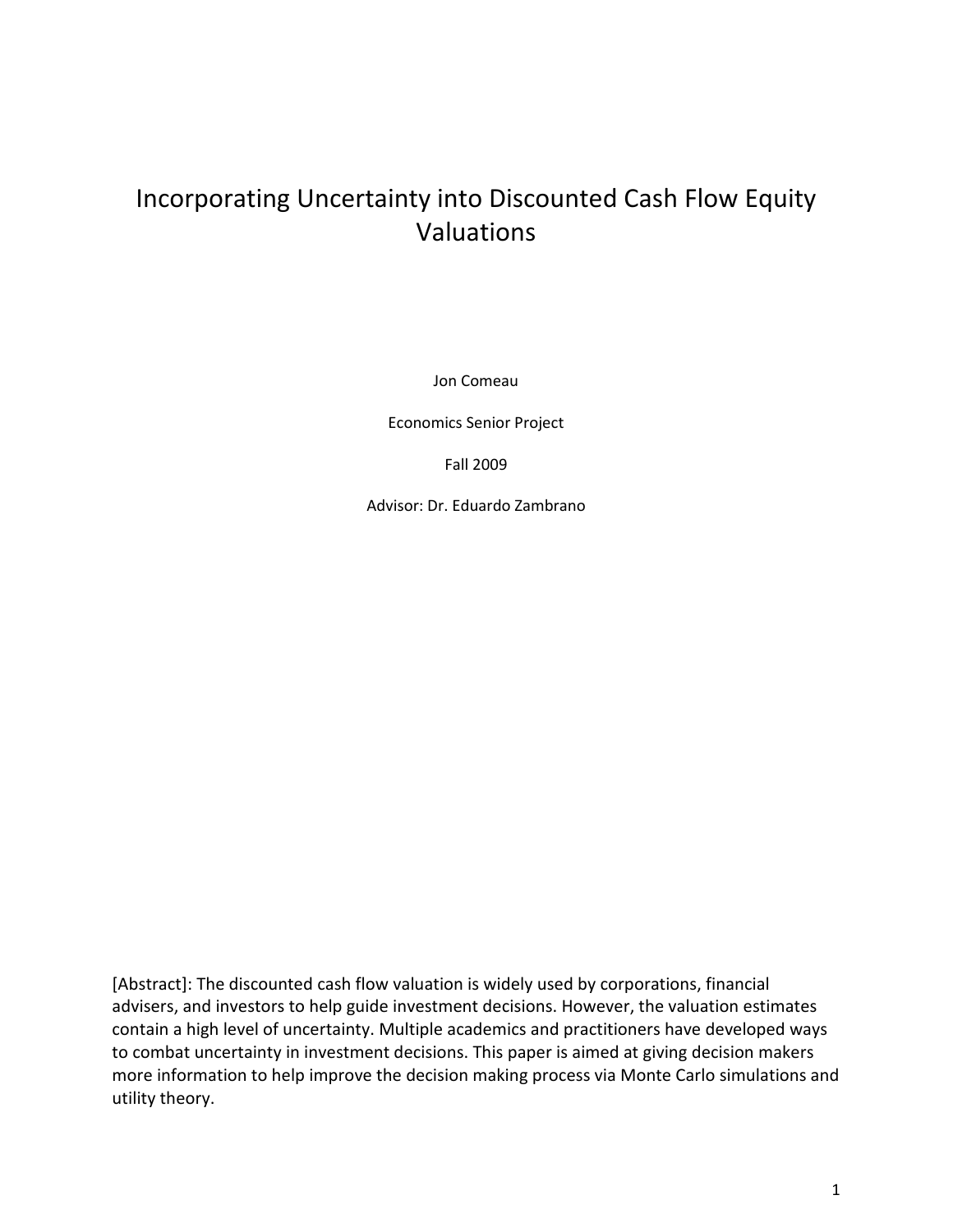# Table of Contents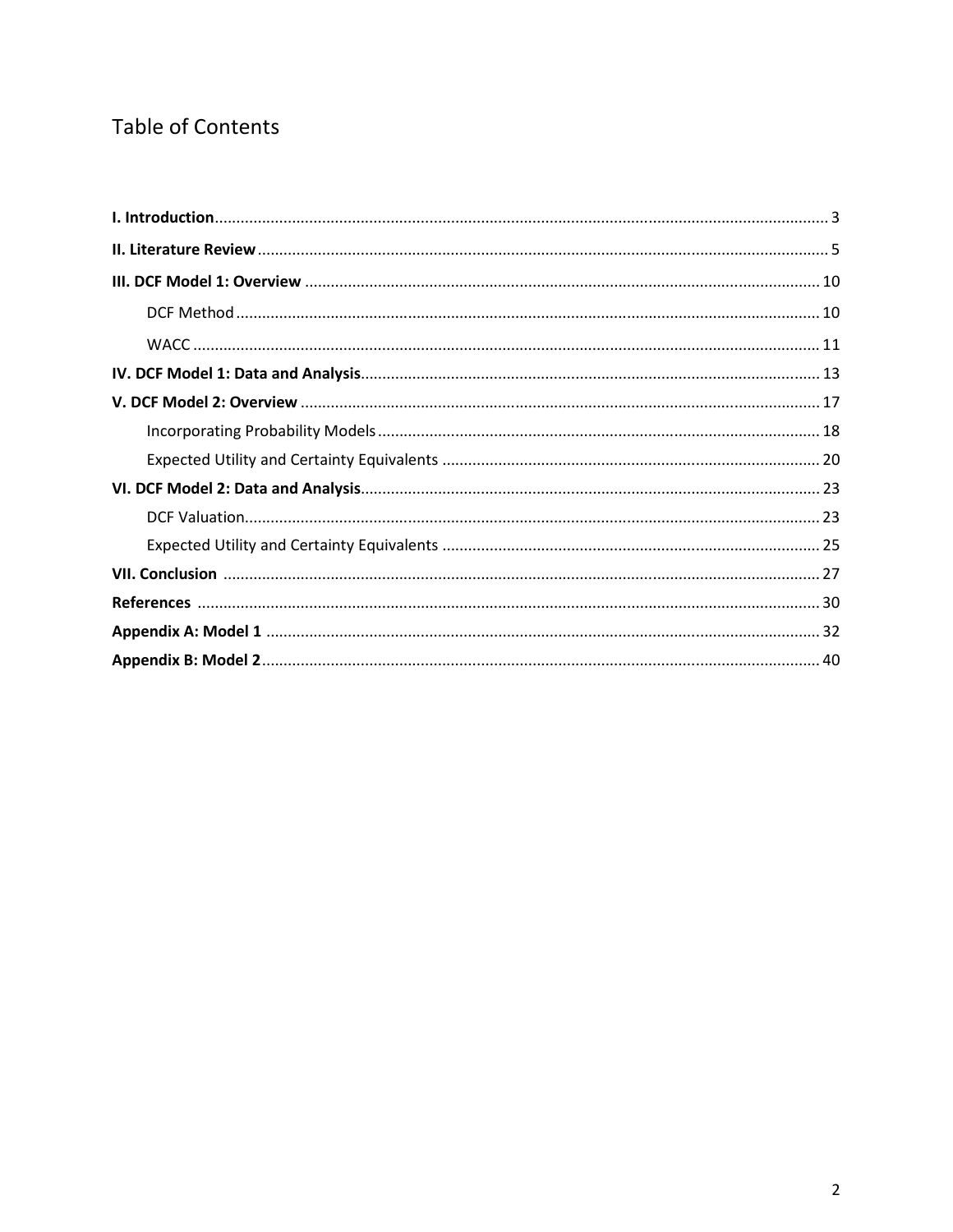### I. Introduction

Discounted cash flow (DCF) analysis is a method of valuing investments including equity, real estate, corporate projects and even entire companies. The method essentially estimates future cash flows and discounts them using an appropriate rate to determine an estimate of their present value. The concept of DCF is derived from the fact that the value of an investment today should be equal to the present value of the cash flow it will generate. Discounting the cash flows is necessary to account for money being received at a future date being worth less than money received today because it could be reinvested to earn additional income. The method was first developed by Arthur M. Wellington, a railroad engineer, in the late 19<sup>th</sup> century. The method was further developed by academics and engineers post World War Two. DCF valuations are now widely used by firms to make irrevocable capital budgeting decisions (Dulman).

Beyond capital budgeting decisions, DCF valuations can be used to determine enterprise value, the estimated value of an entire company, and the intrinsic value of a firm's equity. Value investors use valuations, including DCF, to find stocks that are trading at a significantly different price than their estimated intrinsic value ("Value Investing"). To calculate a firm's intrinsic equity value using the DCF method future free cash flow (FCF) must be estimated. To obtain the FCF estimate the firm's income statement and balance sheet is forecasted out for typically 5 years. Beyond the 5 year period the Gordon Growth Model is used to calculate a terminal value which is the value of the FCF a firm will generate into infinity calculated as perpetuity. The company's weighted average cost of capital (WACC) is then used as the discount rate to determine the present value (PV) of FCF. To determine equity value, the current level of the firm's debt is subtracted from PV of FCF, which gives the cash flow available to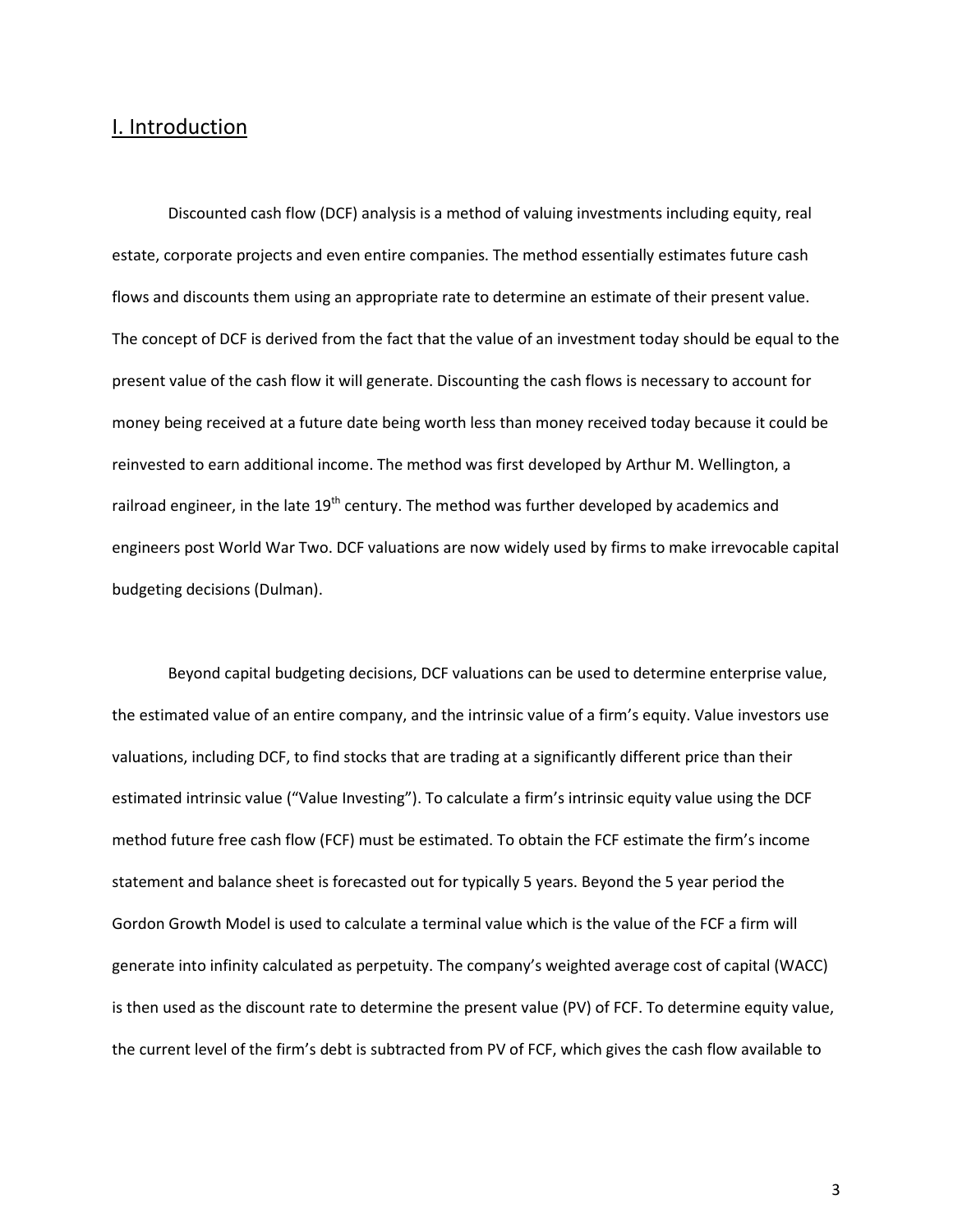equity investors. That value is then divided by the current number of shares outstanding to obtain the intrinsic value of the company's stock price (Gorman).

Due to the calculated intrinsic values being based on forecasts, the resulting estimate is uncertain. The only input in the DCF calculation that is not a forecast is the WACC used to discount the cash flows. However, the values used for the exogenous variables in the equation can differ from practitioner to practitioner. The uncertainty inherent in DCF calculations has significant real world implications. Firms make large and often irrevocable investment decisions based on DCF valuations. According to a survey of 37 leading Fortune 500 firms, 96% of corporations and 100% of financial advisers surveyed use the DCF technique to evaluate investment opportunities (Bruner 190). Value investors who utilize the DCF method are essentially betting that their valuation is accurate, and the firm's intrinsic value will be realized in the market during a particular time horizon. Despite the high level of uncertainty and the dependence on assumptions, DCF estimates are ubiquitous in the world of finance. Cal Poly Finance Professor John Dobson summarized this point by relating to his students that when all you have is a hammer everything looks like a nail, and in finance the hammer is the DCF valuation.

The objective of this paper is to analyze ways for value investors to make more informed investment decisions under uncertainty. Specifically, the paper focuses on incorporating probability models into a DCF equity valuation and running thousands of Monte Carlo simulations to derive an expected equity value rather than a single point estimate. The descriptive statistics that can be calculated from the simulation outputs should help illustrate the level of uncertainty in the valuation and help with the decision making process. The paper then looks at how calculating the expected utility of the investment based on a fixed level of risk tolerance can be used as an added decision making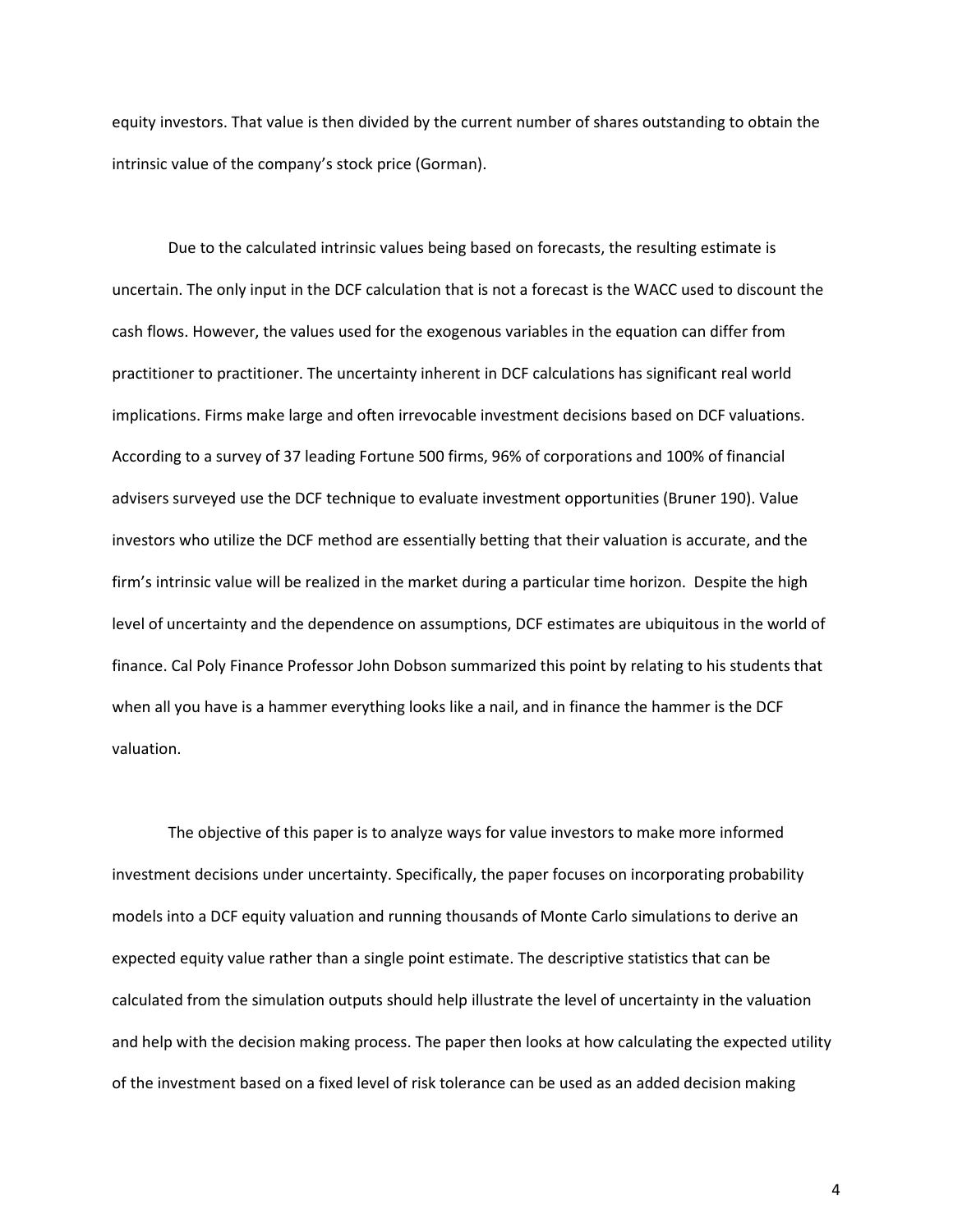criteria. The decision maker can compare the expected utility of the investment to the expected utility of alternative investments or of not investing at all and choose the investment that maximizes expected utility. Running Monte Carlo simulations and calculating expected utility will not necessarily equate to more profitable investment decisions. The real benefit of applying these methods is framing the investment decision in the context of the level of uncertainty surrounding the estimate and the decision maker's risk profile.

The paper begins by over viewing previous work regarding investment under uncertainty, and although there is an extensive amount of literature on the subject only a few studies closely related to this paper will be profiled. The paper then overviews a DCF equity valuation of Cracker Barrel (Nasdaq: CBRL) conducted in December 2008. The DCF valuation is then redone by incorporating uncertainty into the FCF forecasts and running 5,000 simulations. Finally, the paper looks at calculating the expected utility of the investment by using a constant level of risk tolerance.

### II. Literature Review

Various Academics have analyzed ways to incorporate uncertainty into investment decisions. Beginning in the 1930's Benjamin Graham laid the foundation for the modern value investor in *Securities Analysis* and *The Intelligent Investor*. In both books, Graham made a clear distinction between investing and speculating and argued that intelligent investors can protect themselves from the risk of uncertainty by making investments with a particular margin of safety. Graham made the distinction between investment and speculation in *Securities Analysis* as follows: "An investment operation is one in which, upon thorough analysis, promises safety of principal and a satisfactory return. Operations not meeting these requirements are speculative" (3). Graham advocates against investors timing the market,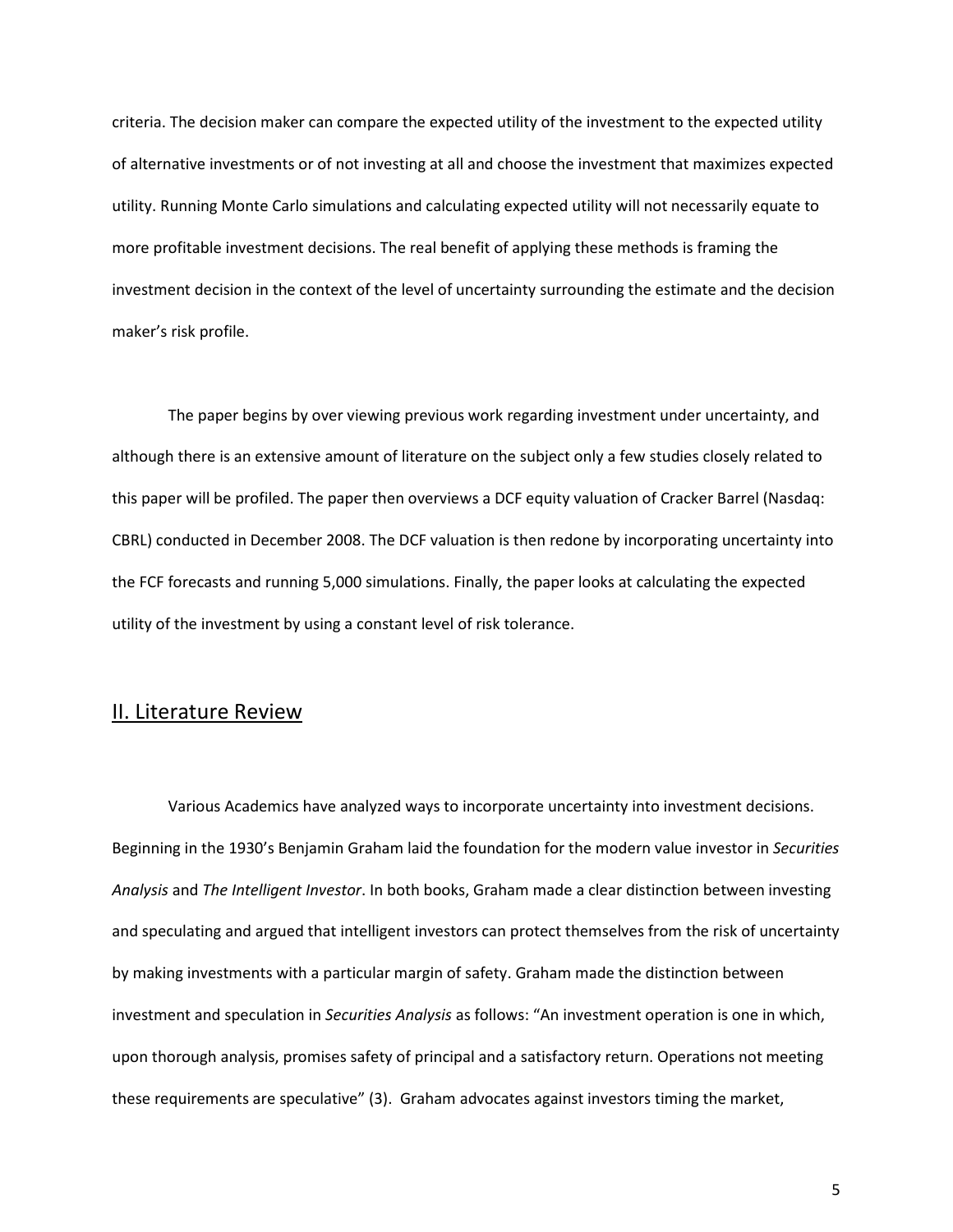selecting stocks thought to outperform the market in the short term, and selecting stocks thought to outperform the market in the long term (i.e. growth stocks). The problem with those strategies is the difficulty of accurately predicting the future and doing it better than a "host of competitors" (11).

Graham promotes investing in securities at bargain levels relative to their fundamental values and in other promising securities and leading investment funds when the market is not too high (16). He believes these opportunities generally occur when the market is at depressed levels and when individual issues are particularly unpopular (173). The margin of safety advised by Graham is essentially picking securities whose value to the investor does not depend on accurately predicting the future. The margin of safety for fixed income investments can be thought of as the difference between the value of the company and their level of debt. For example, if a company is worth \$30 million and they have \$10 million in debt the company could shrink by 2/3 before there is any risk to the debt holders. For ordinary common stock Graham describes the margin of safety as the difference between the expected earning power of the stock and the going rate for bonds. To mitigate the uncertainty risk that is inherent in investments, Graham promotes investing in securities that have strong fundamentals at bargain levels that have an adequate margin of safety (256). The difference between the intrinsic or fundamental value and the low level the security is trading at provides a cushion against miscalculations and adverse market conditions.

When making investment decisions the worth of not investing immediately is another factor that can be taken into consideration. In *Investment Under Uncertainty* Avinash Dixit and Robert Pindyck argue that the value of delaying the investment should be incorporated into the decision making process. One technique is to view the investment decision as a real option. Firm's make large often irrevocable investment decisions continuously throughout time. The irreversibility of investment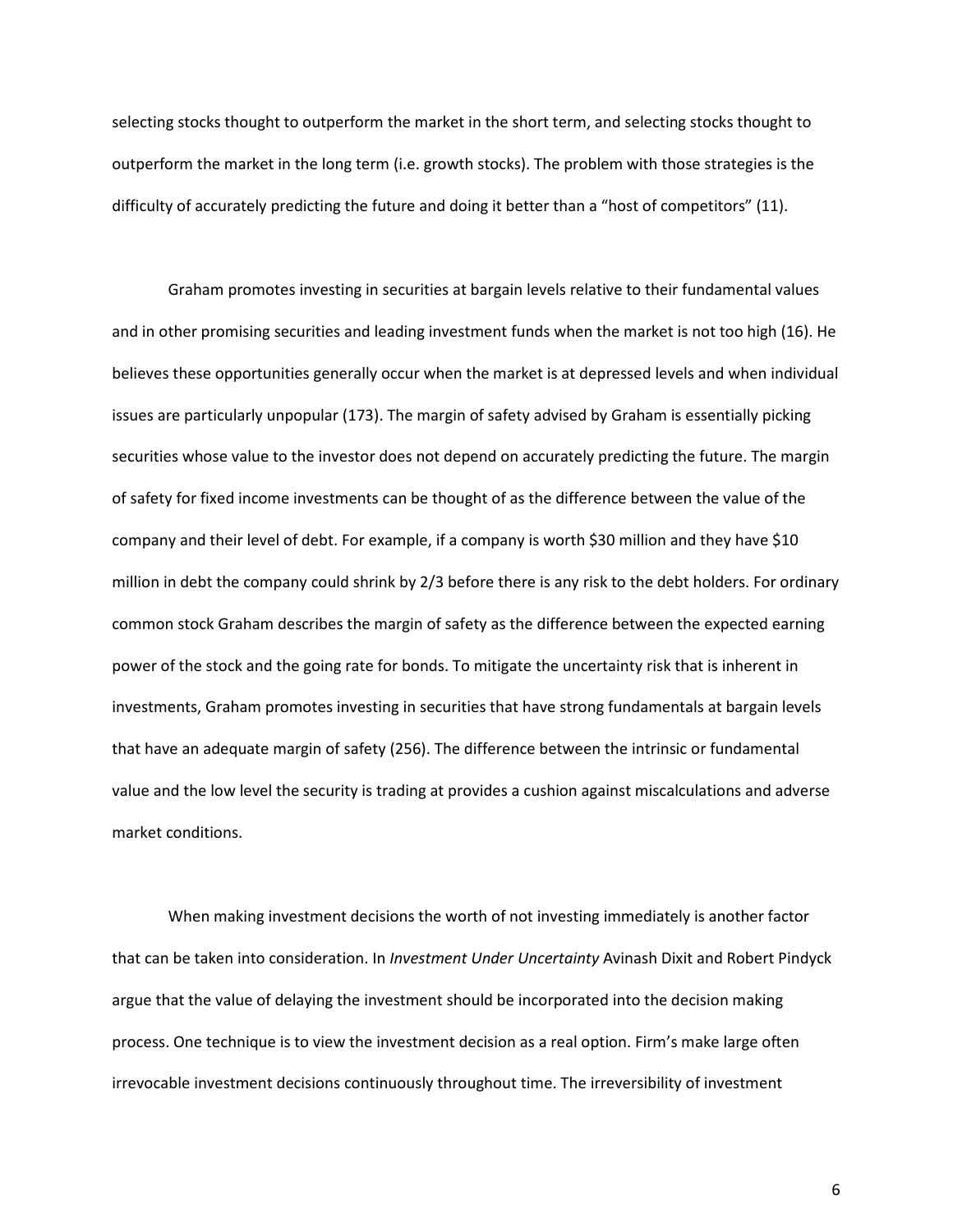decisions requires that the standard NPV analysis taught in business schools be adjusted. Traditional NPV analysis ignores the opportunity cost of investing now. If the investment can be made now or at a future date and if it is irrevocable then the decision to invest can be viewed and valued as a call option (26). The adjusted NPV method developed in *Investment Under Uncertainty* can be utilized by value investors via incorporating the value of the option into the DCF.

Kenton Yee's *Deep-Value Investing, Fundamental Risks, and the Margin of Safety*, in the *Journal of Investing*, applies the option framework to Benjamin Graham's margin of safety. Yee views the margin of safety as the discount (the intrinsic value minus the market value) that is equal to the value of the option to delay the investment. The paper develops a model to determine how large a margin of safety a value oriented investor should demand. Value investing relies on mispricing, a convergence date where the intrinsic value will be realized in the market, and the ability to establish the desired position before the convergence date. Yee identifies four risks to value investors:

- 1. Market risk: volatility of the market price
- 2. News risk: news that will disrupt the investors intrinsic value estimate
- 3. Valuation risk: The intrinsic value estimate may be systematically biased or imprecise
- 4. Convergence risk: uncertainty about when the market price will converge to the estimated value

Yee incorporates those risk factors into calculating appropriate margins of safety using the real options framework. Analyzing companies in the S&P 500, Yee calculates the typical margin of safety to be between 20-30% of share prices. Like Graham, Yee advocates making investments with a large margin of safety to increase the probability of a desirable outcome.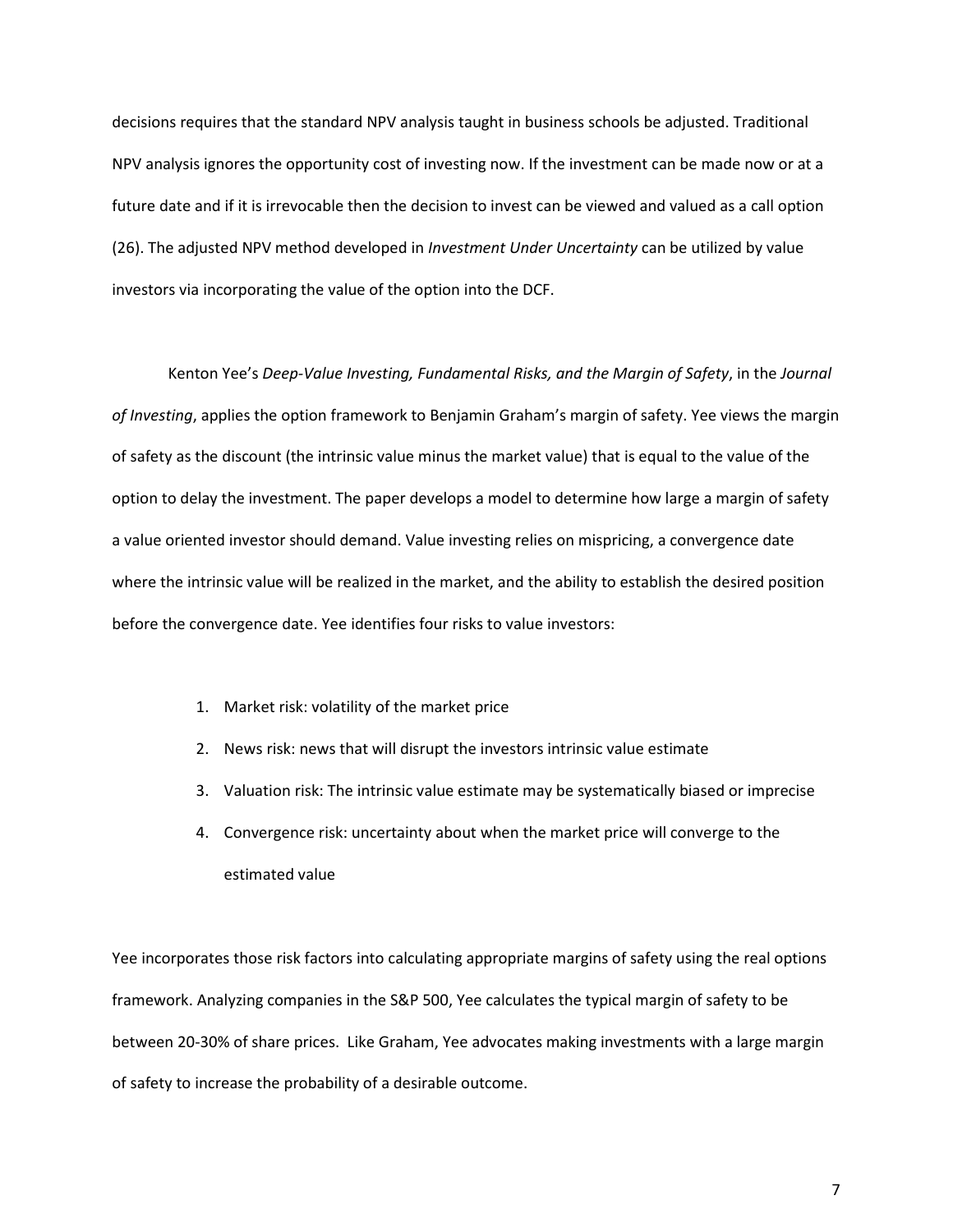Nick French and Laura Gabrielli analyze ways to incorporate uncertainty into the DCF method of valuing real estate in their *Discounted cash flow: accounting for uncertainty* study. The authors' find that although DCF real estate valuations are uncertain they are generally reported as a single point estimate without any reference to the uncertainty behind it. A point estimate is a common approach that uses the valuer's best estimate of the unknown value to make the calculation without any consideration of uncertainty (Myerson 49). The cash flows from real estate investments are uncertain which results in the valuation being uncertain. The projected cash flows are based on the best estimate of a professional. The authors argue that probabilities should be incorporated into those estimates. Normal distributions are the most statistically robust, but the Triangular distribution better reflects the judgment and thought process of the valuer. The valuer can use market information to determine the most likely outcome and then asses what they believe to be the best and worst outcome. The study uses Crystal Ball, a software package, to run Monet Carlo simulations. Instead of producing a single point estimate the simulation carries out multiple iterative calculations using random values that are based on the provided triangular distribution values. The process is repeated thousands of times and the mean of the resulting valuations is used as an expected estimate rather than a single point estimate. The study found that the expected value is not significantly different than the point estimate, but incorporating uncertainty adds beneficial information about the uncertainty of the result. One benefit is the simulation results provide a standard deviation which describes the risk of the valuation estimate not being realized. A range can be provided to show the probability of the value falling between a certain dollar range. Incorporating uncertainty places the valuation estimate in the context of the uncertainty of inputs and the risk of the output estimate not being realized (French).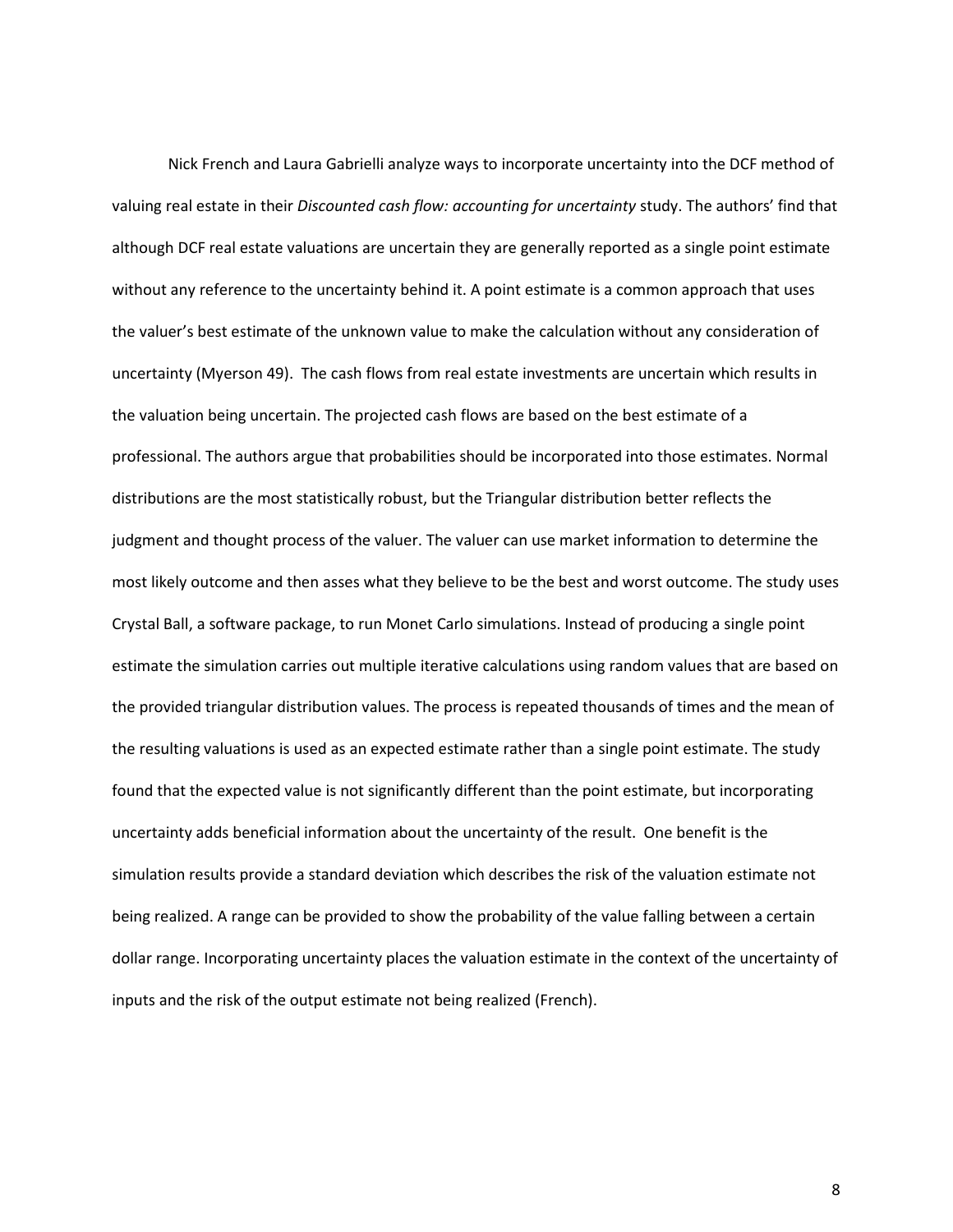Another method of making investment decisions under uncertainty is by looking at the expected utility of the investment. In *Probability Models for Economic Decision Making* Dr. Roger Myerson overviews how utility can be incorporated into investment decisions. The investor's risk tolerance can be estimated using a hypothetical binary lottery with each pay off being equally likely. If the risk tolerance can be assumed to remain constant then the investor's utility from various gambles can be computed. Using Monte Carlo simulations similar to the study mentioned above, the expected utility of an investment can be found by taking the average of thousands of simulation results. This value can then be compared to the expected utility of other investments or the utility of not investing at all. This method allows decision makers to make choices based on utility maximization given a specific risk profile.

Graham and Yee's objective in dealing with investment under uncertainty is to increase the probability that the investor will experience favorable results. As opposed to wealth maximization, French and Myerson focus on increasing the information available to decision makers. The focus of this paper will not be on increasing the chances of wealth maximization but rather on increasing information to aid in the decision making process. The Monte Carlo simulations will not necessarily provide a more accurate estimate, but it will illustrate the uncertainty surrounding the estimated stock price. Unlike French and Gabrielli's study, this paper will use the Generalized Log-Normal distribution rather than the Triangular distribution to incorporate uncertainty into the forecasts. The Triangular distribution provides a smaller range of possible randomly generated forecasts, and the Generalized-Log normal is used in this paper to reflect my higher level of uncertainty regarding CBRL's FCF forecasts. Incorporating the expected utility will add another decision making criteria to the margin of safety concept that is widely used by value oriented investors.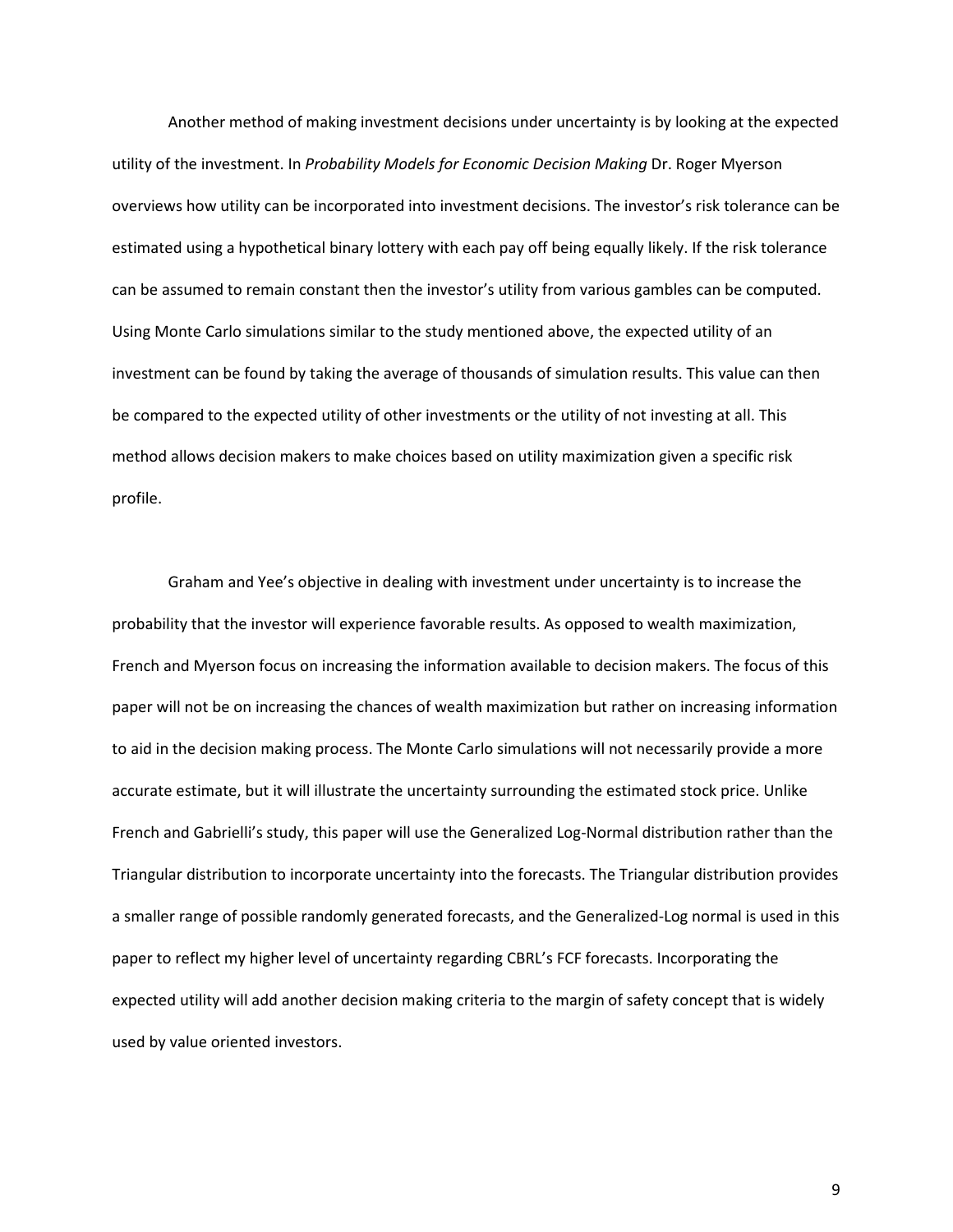## III. DCF Model 1: Overview

### DCF Method

The discounted cash flows or free cash flow for the firm (FCFF) is the method used in this study to calculate the intrinsic value of CBRL's equity. The FCFF is the after tax earnings adjusted for depreciation, changes in working capital, and increases in capital expenditures. The method of calculating the overall cash flow to a zero debt firm used in this paper is listed below:

FCFF = EBIT (1-*t*c) + (Depreciation + Amortization) – Cash Flows from Capital Spending – Cash Flows from Changes in Working Capital

where

EBIT = Total Revenue – Cost of Goods Sold (COGS) – Sales, General & Administrative Expenses (SG&A) – Other Indirect Expenses – Depreciation & Amortization

Cash Flows from Capital Spending = Purchases of Property Plant & Equipment (PPE) - Sale of PPE before Taxes + Taxes on Sale of PPE

Cash Flows from Changes in Working Capital = Increase (Decrease) in Accounts Receivable + Increase (Decrease) in Inventory + Decrease (Increase) in Accounts Payable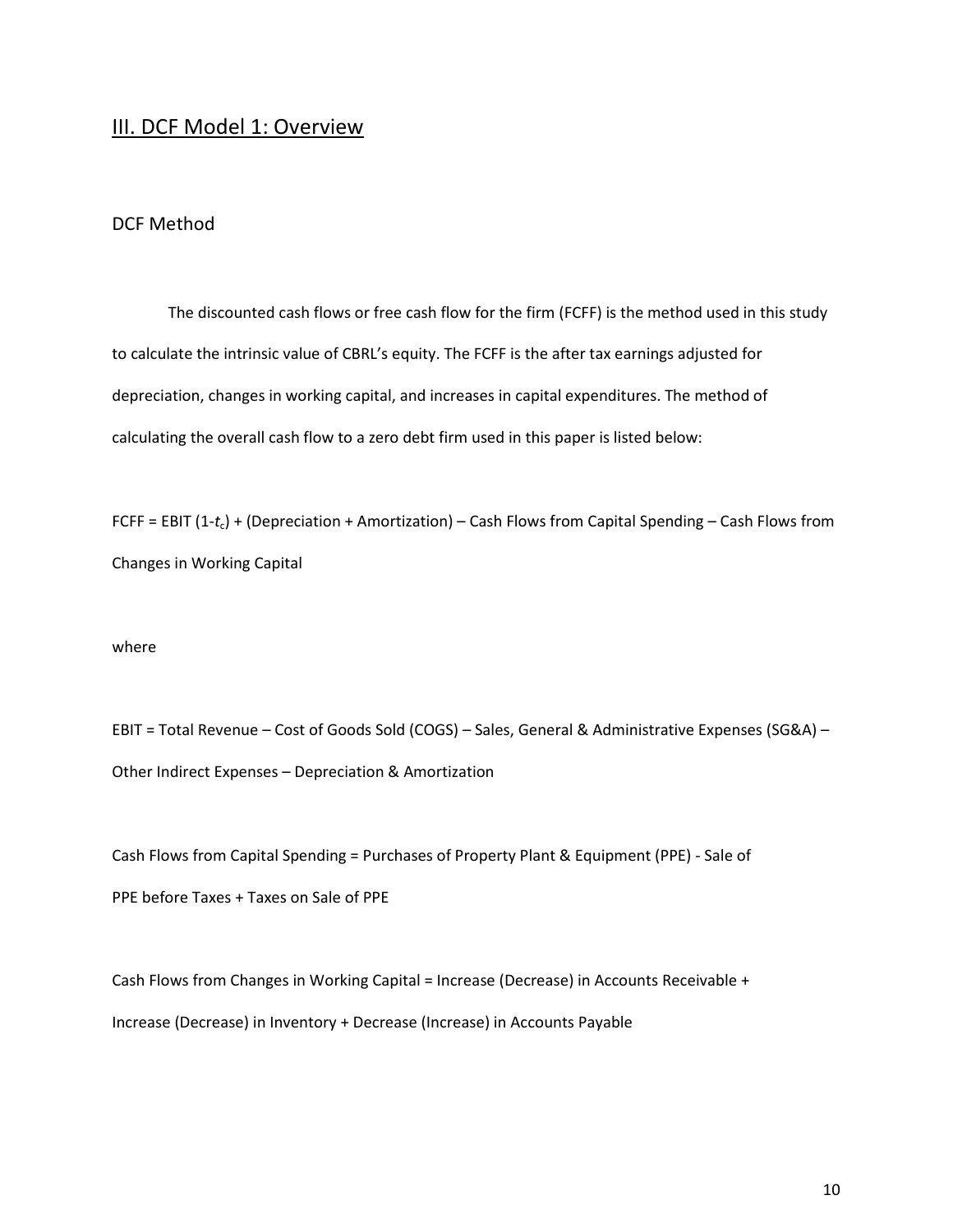The DCF discounts the year by year FCF and a terminal value,  $V_{n}$ , which is calculating using the Gordon Growth Model. The discount rate used is the firm's weighted average cost of capital (Bodie 613).

Enterprise Value =  $\sum_{t=1}^{n} \frac{FCFFt}{(1+WACC)}$  $\frac{r}{t} = 1 \frac{FCFFt}{(1 + WACC)^{t}} + \frac{Vn}{(1 + WA)}$  $\frac{Vn}{(1+WACC)^n}$ , where  $V_n = \frac{FCFFn+1}{WACC-g}$  $\frac{WACC-g}{WACC-g}$ 

To obtain the intrinsic value of equity, the current value of CBRL's debt is subtracted from the enterprise value, and a share price is obtained by dividing the value available to equity investors by the current number of shares outstanding.

Weighted Average Cost of Capital

WACC is the dominant discount rate used in DCF analyses (Bruner 173). It is given as follows:

 $WACC = (W_{debt}(1 - t_c)K_{debt}) + (W_{preferred}K_{preferred}) + (W_{equity}K_{equity})$ 

where

K = component cost of capital

W= weight of each component as % of total capital

 $t_c$  = marginal corporate tax rate

The cost of equity can be calculated via the capital asset pricing model (CAPM) or a multifactor model. This valuation ran market model regressions to determine the cost of equity using both the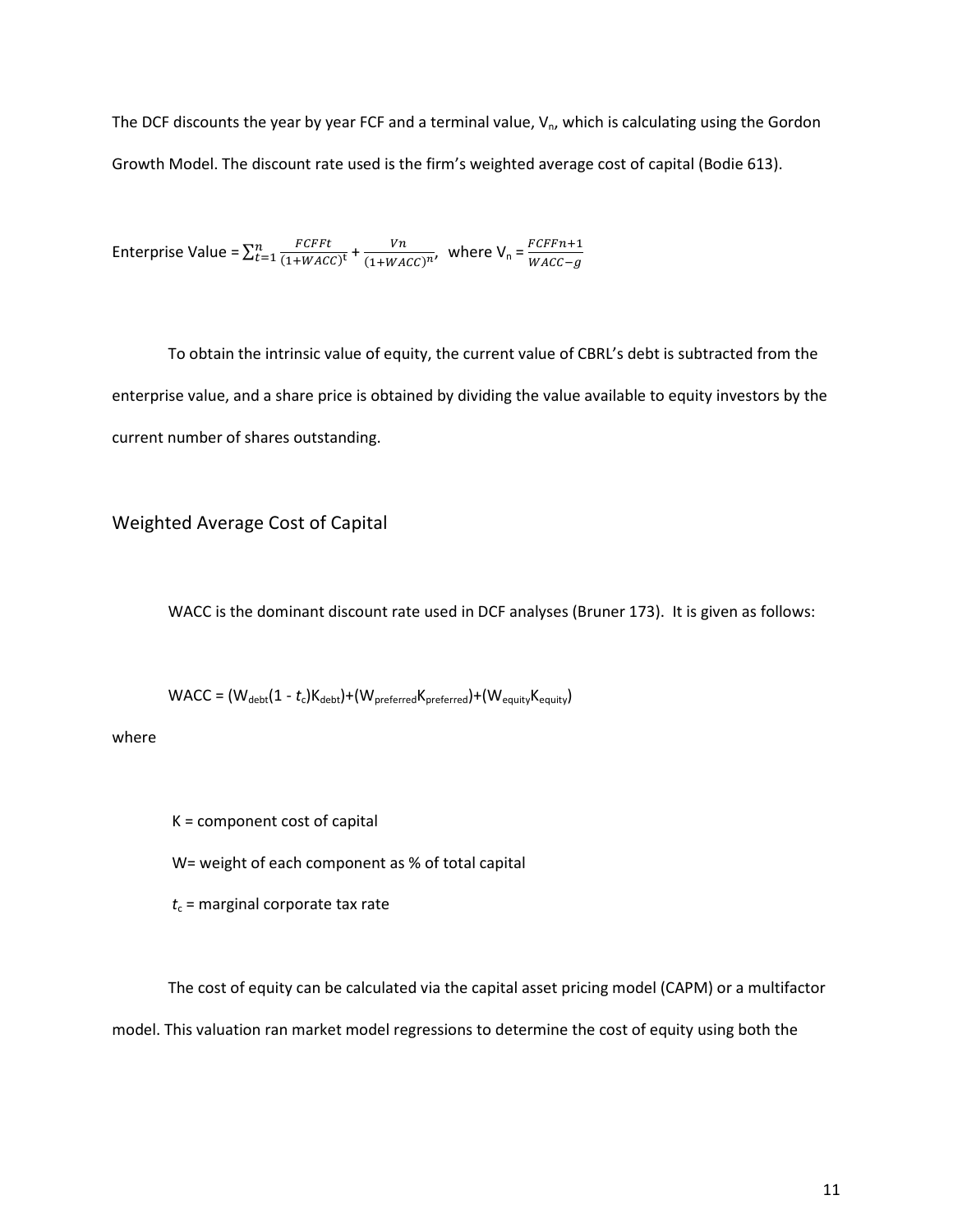CAPM and a multifactor model. The CAPM was developed in 1964 by William Sharpe, John Linter, and Jan Mossin as method of calculating the required return of an asset (Bodie 279). The equation is

$$
K_{\rm e} = R_{rf} + \beta (R_m - R_{rf})
$$

where

R*rf* = Interest rate available on a risk free bond

R*m* = Return required to attract investors to hold the broad market portfolio of risky assets

R*m* – R*rf* = The equity risk premium

 $β$  = The relative risk of the particular asset (Bruner 175)

Another approach to calculating the cost of equity is using a multifactor model which aims to identify macroeconomic sources of systematic risk (i.e. risk that should be rewarded and thus increase the required return on an asset) (Bodie 424). This valuation incorporates the Fama French three factor model. The equation is given below:

K<sub>e</sub> - R<sub>rf</sub> = α<sub>0</sub> + β<sub>1</sub>E[R(Market-rf)] + β<sub>2</sub>E[R(SMB)] + β<sub>3</sub>E[R(HML)]

### where

rf = Interest rate available on a risk free bond

E[R(Market-rf)] = The expected return on the market minus the Interest rate available on a risk free bond

E[R(SMB)] = The expected returns of small market cap stocks over big market cap stocks E[R(HML)] = The expected returns of high book/market value stocks over low book/market stocks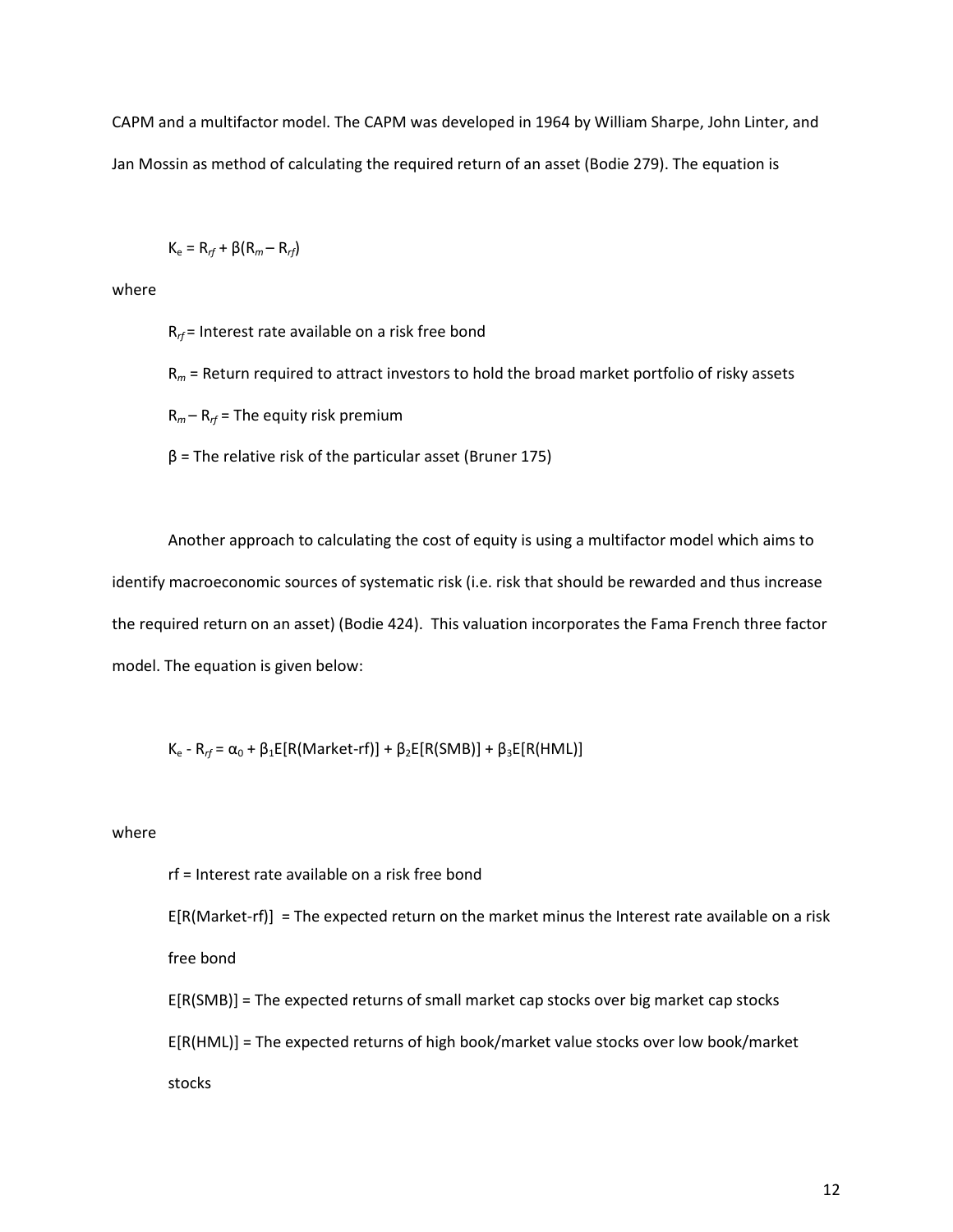The firm specific factors are incorporated into calculating the expected return on a security due to long standing empirical observations that firm size and the book-to-market ratio predict stock returns that are inconsistent with the CAPM (Bodie 336). There is much debate over the validity of the CAPM and multi factor models, but for the purpose of this paper it will be assumed that both adequately predict returns. The model that results in the highest statistical significance is used in this valuation.

 The DCF model contains multiple assumptions beyond the forecasted FCF. The WACC value used can vary dramatically and will have a significant impact on the calculated value. A study examining the WACC estimation practices of various corporations, financial advisors, and finance textbooks found significant deviations in the practices of calculating WACC (Bruner 171). To account for the various possible values of the WACC a sensitivity analysis is incorporated into the second valuation. The objective of this paper is not to analyze the best practices of DCF valuations. The paper assumes the methods of calculating the DCF valuation in this study is valid and will focus on adding information to the decision making process.

### IV. DCF Model 1: Data and Analysis

### FCF Forecasts:

To forecast CBRL's FCF, 10 years of financial data were obtained from MergentOnline. Specifically, balance sheet, income statement, and statement of cash flows data from 1999-2008 are used. To estimate FCF revenue must first be forecasted (Figure 1 of Appendix A). Multiple regressions were run to try and determine factors that explain changes in CBRL's sales. However, due to the lack of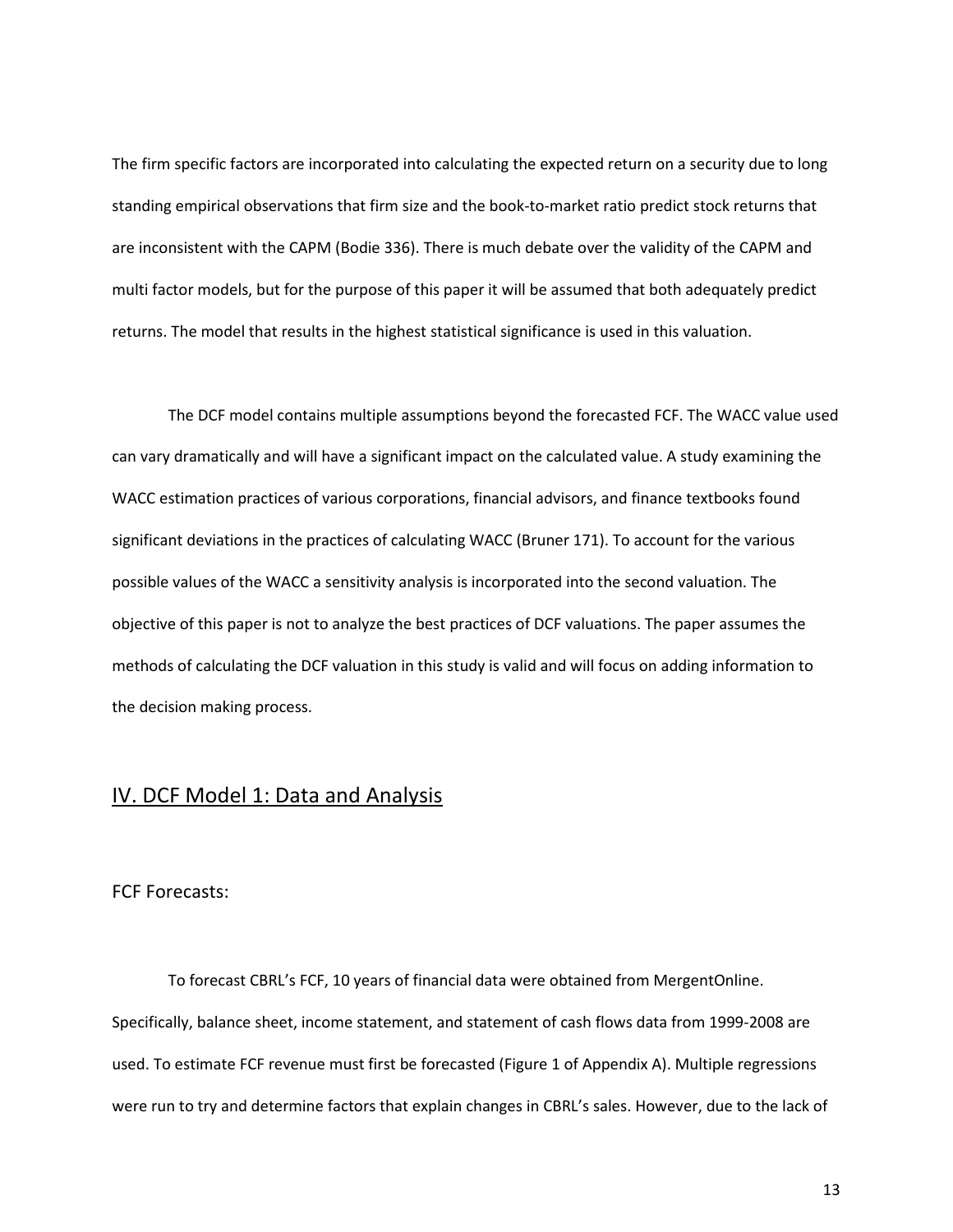an adequate model, revenue forecasts for 2009-2011 from Capital IQ and 2012-2013 forecasts from Value Line are used (Figures 2 and 3 of Appendix A). COGS, SG&A, and other indirect expenses are estimated using a 10 year historical mean percentage of sales. Depreciation and amortization is estimated using Value Line's future estimate. 2009 and 2010 purchases of PP&E are determined by using estimates listed on Cracker Barrel's 10-K. The remaining PP&E values use a 15 year historical average. The 2009 estimate of gains from the sale of PP&E is taken from the company's 10-K and the remaining years are forecasted from a 15 year historical average. Changes in working capital are estimated by using a 10 year historical average of days A/R, days inventory, and days A/P. Cracker Barrel predicted a 35% corporate tax rate for 2009, and that value is used for the 2009-2013 forecasts. The forecasting is done in Excel, and all the values mentioned above are located in a driver box that is used to compute the forecasted values (Figure 4 of Appendix A). With those values forecasted, the FCF generated from 2009-2013 is calculated (Figure 5 Appendix A).

### Terminal Growth Rate:

To calculate the value of Cracker Barrel beyond 2013 a terminal growth must be determined. The terminal growth rate is highly subjective and can essentially be a shot in the dark. Investment Bank's using the Gordon Growth Model to calculate enterprise values will typically use the country's GDP growth rate, the rate of inflation, or something similarly conservative ("Breaking into Wall Street"). The rate used in the calculation is 3%, and is determined by taking the 1989-2009 average annual growth rate of the U.S.'s GDP from the Bureau of Economic Analysis.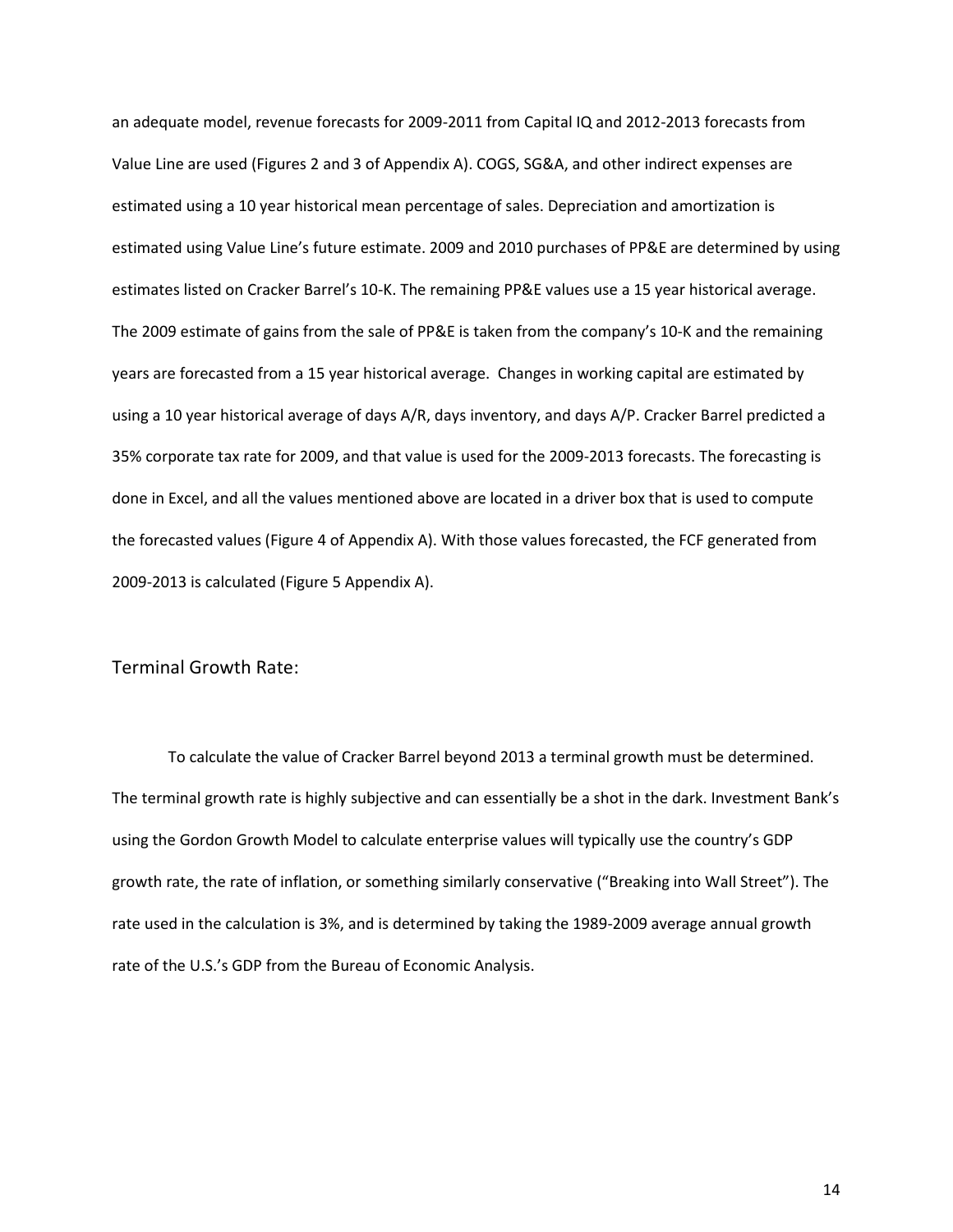### WACC:

To properly determine the present value of the company's future cash flows it is necessary to discount those cash flows at the company's cost of capital. To determine the weighted average cost of capital for CBRL, I first determined the expected return of their equity to be 10.43% via the Fama French three factor model.

### **Cost of Equity/Market Model Regressions:**

To determine the company's cost of equity market model regressions are run using both the capital asset pricing model (CAPM) and the Fama French three factor model. For the CAPM regression, 60 months of stock price data from November 2003 to October 2008 from Yahoo! Finance is used. The S&P 500 is used to represent the market, and to compute accurate returns S&P 500 dividends estimated by Yale University professor Robert Schiller are factored in. To get the excess returns, the returns on 1 year U.S. Treasury-notes obtained from economagic.com are subtracted from the returns of both Cracker Barrel and the S&P 500. To make the data accurate the T-note returns are divided by 1200 to get them in monthly decimal format. The regression resulted in an adjusted R<sup>2</sup> of .1079033 and a  $\beta_1$  of .79691. β<sub>1</sub> is not statistically different from 1, meaning CBRL approximately moves with the market. The following model was run using OLS:

R(CBRL) =  $β_0 + β_1 * R(Marker-rf) + ε$ 

Like the CAPM, 60 months of stock price data from November 2003 to October 2008 from Yahoo! Finance is used for the Fama French regression. In addition, 60 months of data from November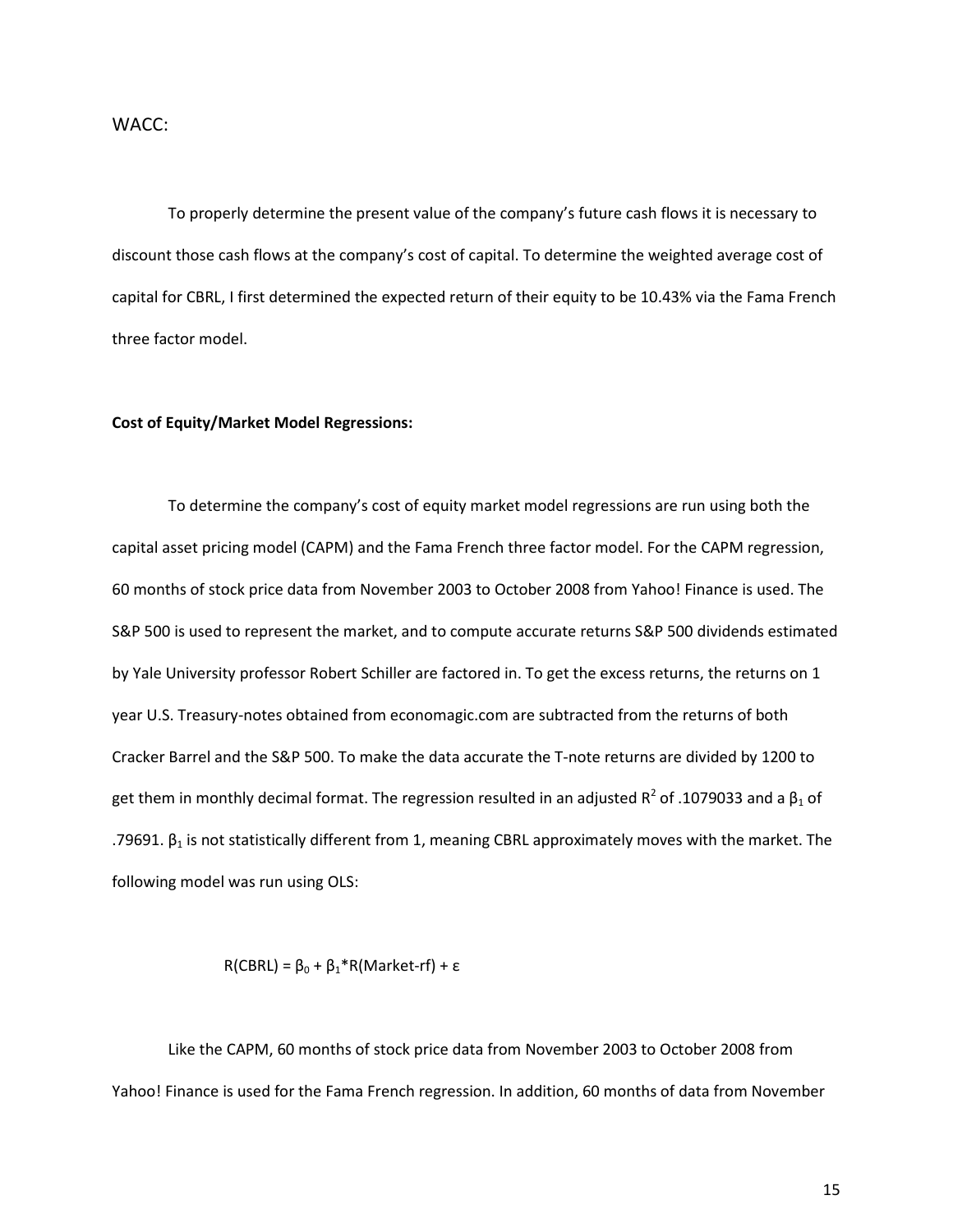2003 to October 2008 was taken off of Ken French's website. The data includes excess market returns, returns of high book/market value stocks over low book/market stocks, and returns of small market cap stocks over big market cap stocks. The following regression model was run using OLS:

$$
R(CBRL) = \beta_0 + \beta_1 * R(Marker-rf) + \beta_2 * R(SMB) + \beta_3 * R(HML) + \epsilon
$$

The HML estimator is not statistically significant. The variable was removed and a restricted F test shows the restriction is valid. The restricted model results in statistically significant estimators with  $β_1$  = .73982 and  $β_2$  = .93548. The restricted model has an adjusted R<sup>2</sup> of .165766. The Fama French model is used to calculate the cost of equity due to it having a higher adjusted  $R^2$  (Figure 6 Appendix A).

For this valuation the betas were manually calculated. However, a majority of corporations and financial advisors will use betas from published sources (Bruner 191).

### **Cost of Debt:**

At the time of the valuation Cracker Barrel's S&P credit rating was BB- ("CBRL Group Inc NasdaqGS CBRL Fixed Income"). As of fiscal 2008, Cracker Barrel had \$789.9 million in debt. 99.5% of the company's debt was in term loans and the rest in capital leases and short term revolving lines of credit ("CBRL Group Inc NasdaqGS CBRL Financials"). Since Cracker Barrel has no outstanding bonds, a yield to maturity is calculated by using an outstanding bond, found on Yahoo! Finance, within a similar industry and with a similar maturity date. The cost of debt is calculated to be 8.306%.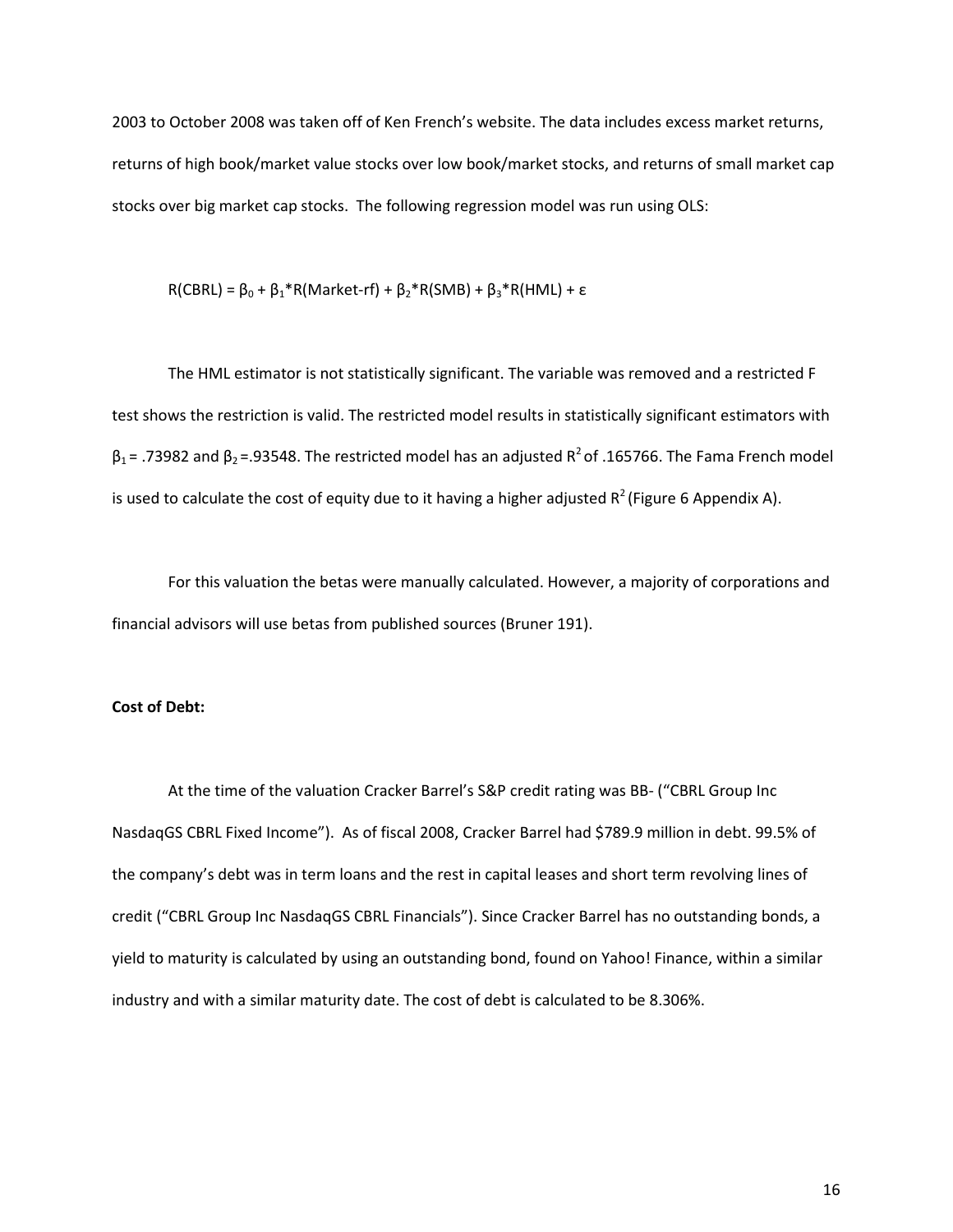### **Weights:**

 Best practices in calculating the WACC dictates using the market values of debt and equity to calculate the weights (Bruner 175). The market value of equity of \$405,074,770 at the date of the valuation is calculated by multiplying the current share price of \$17.78 by the number of shares outstanding. The value of debt was taken from figures provided by Capital IQ.

CBRL's current tax rate of 30.2% is used. Cracker Barrel had no preferred shares, so that element of the equation dropped out to zero. CBRL's WACC is calculated to be 7.34% (Figure 7 Appendix A).

### Estimated Value of CBRL's Equity

This valuation of CBRL determines the present value of CBRL's assets in 2008 to be approximately \$2.2 billion. Subtracting off the approximately \$1.2 billion in liabilities leaves \$967,890 available to equity investors. Dividing the \$9.7 million PV of equity results in an intrinsic share price value of **\$42.44** (Figure 8 Appendix A). With CBRL trading at \$17.78/share at the time of the valuation this represents a significant undervaluation of the company's equity and this analysis resulted in a theoretical buy decision.

## V. DCF Model 2: Overview

The original model was redone by incorporating probability models and running thousands of Monte Carlo simulations. Like the previous model, this valuation is done for CBRL as of their fiscal year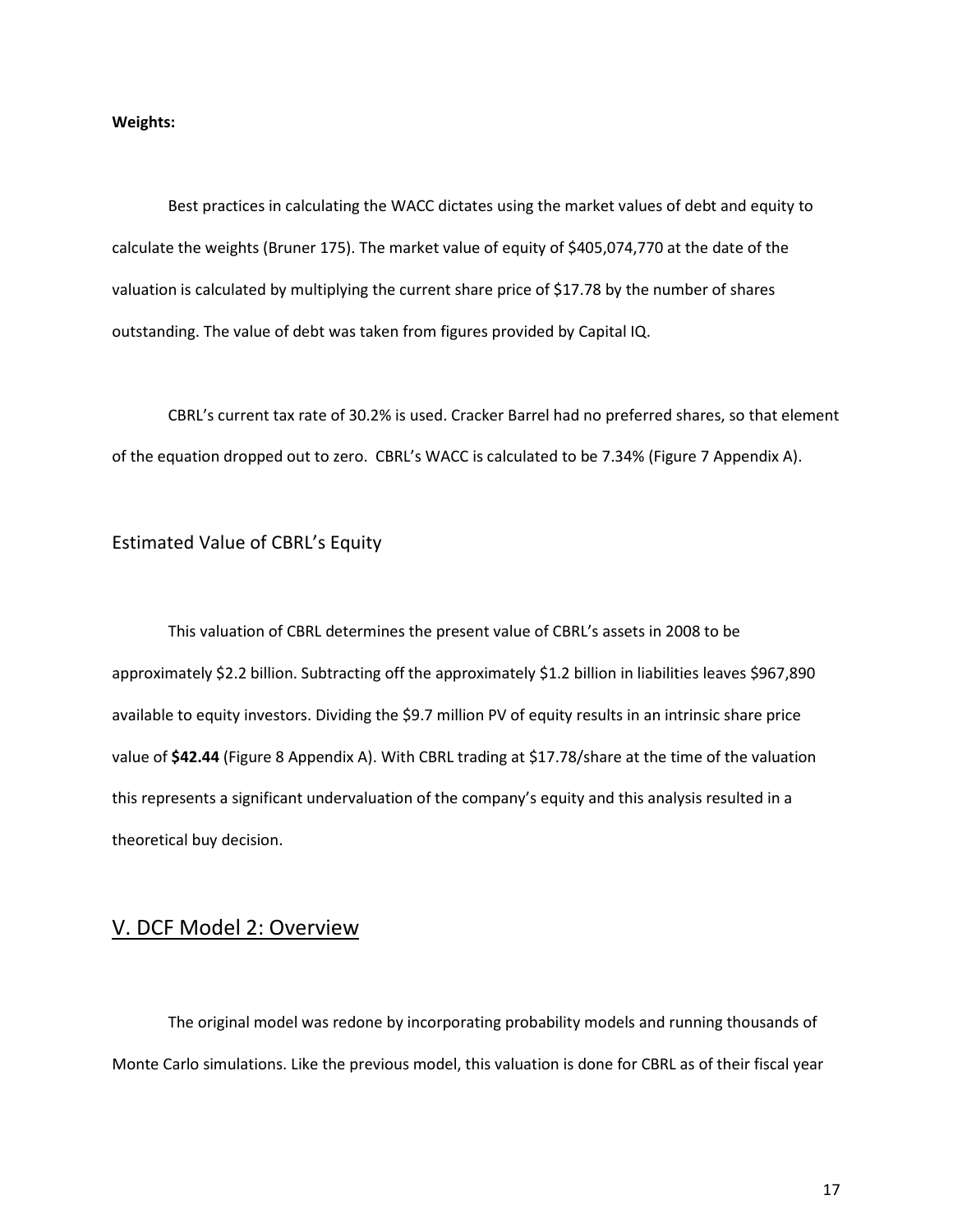ending in 2008. The simulation output is used to calculate the expected stock price and descriptive statistics, as well as the expected utility of the investment.

Incorporating Probability Models:

The forecasted values used to compute the future FCF in model 1 are single point estimates which results in the estimated stock price being a single point estimate. To combat this, probabilities can be incorporated into the forecasts. This model uses the Generalized-Lognormal distribution. The distribution is meant to represent my uncertainty regarding the true value of the forecasts and is not assumed to accurately represent the true distribution of the variables. The Generalized-Lognormal distribution is defined by three quartile boundary points:  $Q_1$ ,  $Q_2$ , and  $Q_3$ . The quartile points characterize the distribution by specifying the .25, .50, and .75 cumulative probabilities.  $Q_1$ ,  $Q_2$ , and  $Q_3$  are the quartile boundary points for a Generalized-Lognormal distribution when for an unknown value X

$$
P(X < Q_1) = .25, P(X < Q_2) = .50, and P(X < Q_3) = .75
$$

If X is a continuous random variable then the actual value of X is equally likely (i.e. probability of  $\frac{1}{4}$ ) to be located in any of the 4 quartiles.  $Q_2$  can also be defined as the median value of the distribution (Myerson 122).

 To estimate the FCF forecasts subjective probability assessments are used. Rather than to think in sophisticated statistical concepts it can be easier to think in terms of a simple binary lottery. The person conducting the assessment can think of a simple lottery that pays either \$1000 or \$0 with each of the outcomes being equally likely. For example, the subjectively assessed  $Q_2$  would be the point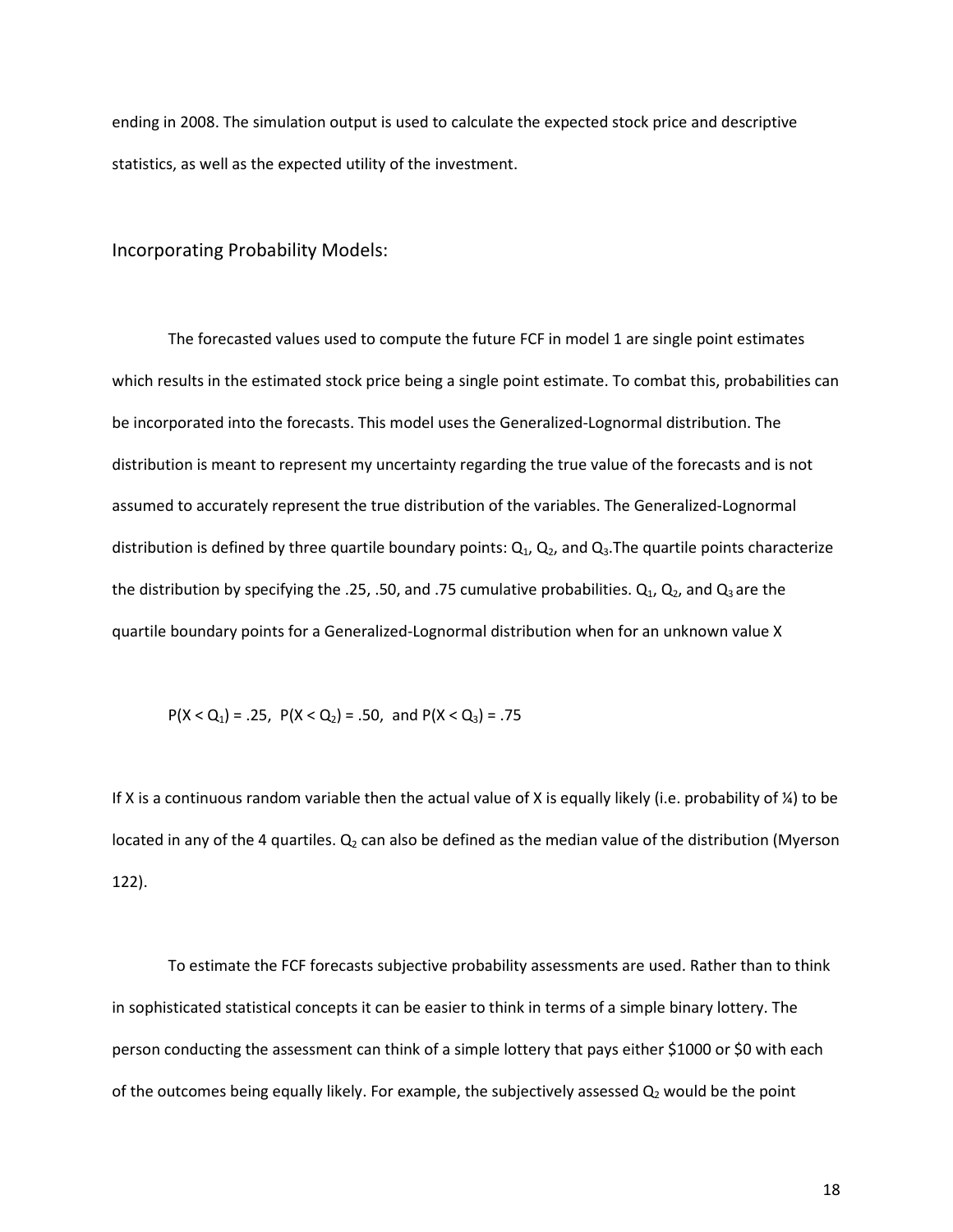where the person would be indifferent between the following 2 lotteries: (1) pays \$1000 if the true value, **N**, is < Q<sub>2</sub> and \$0 otherwise and (2) pays \$1000 if **N** ≥ Q<sub>2</sub> and \$0 otherwise (Myerson 127). The subjective probabilities would be defined as

$$
P(N < Q_2) = P(N \ge Q_2) = \frac{1}{2}
$$

The process is continued until the 3 quartile boundary points are defined such that

$$
P(N < Q_1) = .25
$$
,  $P(N < Q_2) = .50$ , an  $P(N < Q_3) = .75$ 

The simulation is run in Excel using the Simtools add-in developed by University of Chicago Professor Roger Myerson. Like the previous model, this valuation is done in Excel. However, the drivers in this model are random variables generated by the subjectively assed quartile boundary points. The add-in utilizes Excel's RAND() function which generates a number between 0 and 1 with each value being equally likely. The RAND() function is used as the probability input in the Generalzied-lognormal equation used to incorporate probabilities into the forecasts. The Excel function used is

 $=$  GENLINV(RAND(),  $Q_1$ ,  $Q_2$ ,  $Q_3$ )

Minimum and maximum values can be included in the function by including a low and high value after the quartile boundary points (Myerson 124).

 $=$  GENLINV(RAND(), Q<sub>1</sub>, Q<sub>2</sub>, Q<sub>3</sub>, L, H)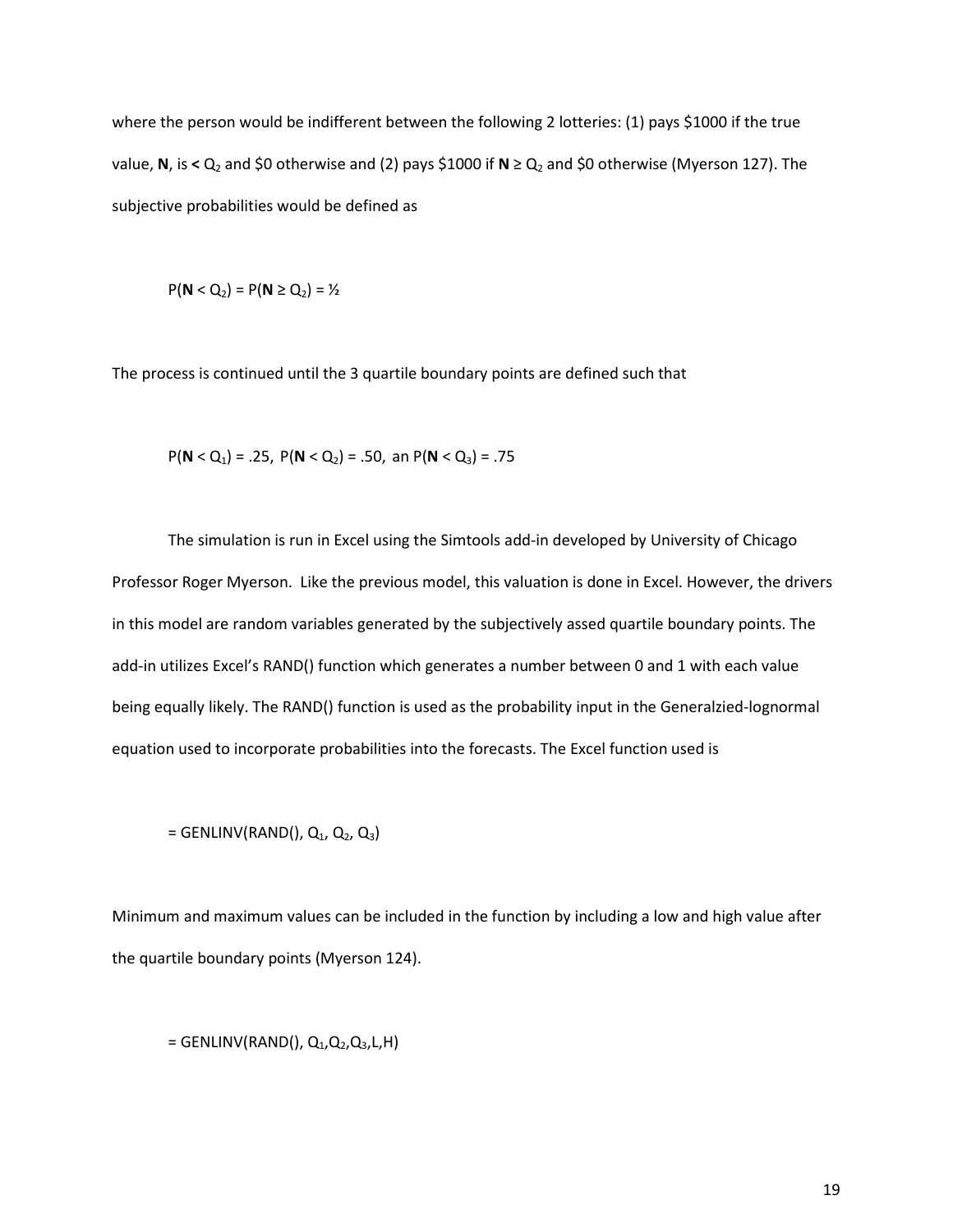The drivers from the original model are used as the median values for the probability distributions, since they are essentially my best estimate. The future FCF generated from 2009-2013 is calculated from the randomly generated drivers. Then 5,000 simulations are run on the estimated intrinsic stock price. From the simulation output an expected stock price is calculated, as well as other descriptive statistics.

 The purpose of using the probability models based on the Generalized-Lognormal distribution is not to necessarily obtain a more accurate stock price. Using probability models does not remove the danger of the valuation being based on bad assumptions. In fact, this valuation uses my own subjective assumptions, as well as assumptions from Capital IQ and Value Line. All simulation models face the problem of garbage in garbage out; meaning the accuracy of the simulation is dependent on the specified parameters. The real benefit from running the simulation comes from the descriptive statistics that can clearly illustrate the level of uncertainty in the valuation.

### Expected Utility and Certainty Equivalent:

 To improve the decision making process this valuation also includes the expected utility of the investment. The expected utility (E(U)) can be compared to that of a similar investment or of not investing at all. The E(U) in this paper is calculated by computing my own risk tolerance. Most investor's have at least a general sense of the risk they are willing to take. A risk seeking investor may prefer young growth companies that have no demonstrated ability to generate predictable earnings, while a highly risk adverse investor may prefer to older companies with predictable earnings that pay a stable dividend.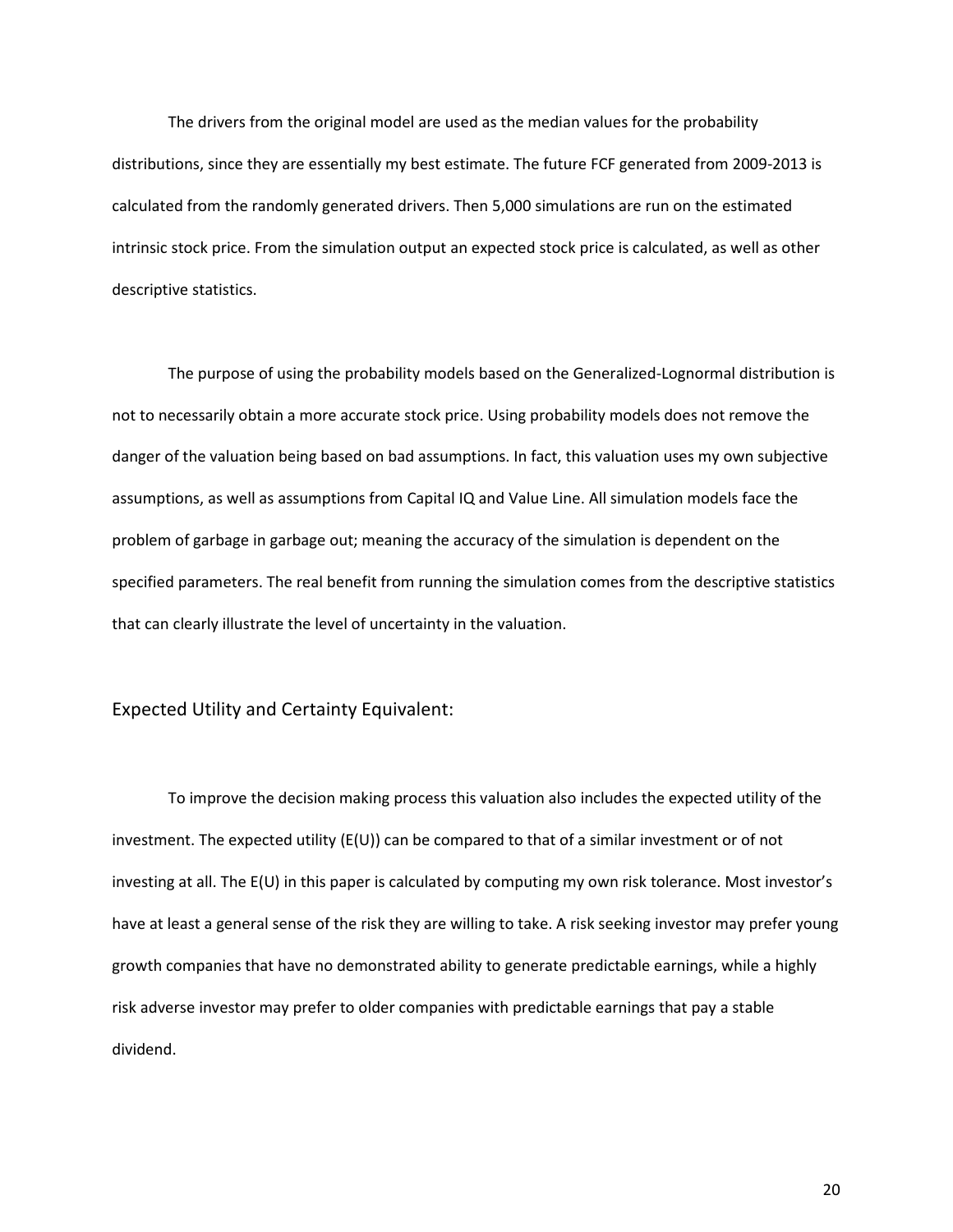To specifically define an individual's risk tolerance a simple binary lottery can be used to determine a certainty equivalent (CE). For a simple lottery, the CE would be the lowest possible amount of money an individual would be willing to accept instead of taking the gamble. If an individual was offered a gamble that paid \$5000 or \$0 with each having a probability of 0.5 then the expected monetary value (EMV) of the gamble is  $0.5*($5000 + $0) = $2,500$ . A perfectly risk neutral individual would have a CE equal to the EMV. If the individual is risk adverse then they would have a CE that is below the EMV. The difference between the EMV and the CE is known as the risk premium (RP). Specifically,

 $RP = EMV - CE$ 

When looking at multiple gambles the one with the highest CE should be chosen because it is worth the most (Myerson 83).

Utility theory provides a useful way to analyze CEs while incorporating the decision maker's willingness to take risks. Utility theory assumes that individuals have personal utility functions with specific utility levels for every possible monetary level, and that individuals will always want to maximize their expected utility. With the choice of 2 gambles that have a random payoff of X for gamble 1 and Y for gamble 2, a risk neutral individual will prefer 1 if E(X) > E(Y). However, according to utility theory, the first gamble will be preferred when  $E(U(X)) > E(U(Y))$ , where U = Utility. The CE for gamble 1 should have the same utility as the expected utility of the gamble. The basic equation is

 $U(CE) = E(U(X))$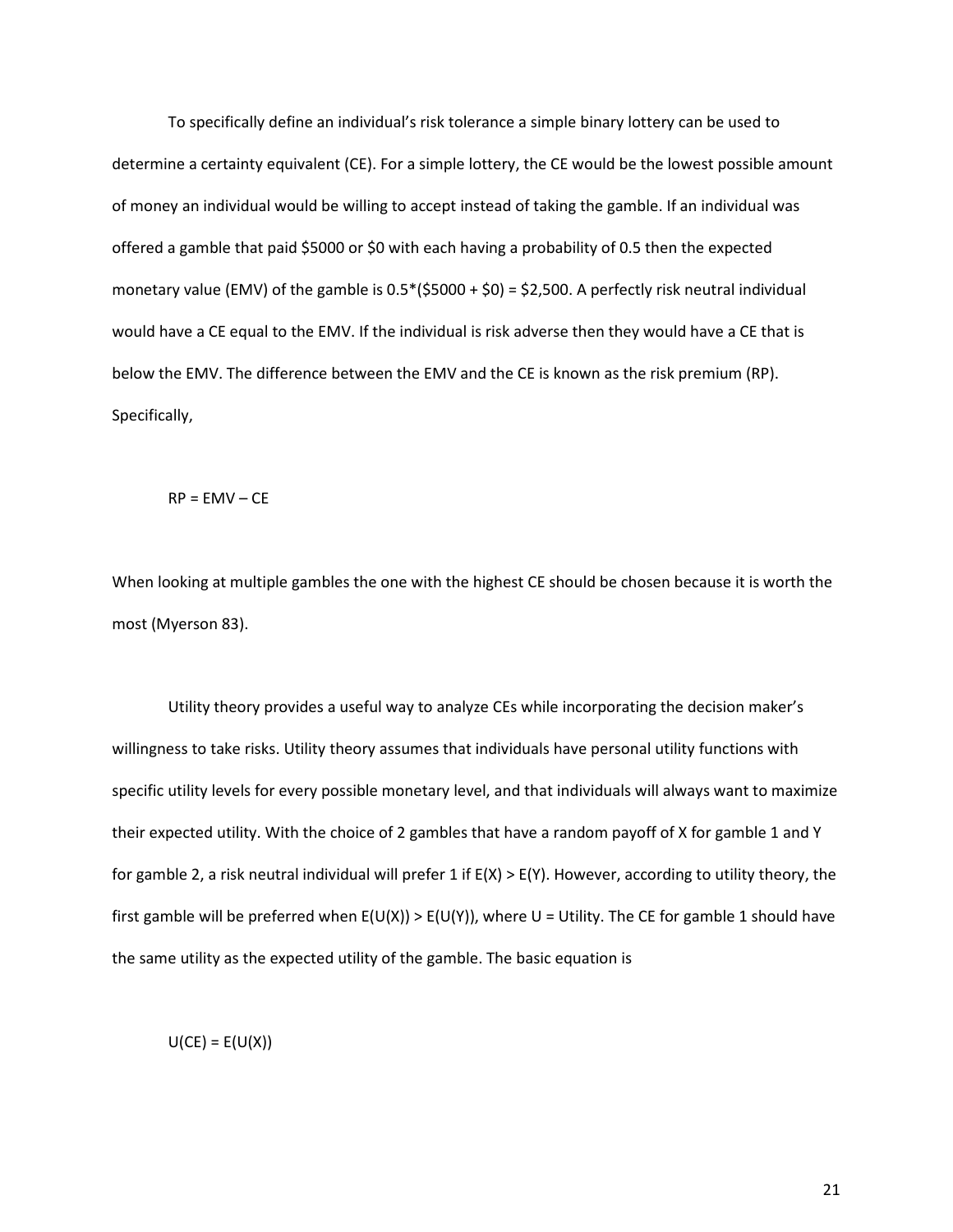Von Neumann and Morgenstern argued in 1947 that rational decision makers should make decisions involving risky gambles based on utility theory. Accurately assessing an individual's utility function is difficult, but in this case it is made easier by assuming a constant level of risk tolerance. Assuming that an individual's risk tolerance remains constant means that if the payoff of a gamble changes by a fixed amount in all possible outcomes of the gamble then the CE of the gamble will change by the same amount. Constant risk tolerance allows independent gambles to be analyzed separately (Myerson 84). With constant risk tolerance the utility function can be defined as

$$
U(x) = -e^{(-x/r)}
$$

where *r* is the risk-tolerance constant. The Simtools add-in used in this valuation has a UTIL function that is used in place of the above function (UTIL  $(x, r) = -e^{(-x/r)}$ ). The benefit of assuming constant risk tolerance is that only the parameter, *r*, needs to be calculated to determine the utility from different payoffs.

 The parameter, *r*, can be calculated by a subjective assessment. The decision maker can think of a gamble that is similar to the potential real life payoffs. The gamble should have a high and low payoff with each being equally likely. The decision maker can then assess their CE. With the high and low payoffs denoted by H and L, the expected utility function is

$$
E(U) = 0.5^* - e^{(-H/r)} + 0.5^* - e^{(-L/r)}
$$

The utility of the decision maker's CE must equal the expected utility of the gamble, thus *r* can be solved by setting the 2 equations equal to each other.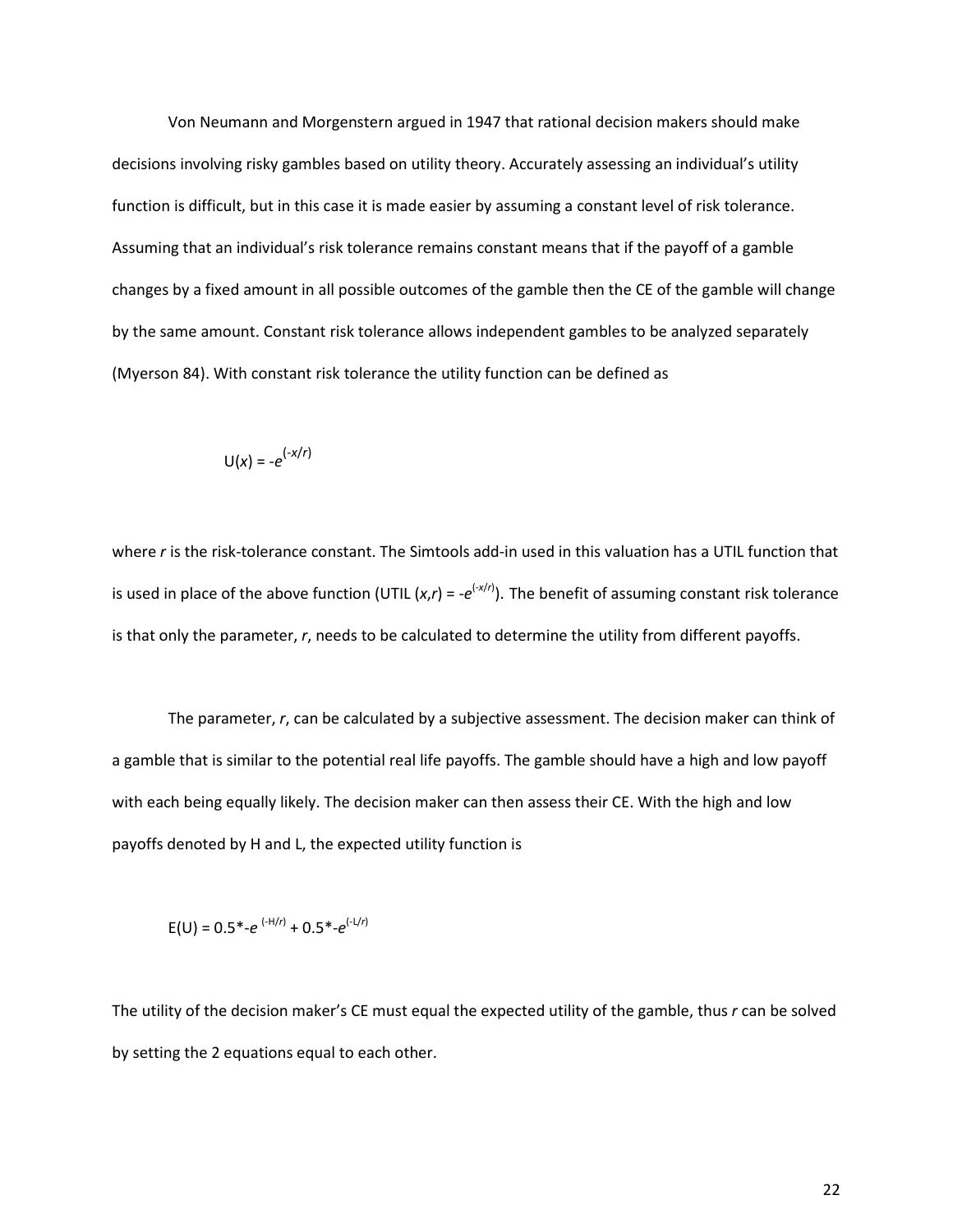$$
0.5^* - e^{(+H/r)} + 0.5^* - e^{(-L/r)} = -e^{(-CE/r)}
$$

This study uses the Simtools add-in that solves for *r* given a high and low payoff and a CE. The general equation used in Excel is RISKTOL = (H, L, CE). With a defined constant risk tolerance parameter the expected utility and certainty equivalent can now be calculated for any simulated gamble or investment (Myerson 85-86).

This study assumes that on December 2, 2008, I purchased 100 shares of CBRL at the price of \$17.78. Then from the simulation data my wealth a time T is calculated, with T being equal to the length of time it takes for the intrinsic stock price to be realized in the market. For the utility analysis, it is assumed that the intrinsic value and market value will converge at some date T. The initial investment of \$1778 (\$17.78/share \*100 shares) is subtracted from the new value of the investment at date T to calculate the profit from each simulation result. For the ease of computation and the ambiguity of date T, the time value of money is ignored in computing profits as is bid ask spreads and other transaction costs. Then from each simulated payoff my utility is calculated based on my subjectively assed *r*. From these figures the E(U), EMV, and risk premium is calculated. The E(U) of the investment is compared to my utility of not investing. Assuming my risk tolerance profile remains constant, I can determine whether investing or not investing will maximize my utility.

### VI. DCF Model 2: Data and Analyses

DCF:

This valuation used the same 10 year financial data from MergentOnline. To perform the subjective probability assessment for the quartile boundary points I used the point estimates from the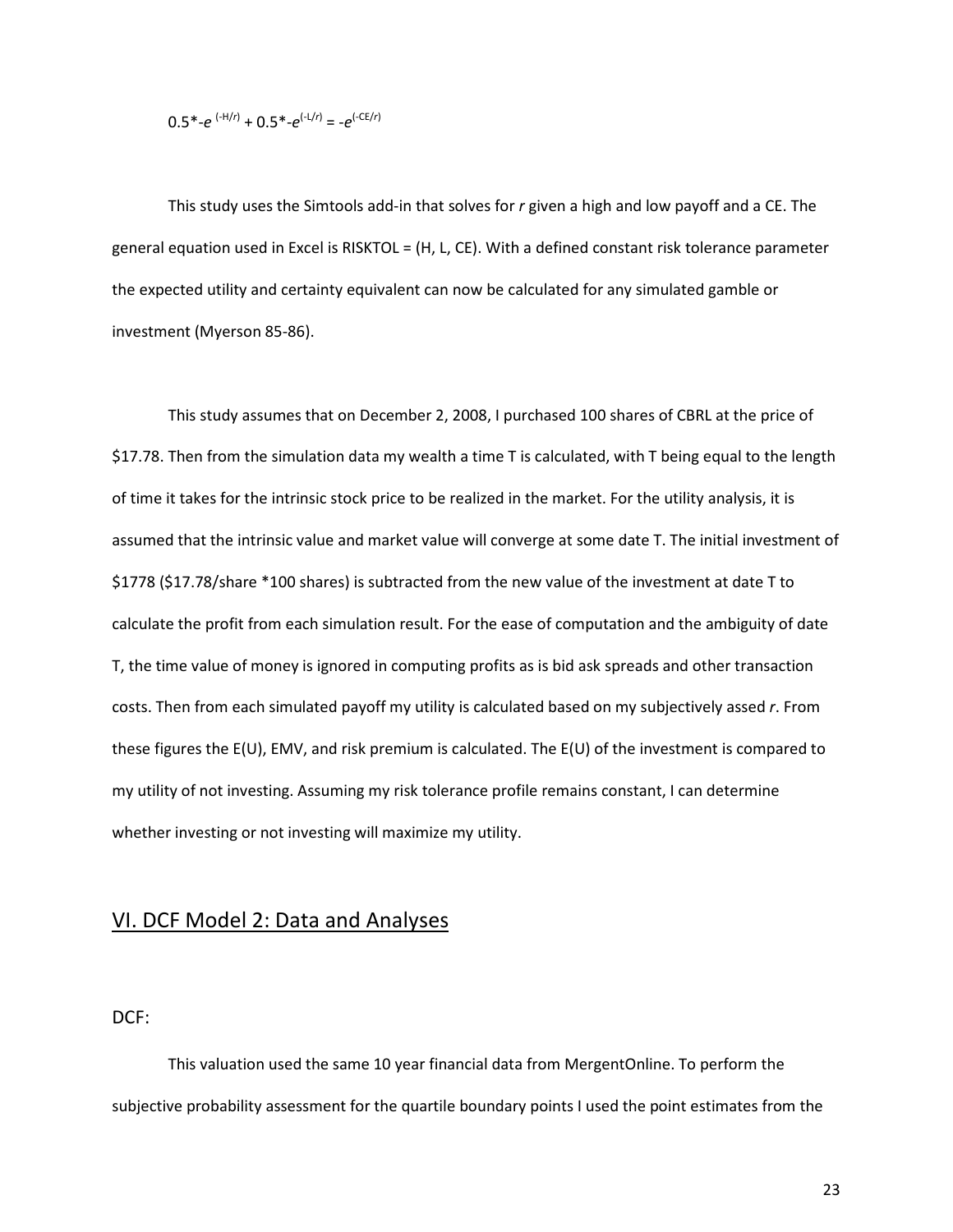original model as a guide. Specifically, the point estimates used to estimate the future financial performance were used as the median quartile values. To help guide my decision making process the 1 and 99 percentile values are calculated (Figure 1 Appendix B). I could assess whether I believed the value being analyzed had a 1% chance of being above or below a certain value.

The WACC for the new model is held constant at the same 7.37% value used in the original model. However, a sensitivity analysis was performed using the original model. Both models are highly sensitive to the discount rate used. Decreasing the WACC by 37 basis points (i.e. 0.37%) to 7% increases the stock price by 17%, while increasing the discount rate by 63 basis points to 8% decreases the stock price by 28% (Figure 5 Appendix B).

The expected stock price was calculated by taking an average of the 5,000 simulated prices. The newly estimated price is **\$67.07** vs. the \$42.44 originally calculated. This represents a 58% increase in the estimated intrinsic value. Nick French and Laura Gabrielli's study on incorporating probability models into real estate DCF valuations only found a 10% difference between the point estimate and the expected value they calculated. This discrepancy is likely due to me having a larger amount of uncertainty regarding the true values of the forecasts. Also, the Triangular distribution used in their study provides a smaller range of possible randomly generated forecasts. The difference in the level of uncertainty is reflected in the different standard deviations of both valuations. The standard deviation in their study is £9,068 with a mean of £203,662 and a median of £202,489. My study has a standard deviation of \$2,478 with a mean of \$67.07 and a median of \$47.16 (Figure 2 Appendix B). Experienced practitioners will likely be able to build simulations with smaller levels of uncertainty resulting in the point estimate being closer to the average of the simulated values. However, it is important to keep in mind that even if the practitioner is confident in their estimates and incorporates highly efficient distributions it does not necessarily mean that future events will match their predicted distributions.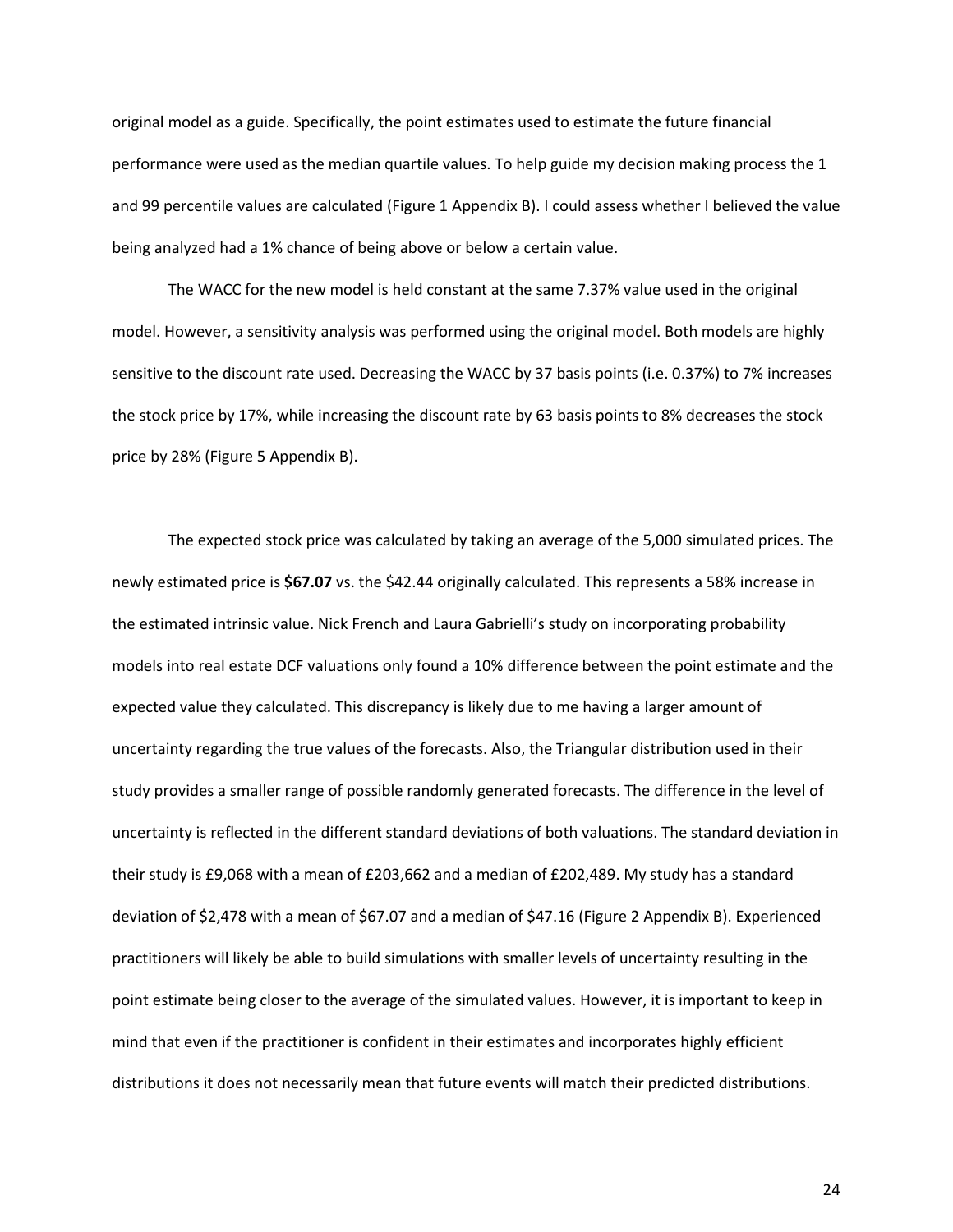With an alpha of 10% the confidence interval for the expected stock price is (\$9.25; \$124.88). The calculation is as follows:

 $\mu \pm 1.65^{\ast}$ (σ/ $\sqrt{N}$ )

Lower bound =  $$67.07 - 1.65 * ($2,478/5000^{1/2}) = $9.25$ 

Upper bound =  $$67.07 + 1.65*($2,478/5000<sup>1/2</sup>) = $124.88$ 

Assuming I invested in 100 shares at December 2, 2008 at the price of \$17.78, the valuation predicts with 90% certainty that my wealth at date T would be between -\$852.51 and \$10,710.22, ignoring transaction costs and the time value of money.

The range computed from this valuation is significantly different than the estimate provided by Value Line. Projections for CBRL's stock price provided by Value Line are between a high and low value of \$65-\$45 for 2011-2013. The expected value is only 3% higher than Value Line's high estimate, but there is a drastically higher level of uncertainty regarding the range of possible stock prices (Figure 6 Appendix B). Again, this could be caused by my own inexperience causing higher levels of uncertainty. Also, Value Line does not state the method of calculating their projections or the level of confidence for their predicted stock price values. With an alpha of 50% the interval of CBRL's expected stock price decreases to (\$44.64; \$89.49). Based solely on the expected stock price this valuation would also lead to a theoretical buy decision. However, taking into account the standard deviation and confidence interval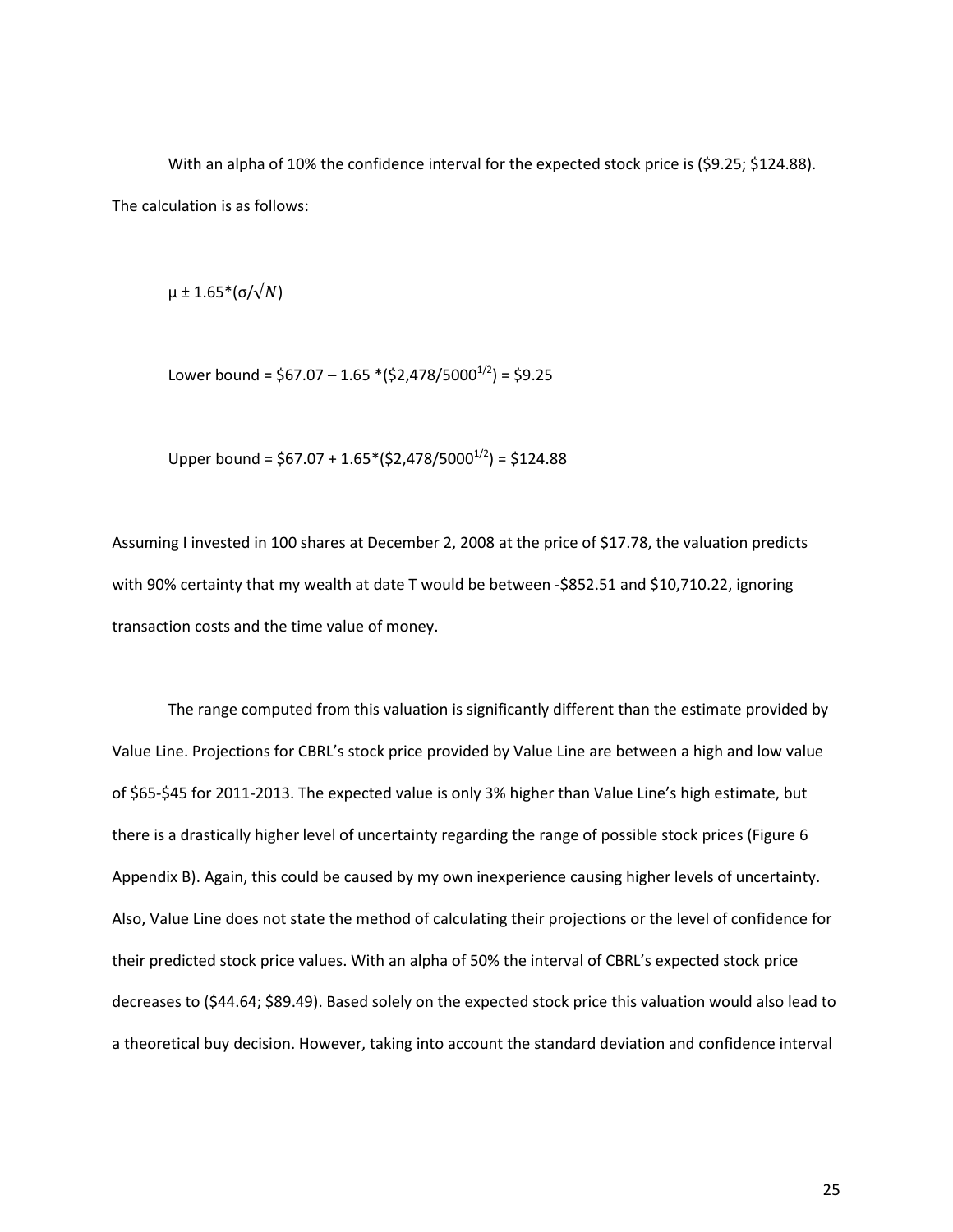of the estimate the decision to invest is no longer a clear yes. The following section of the paper focuses on calculating the expected utility to help make the investment decision.

### Expected Utility and Certainty Equivalent:

 To calculate my risk tolerance constant I looked at a hypothetical gamble that had a 50% chance of paying \$5000 or a 50% chance of paying \$1000. The EMV of this gamble is \$3000. The high and low values are chosen to reflect possible pay offs of the CBRL investment. Although the simulation indicates a potential loss, I am assuming there is a reasonable chance of two equally likely profitable outcomes. The high and low payoffs represent a stock price of approximately \$67 and \$28, respectively. The hypothetical gamble is not meant to be a 100% accurate representation of equally likely outcomes from investing CBRL, but rather it is meant to be a proxy for a potential payoff. Given the depressed level of the market and the extremely pessimistic outlook for the casual dining industry during the midst of the financial crisis, I do not believe the values used are unreasonable approximation. After consideration, I decided that I would be indifferent between taking the gamble or receiving \$2500 for sure. This represents a \$500 risk premium (RP = EMV – CE). Using the RISKTOL function in Excel my risk tolerance constant is calculated to be \$3,830.46 (Figure 3 Appendix B).

To determine the utility of each simulated stock price, the payoff of each result is computed. As stated earlier, the number of shares purchased is assumed to be 100. The profit (or payoff) of each scenario is calculated by subtracting the initial cost of the investment from the value at time T. Using Excel's UTIL function the utility of each simulated investment outcome was computed. The expected utility for this investment is -0.77. The CE or the amount of money I would take for sure is \$1,003.16. My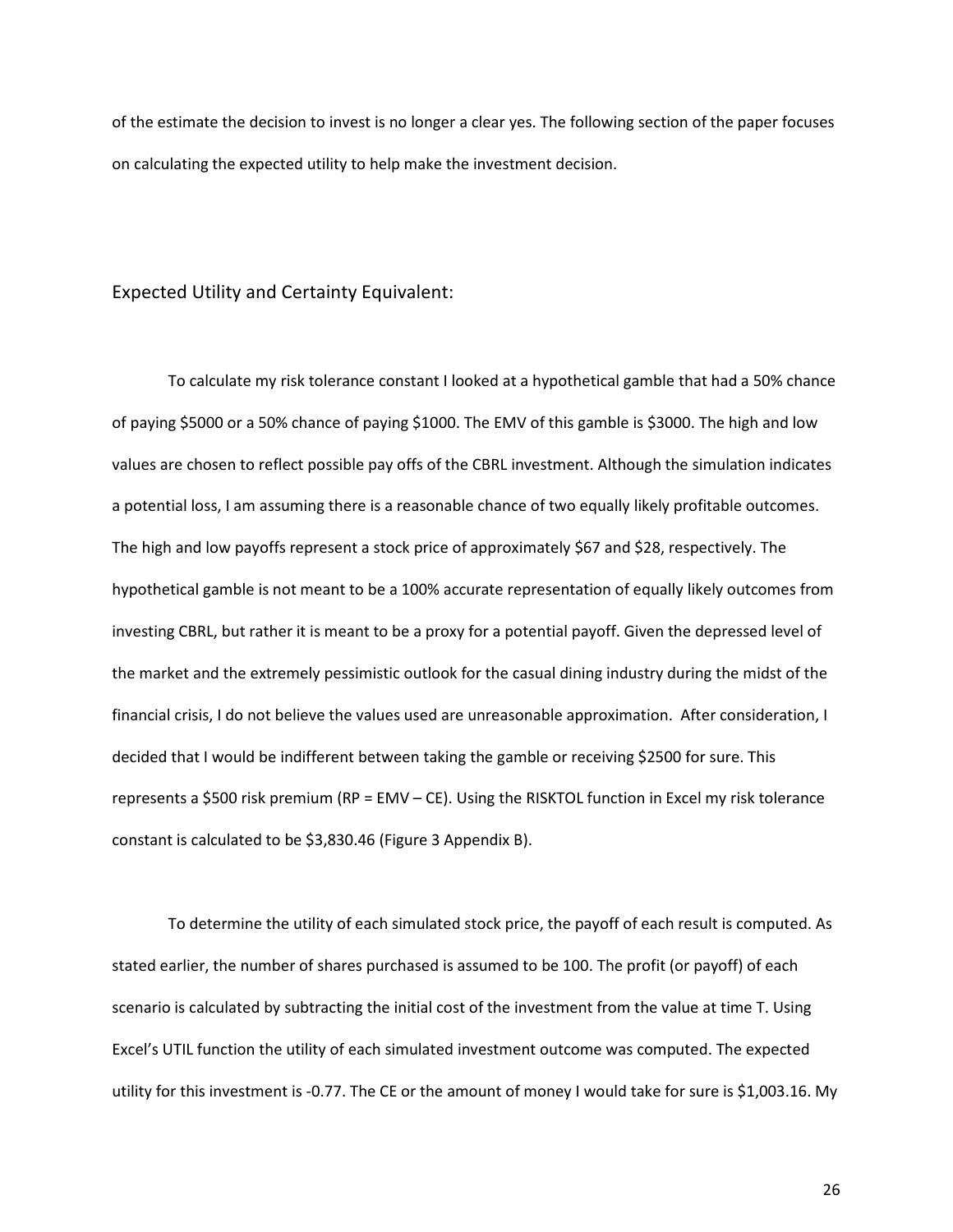utility of not investing is -1. So, based on utility theory I should make this investment. My certainty equivalent for not investing is \$0. From the perspective of certainty equivalents, I should make this investment because it is worth \$1,003.16 more to me. However, different choices of a CE for the hypothetical lottery can have a significant impact on the expected utility. For the lottery used in this study, if I decreased my CE by 11% to \$2,215 I would be indifferent between investing and not investing (Figure 4 Appendix B). Utilizing expected utility is highly attractive because it provides an unambiguous way to make a decision under uncertainty; choose the investment that maximizes your expected utility. The downside to this method is the subjectively assessed CE. It is difficult to assess a CE and a risk tolerance parameter that would universally hold at all times for an investor. Also, the simulated payoffs from the investment assume the simulated stock price will be realized in the market and it ignores the time value of money and transaction costs all of which would change the payoffs and thus change the expected utility. Like the Monte Carlo simulations, the utility analysis is not meant to be a definitive representation of reality. Both are meant to be used as guides and their limitations need to be kept in mind while making investment decisions.

### VII. Conclusion

 The accuracy DCF valuations are dependent on the practitioner's ability to predict the future. Naturally that capability cannot be expected which means that estimates from DCF valuations can never be 100% accurate. Decision makers need to clearly understand the level of uncertainty in the valuation to make more informed and hopefully better decisions. The uncertainty of DCF valuations is not a trivial matter. Large investment decisions are constantly made using DCF valuations as a guide.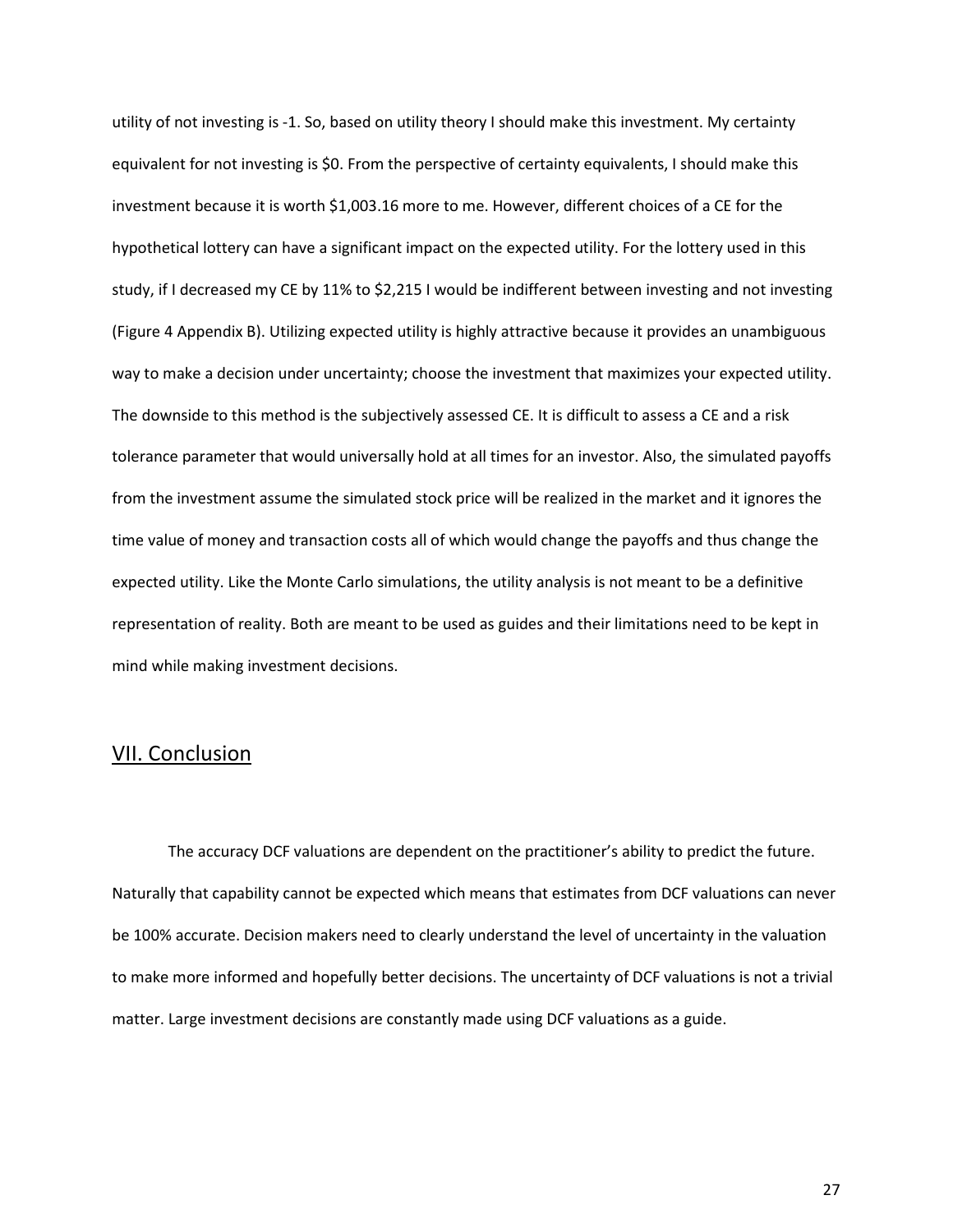The main objective of this study is to analyze ways to help value oriented investors make more informed investment decisions when utilizing the DCF method. By incorporating probability models that reflect the practitioners' uncertainty about the true future values used in the analysis, the level of uncertainty can be easily modeled. The use of Monte Carlo simulations will not necessarily result in a more accurate calculation. The added benefit comes from the amount of uncertainty surrounding the estimate being clear to the decision maker. Adding more information will help put the estimate in a proper context and should hopefully help investors make better decisions. Nevertheless, placing the estimates in the context of uncertainty will not guarantee more profitable investment outcomes. This paper adds to the work done by French and Gabrielli by incorporating utility theory

 Utility theory can help investors make decisions under uncertainty. Equity investments are risky and can essentially be thought of as a gamble. Most investor's have at least a general sense of the level of risk they are willing to take on. By assessing the risk tolerance of a decision maker and assuming it remains constant, the expected utility of a simulated investment outcome can be easily computed. As opposed to descriptive statistics describing the uncertainty surrounding the estimate and sensitivity analyses, maximizing expected utility is a clear way to make an investment decision under uncertainty. However, the subjectively assessed certainty equivalent can dramatically change the expected utility of the investment. Also, the validity of calculated payoffs from DCF simulations is questionable due to the necessity of ignoring the time value of money. Utility theory can be a powerful tool to help decision making under uncertainty, but like all calculations involving assumptions it faces the risk of bad inputs leading to bad outputs.

 A real world application of the recommendations laid out this paper would require the practitioner to go more in depth. This paper assumed the method used to compute the DCF was valid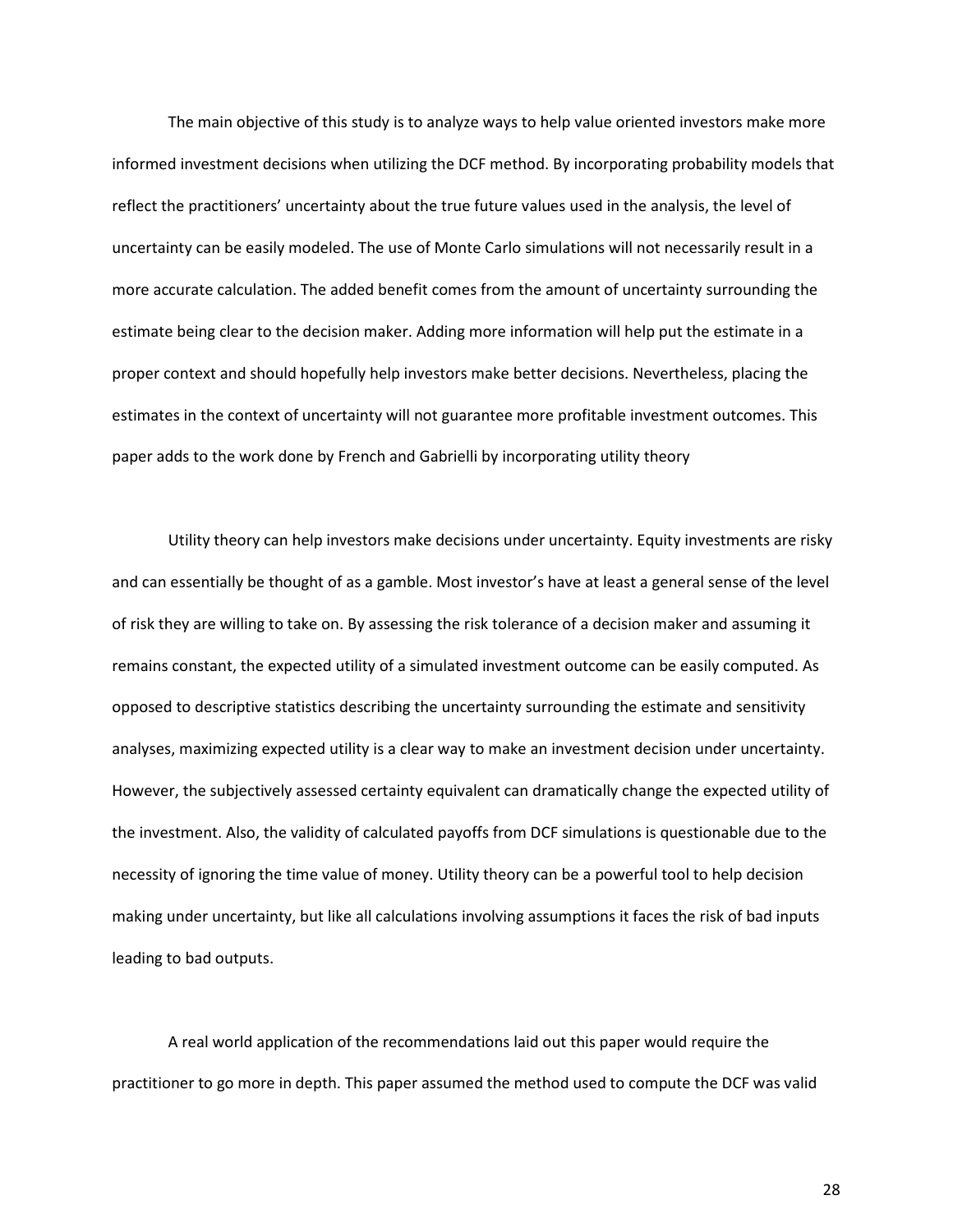and ignored issues regarding best practices. For real investment decisions those considerations should be explored further. Adjusting inputs can dramatically change the valuation and effect the investment decision. If the practitioner is fairly certain of their forecasts, a Triangular distribution can be used instead of the Generalized-lognormal. Beyond applying Graham's margin of safety, value investors can identify their risk tolerance and use utility theory to help choose investments. If expected utility is to be used as a guide, adequate time and serious consideration should be put into assessing an appropriate certainty equivalent. Also, it would be beneficial to analyze the expected utility of similar investments rather than just the utility of not investing. Applying Monte Carlo simulations and utility theory to investment decisions can aid in the decision making process but a profitable equity investment is never guaranteed.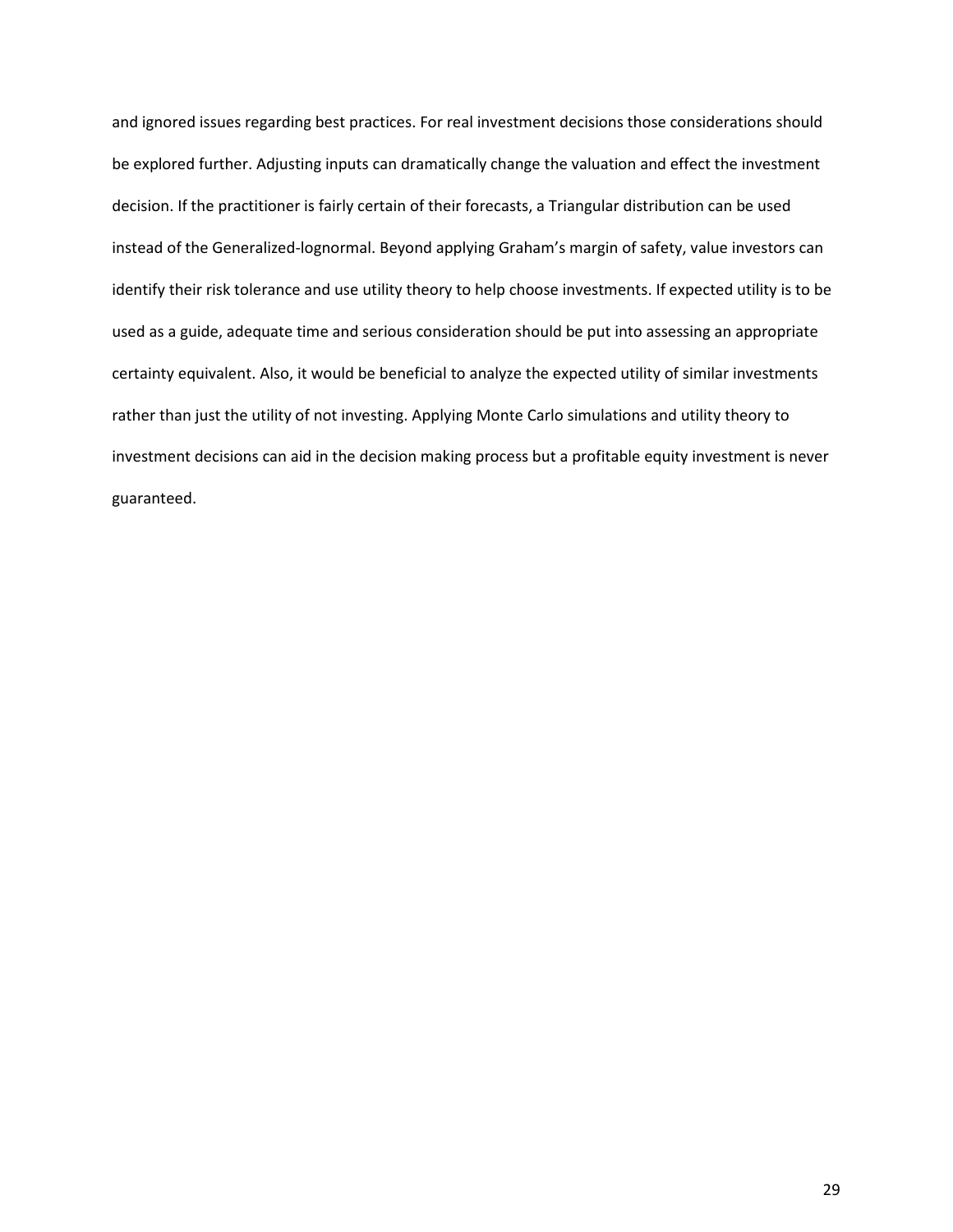## References

Bodie, Kane, and Alan J. Marcus. *Investments*, Eight Edition. New York: Mcgraw-Hill Irwin, 2009

Bruner, R. *Case Studies in Finance*, Fifth Edition. New York: Mcgraw-Hill Irwin, 2007.

*Breaking into Wall Street*, Capital Capable Media. 2009

- "CBRL Group" Value Line, 2008.
- CBRL, Inc., November 2, 2009 Form 10-K (Filed September 30, 2008) via MergentOline , accessed November 2009

"Cracker Barrel Old Country Store, Inc. (NMS: CBRL)", MergentOnline. November 2009.

< http://www.mergentonline.com/compdetail.asp?company=13727>

"Cracker Barrel Old Country Store, Inc. (CBRL) Historical Prices", Yahoo! Finance. November 2009.

< http://finance.yahoo.com/q/hp?s=CBRL>

CBRL Group Inc NasdaqGS CBRL Financials, Capital IQ , Inc., a division of Standard & Poor's

CBRL Group Inc NasdaqGS CBRL Fixed Income S P Credit Ratings, Capital IQ , Inc., a division of Standard

& Poor's

Dixit, A., Pindyck, R. *Investment under Uncertainty*, New Jersey: Princeton University Press, 1994.

Dulman, S. (1989), "The Development of Discounted Cash Flow Techniques in US Industry", *The Business History Review*, Vol. 63 No. 3, pp. 555-587

French, K. Data Library. September 2008.

<http://mba.tuck.dartmouth.edu/pages/faculty/ken.french/data\_library.html>

- French, N., Gabrielli, L. (2005). "Discounted cash flow: accounting for uncertainty", *Journal of Property Investment & Finance*, Vol. 23 No. 1, pp. 76-89
- Gorman, L. Business 431. California Polytechnic Institute, San Luis Obispo. Fall quarter 2009.

Graham, B. *The Intelligent Investor*, New York: Harper & Brothers Publishers, 1959

Myerson, R. *Probability Models for Economics Decision Making*, Belmont: Thomson Brooks/Cole, 2005.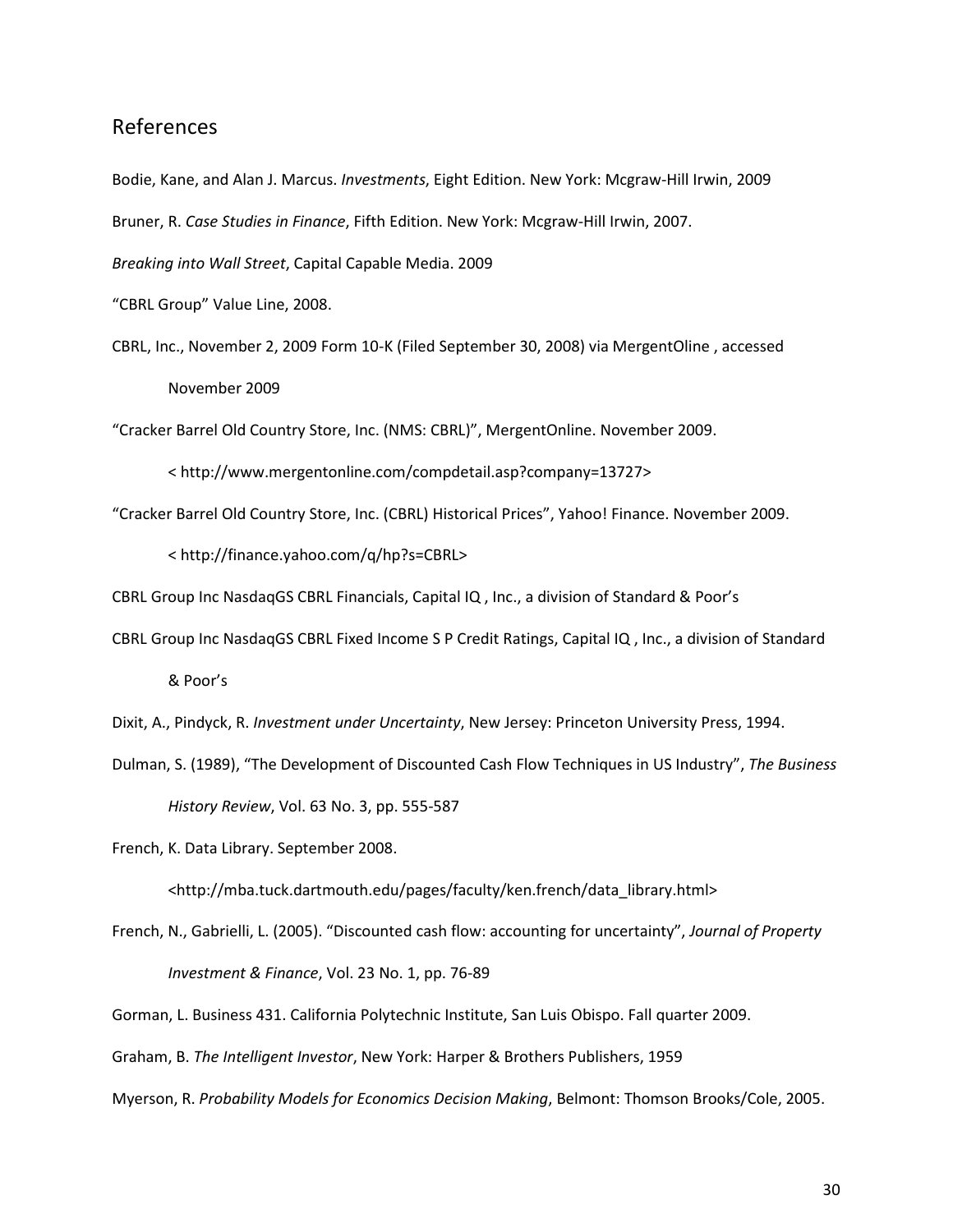Studenmund, A.H. *Using Econometrics*, Fifth Edition. Pearson Addison Wesley, 2006.

United States; Dept. of Commerce; Bureau of Economic Analysis; National Economic Accounts;

*Current-dollar and "real" GDP*; U.S. Dept of Commerce, 24 Nov. 2009; Web; 2 Dec. 2009

"US Monthly Interest Rate Data" Economagic. September 2008.

< http://www.economagic.com/fedbog.htm>

"Value Investing." Investopedia.com. 6 Nov. 2009.

<http://www.investopedia.com/terms/v/valueinvesting.asp>

Yee, K. (2008), "Deep-Value Investing, Fundamental Risks, and the Margin of Safety", *Journal of Investing*, Vol. 17 Iss. 3, pg. 35, 13 pgs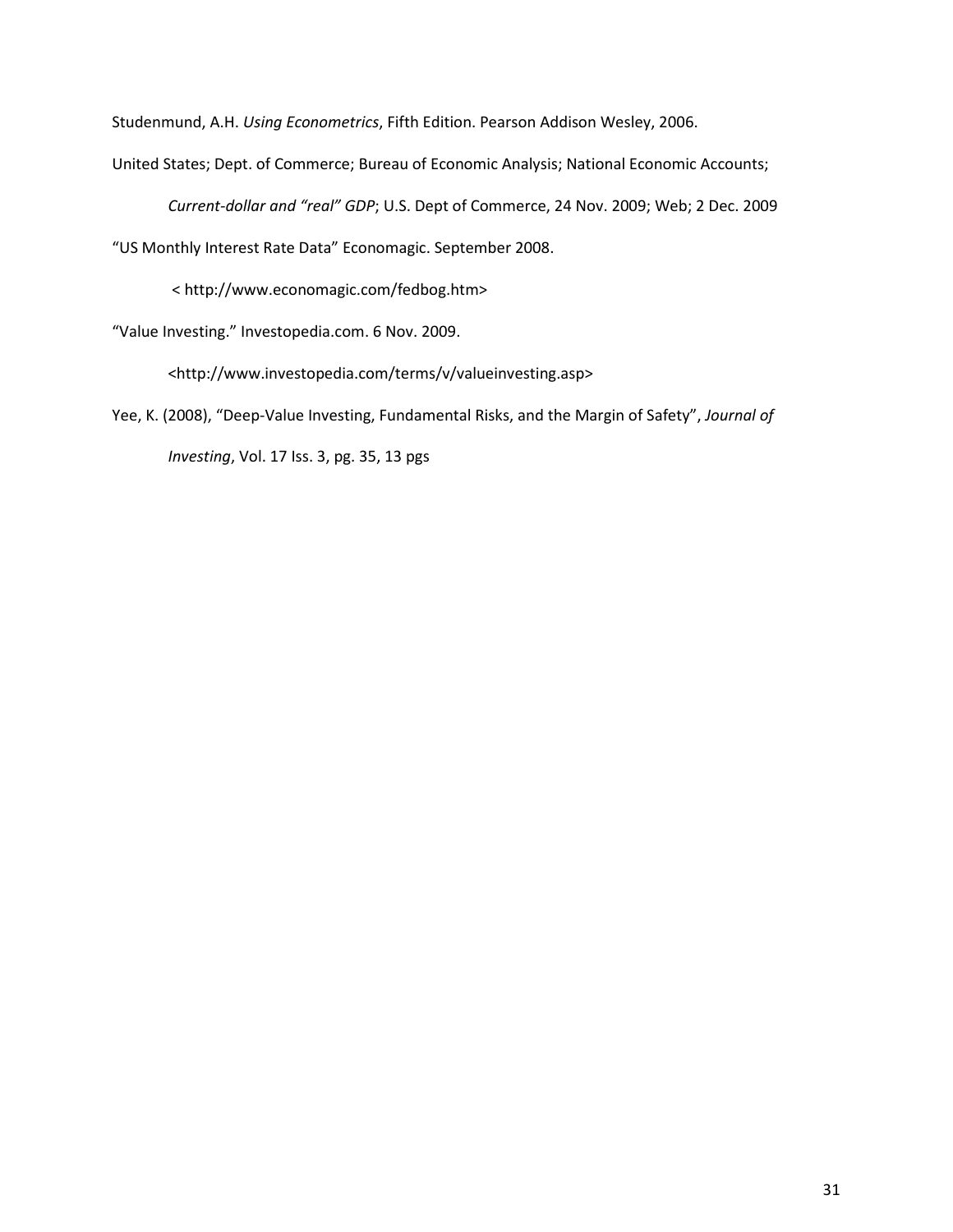## Appendix A: Model 1

## **Figure 1: Historical CBRL Free Cash Flow Data**

| Year:                            | 1999       | 2000       | 2001                | 2002      | 2003                          | 2004       | 2005       | 2006      | 2007                | 2008      |
|----------------------------------|------------|------------|---------------------|-----------|-------------------------------|------------|------------|-----------|---------------------|-----------|
|                                  |            |            |                     |           |                               |            |            |           |                     |           |
| <b>Total Revenue</b>             | 1.531.625  |            | 1,772,712 1,963,692 |           | 2,066,892 2,198,182 2,380,947 |            | 2,567,548  | 2,642,997 | 2,351,576 2,384,521 |           |
| <b>COGS</b>                      | 538,051    | 614,472    | 664,332             | 677,738   | 703,915                       | 785,703    | 847,045    | 845,644   | 744,275             | 773,757   |
| <b>Gross Profit</b>              | 993.574    | 1,158,240  | 1,299,360           | 1,389,154 | 1,494,267                     | 1,595,244  | 1,720,503  | 1,797,353 | 1,607,301           | 1,610,764 |
| Selling, General and Admin. Exp. | 82,006     | 95,289     | 102,541             | 115,152   | 121,886                       | 126,489    | 130,986    | 155,847   | 136,186             | 127,273   |
| Other Indirect Expenses          | 735,145    | 884,320    | 1,034,550           | 1,062,724 | 1,133,021                     | 1,216,417  | 1,316,380  | 1,421,821 | 1,246,009           | 1,273,832 |
| <b>EBITDA</b>                    | 176,423    | 178,631    | 162,269             | 211,278   | 239,360                       | 252,338    | 273,137    | 219,685   | 225,106             | 209,659   |
| Depreciation and Amortization    | 53,839     | 58,998     | 64,902              | 62,759    | 64,376                        | 63,868     | 67,321     | 56030     | 56,908              | 57,689    |
|                                  |            |            |                     |           |                               |            |            |           |                     |           |
| <b>EBIT</b>                      | 122,584    | 119,633    | 97,367              | 148,519   | 174,984                       | 188,470    | 205,816    | 163,655   | 168,198             | 151,970   |
|                                  |            |            |                     |           |                               |            |            |           |                     |           |
| Cap Ex                           |            |            |                     |           |                               |            |            |           |                     |           |
| Purchases of PP&E                | $-164,718$ | $-138,032$ | $-91,439$           | $-96,692$ | $-120,921$                    | $-144,611$ | $-146,291$ | -89,715   | $-96,538$           | -88,027   |
| Sale of PP&E                     | 3,383      | 17,333     | 141,283             | 5,813     | 1,968                         | 945        | 7,854      | 6,905     | 8,726               | 5,143     |
| Taxes on sale of PP&E            | 1,184      | 6,067      | 49,449              | 2,035     | 689                           | 331        | 2,749      | 2,417     | 3,054               | 1,800     |
| <b>Working Capital</b>           |            |            |                     |           |                               |            |            |           |                     |           |
| A/R                              | 8,935      | 11,570     | 10,201              | 8,161     | 9,013                         | 9,802      | 13,736     | 14,629    | 11,759              | 13,484    |
| Inventory                        | 100,455    | 107,377    | 116,590             | 124,693   | 136,020                       | 141,820    | 142,804    | 138,176   | 144,416             | 155,954   |
| A/P                              | 67,286     | 62,377     | 64,939              | 85,461    | 82,172                        | 53,295     | 97,710     | 83,846    | 93,060              | 93,112    |

## **Figure 2: Capital IQ Projections**

## Capital IQ

## **CBRL Group Inc. (NasdaqGS:CBRL) > Financials > Key Stats**

| In Millions of the trading currency, except per share items. | <b>Trading Currency</b><br>Currency:<br>Latest on Right<br>Order:<br>Capital IQ (Default)<br>Decimals: |              |              | Conversion:<br>Units: | Today's Spot Rate<br>Capital IQ (Default) |
|--------------------------------------------------------------|--------------------------------------------------------------------------------------------------------|--------------|--------------|-----------------------|-------------------------------------------|
| Key Financials <sup>1</sup>                                  |                                                                                                        |              |              |                       |                                           |
|                                                              | 12 months t                                                                                            | 12 months    | 12 months    |                       |                                           |
| For the Fiscal Period Ending                                 | Jul-31-2009E                                                                                           | Jul-31-2010E | Jul-31-2011E |                       |                                           |
| Currency                                                     | <b>USD</b>                                                                                             | <b>USD</b>   | <b>USD</b>   |                       |                                           |
|                                                              |                                                                                                        |              |              |                       |                                           |
| <b>Total Revenue</b>                                         | \$2,439.2                                                                                              | \$2.524.5    | \$2,666.4    |                       |                                           |
| <b>Growth Over Prior Year</b>                                | 2.29%                                                                                                  | 3.50%        | 5.62%        |                       |                                           |
|                                                              |                                                                                                        |              |              |                       |                                           |

#### **FY 2008 Capital Structure As Reported Details**

| <b>Description</b>               | Type                    | <b>Principal Due (USD)</b> | <b>Coupon Rate</b>                   | <b>Maturity</b> | <b>Seniority</b> | <b>Secured</b> | Convertible |
|----------------------------------|-------------------------|----------------------------|--------------------------------------|-----------------|------------------|----------------|-------------|
| Capital Lease Obligations        | Capital Lease           | 0.1                        | $5.000\% - 10.000\%$                 | 2013            | Senior           | Yes            | No          |
| Delayed-draw Term Loan Facility  | Term Loans              | 151                        | 4.290%, Various<br><b>Benchmarks</b> | Apr-27-2013     | Senior           | <b>No</b>      | No          |
| <b>Revolving Credit Facility</b> | <b>Revolving Credit</b> | 3.2                        | 5.500%, Various<br><b>Benchmarks</b> | Apr-27-2011     | Senior           | <b>No</b>      | No          |
| Term Loan B Facility             | Term Loans              | 633.5                      | 4.290%, Various<br><b>Benchmarks</b> | Apr-27-2013     | Senior           | <b>No</b>      | No          |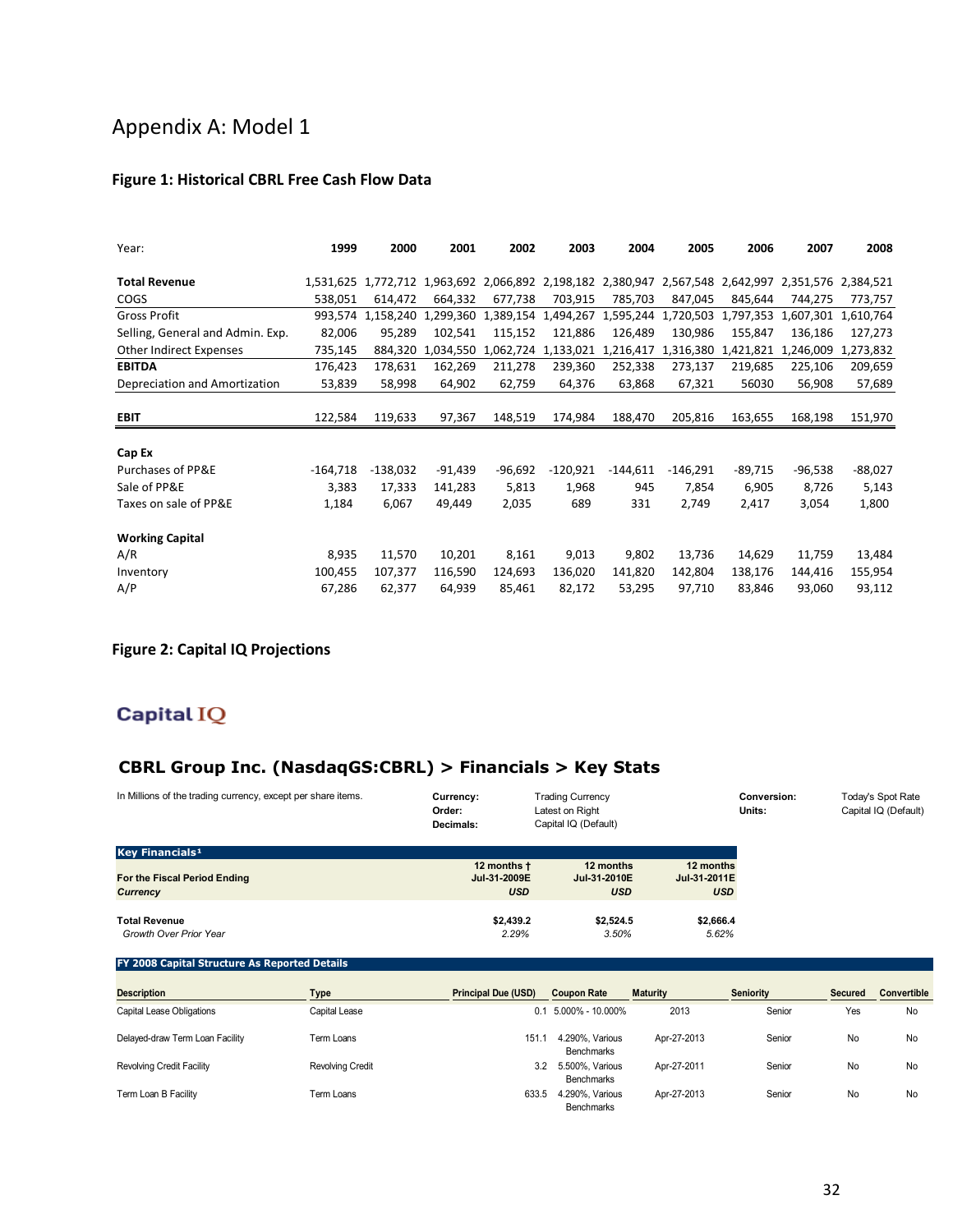| 12 months Aug-01-2008 |            |  |  |  |
|-----------------------|------------|--|--|--|
| <b>USD</b>            |            |  |  |  |
| <b>Millions</b>       | % of Total |  |  |  |
|                       |            |  |  |  |
| 787.9                 | 89.47%     |  |  |  |
| 92.8                  | 10.53%     |  |  |  |
| 880.6                 | 100.00%    |  |  |  |
|                       |            |  |  |  |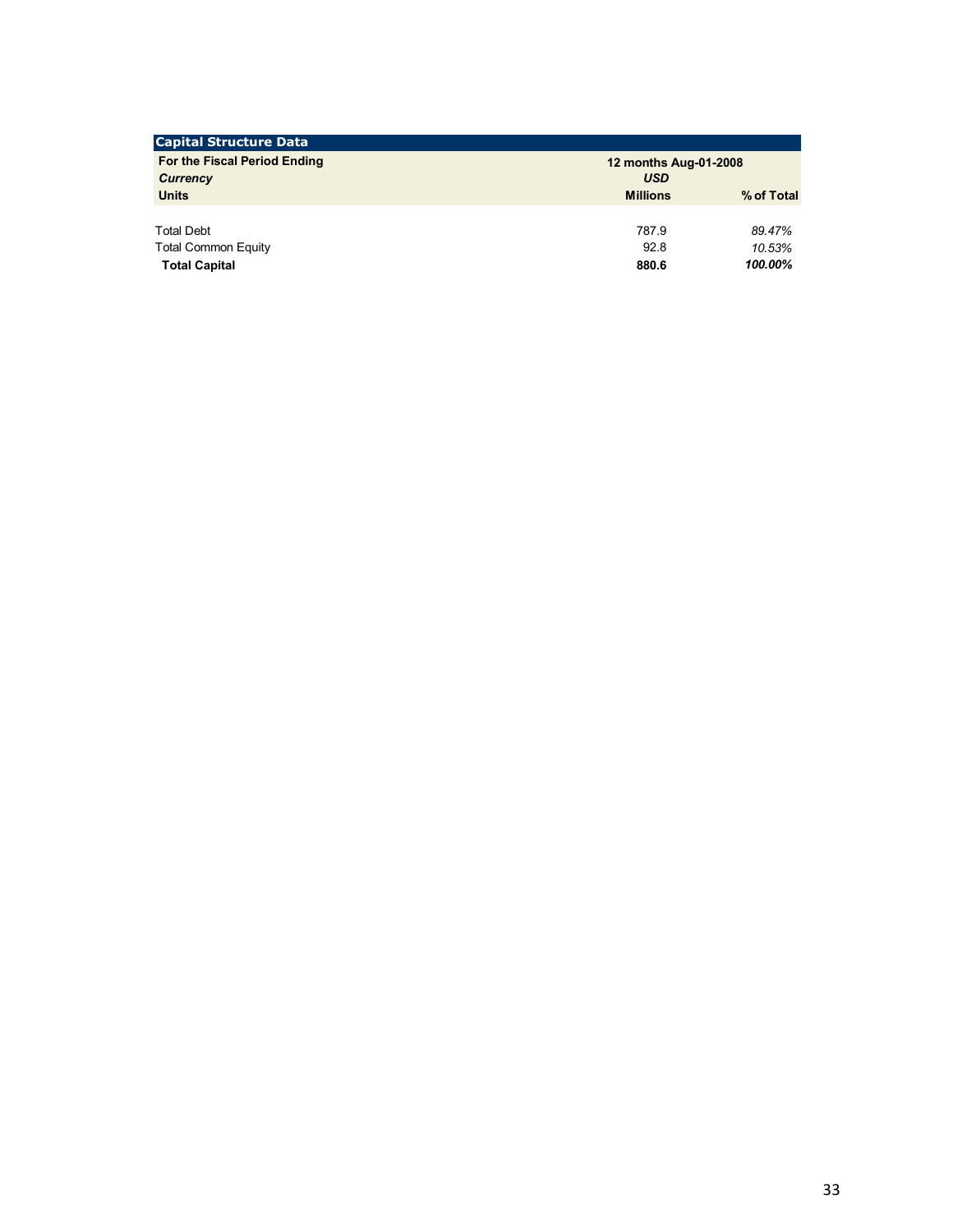|                                                                                                                                                                                                                                                                                                                                                                                                                                                                                                                                                                                  | <b>CBRL GROUP NDQ-CBRL</b>                                         |                                    |                                     |                                                  |                 |                 | recem<br>PRICE  | 24.56                                                                                                                                    | PIE<br>RATIO    |                 |                 |                 | 8.4 (Trailing: 11) REALTIS 0.55 VO |                |                   | 2.9%                                                |                 |                                                                                                                                   |                        |               |
|----------------------------------------------------------------------------------------------------------------------------------------------------------------------------------------------------------------------------------------------------------------------------------------------------------------------------------------------------------------------------------------------------------------------------------------------------------------------------------------------------------------------------------------------------------------------------------|--------------------------------------------------------------------|------------------------------------|-------------------------------------|--------------------------------------------------|-----------------|-----------------|-----------------|------------------------------------------------------------------------------------------------------------------------------------------|-----------------|-----------------|-----------------|-----------------|------------------------------------|----------------|-------------------|-----------------------------------------------------|-----------------|-----------------------------------------------------------------------------------------------------------------------------------|------------------------|---------------|
| <b>TIMELINESS</b>                                                                                                                                                                                                                                                                                                                                                                                                                                                                                                                                                                | 4 Lowend Thride                                                    |                                    | High:<br>LOW.                       | 34.6<br>23.8                                     | 43.0<br>20.1    | 24.3<br>9.1     | 24.3<br>8.1     | 30.7<br>16.7                                                                                                                             | 34.1<br>特洛      | 42.1<br>24.9    | 43.1<br>30.0    | 44 B<br>33.1    | 47.9<br>32.0                       | 50.7<br>31.A   | <b>MS</b><br>18.9 |                                                     |                 | 26                                                                                                                                |                        | e.            |
| <b>METY</b>                                                                                                                                                                                                                                                                                                                                                                                                                                                                                                                                                                      | 3<br>New 2/12/93                                                   |                                    | <b>LEGENDS</b>                      | 65 x "Cash Flow" p sh<br>Relative Price Strength |                 |                 |                 |                                                                                                                                          |                 |                 |                 |                 |                                    |                |                   |                                                     |                 |                                                                                                                                   |                        |               |
| <b>TECHNICAL</b><br><b>BRIA</b> 1.15 (1.0) - Markets                                                                                                                                                                                                                                                                                                                                                                                                                                                                                                                             | 3 Lowent 8108                                                      |                                    | Options: Yes                        | <b>Shaded anti-indicater renaishing</b>          |                 |                 |                 |                                                                                                                                          |                 |                 |                 |                 |                                    |                |                   |                                                     |                 |                                                                                                                                   |                        |               |
| 2011-13 PROJECTIONS                                                                                                                                                                                                                                                                                                                                                                                                                                                                                                                                                              |                                                                    | <b>Ann'l Total</b>                 |                                     |                                                  |                 |                 |                 |                                                                                                                                          |                 |                 |                 |                 |                                    |                |                   |                                                     |                 |                                                                                                                                   |                        |               |
| 65                                                                                                                                                                                                                                                                                                                                                                                                                                                                                                                                                                               | $(+165%$                                                           | Ratum<br>29%                       |                                     |                                                  |                 |                 |                 |                                                                                                                                          |                 |                 |                 |                 |                                    |                |                   |                                                     |                 |                                                                                                                                   |                        | ЕÜ<br>50      |
| 45<br><b>Insider Decisions</b>                                                                                                                                                                                                                                                                                                                                                                                                                                                                                                                                                   | (+86%)                                                             | 18%                                |                                     |                                                  |                 |                 |                 |                                                                                                                                          |                 | 15 J F          |                 | 1.15            |                                    |                | ĦĿ                |                                                     |                 |                                                                                                                                   |                        | 40<br>W)      |
| 0.14<br>b<br>ë<br>٠<br>a                                                                                                                                                                                                                                                                                                                                                                                                                                                                                                                                                         | Ü.<br>۵<br>з                                                       | D<br>a<br>۰                        | تراب                                | <b>Signified</b>                                 | ٦H              |                 |                 |                                                                                                                                          |                 |                 |                 |                 |                                    |                |                   |                                                     |                 |                                                                                                                                   |                        | 20            |
| o<br>ø<br>Ð<br>۰                                                                                                                                                                                                                                                                                                                                                                                                                                                                                                                                                                 | o<br>D<br>۰<br>Φ<br>0001                                           | D<br>o<br>Ð<br>$\mathbf{0}$<br>0.0 |                                     |                                                  |                 |                 |                 |                                                                                                                                          |                 |                 |                 |                 |                                    |                |                   |                                                     |                 | % TOT. RETURN 7/08                                                                                                                |                        | 15            |
| <b>Institutional Decisions</b><br>30MMT                                                                                                                                                                                                                                                                                                                                                                                                                                                                                                                                          | 402007                                                             | 10,900                             |                                     |                                                  |                 |                 |                 |                                                                                                                                          |                 |                 |                 |                 |                                    |                |                   |                                                     |                 | <b>STOCK</b>                                                                                                                      | VL ARTH<br><b>MOCK</b> |               |
| 78<br>108                                                                                                                                                                                                                                                                                                                                                                                                                                                                                                                                                                        | 74<br>96                                                           | 87<br>œ                            | Percent<br><b>MYANES</b><br>tracied | 45<br>驾                                          |                 |                 |                 |                                                                                                                                          |                 |                 |                 |                 |                                    |                |                   |                                                     | 159<br>3 yr     | -35.5<br>$-34.9$                                                                                                                  | $-12.2$<br>72<br>59.6  |               |
| 22900<br><b>IN WA</b><br>1993<br>1992                                                                                                                                                                                                                                                                                                                                                                                                                                                                                                                                            | 22046<br>1994                                                      | 21103<br>1995                      | 1996                                | 1997                                             | 1998            | 1999            | 2000            | 2001                                                                                                                                     | 2002            | 2003            | 2004            | 2005            | 2006                               | 2007           | 2008              | 2009                                                | 5 yr            | $-26.1$<br>VALUE LINE, INC. 11-13                                                                                                 |                        |               |
| 731<br>ŔĖÐ                                                                                                                                                                                                                                                                                                                                                                                                                                                                                                                                                                       | 10.70                                                              | 13.06                              | 15.57                               | 18.45                                            | 21.08           | 26.12           | 31.28           | 35.69                                                                                                                                    | 41.31           | 45.82           | 刷取              | 58.DZ           | 85.46                              | 98.35          | 158.85            | 118.55                                              | Sales per sh A  |                                                                                                                                   |                        | 145.00        |
| 務<br>1.03<br>£1<br>.78                                                                                                                                                                                                                                                                                                                                                                                                                                                                                                                                                           | 1.29<br>м                                                          | 1.54<br>1,09                       | 1,71<br>1.39                        | 2.00<br>1.41                                     | 2.36<br>1.65    | 2.52<br>1.16    | 229<br>1.11     | 2.52<br>1.30                                                                                                                             | 3.07<br>1.54    | 3.57<br>2.09    | 3.70<br>2.31    | 4.16<br>2.45    | 毛脂<br>2.50                         | 5.61<br>2.52   | 5.50<br>2.80      | 6.10                                                |                 | "Cash Flow" per sh<br>3.00 Earnings per sh A B F                                                                                  |                        | 825<br>4.50   |
| Ū1<br>œ                                                                                                                                                                                                                                                                                                                                                                                                                                                                                                                                                                          | 102                                                                | .02                                | 42                                  | œ                                                | 旋               | 32              | .D1             | 瓝                                                                                                                                        | 觑               | 旋               | 44              | 編               | 盈                                  | 56             | $72$<br>165       | .72                                                 |                 | Div'ds Deci'd per sh C =                                                                                                          |                        | м<br>400      |
| 1.43<br>1.31<br>6.16<br>4.05                                                                                                                                                                                                                                                                                                                                                                                                                                                                                                                                                     | 125<br>7.18                                                        | 乳酸<br>8.27                         | $^{227}$<br>334                     | 2.43<br>10.82                                    | 292<br>12.86    | 2.11<br>13.49   | 2.44<br>14.63   | 1.66<br>15.38                                                                                                                            | 1.52<br>15.58   | 2.53<br>16.60   | 2.87<br>18.05   | 3.68<br>18.65   | 4.73<br>0.77                       | 4.08<br>4.40   | 4.10              | 5,25                                                |                 | 3.80 Cap'l Spending per sh<br>Book Value per sh                                                                                   |                        | 15.00         |
| 54.78<br>59.57                                                                                                                                                                                                                                                                                                                                                                                                                                                                                                                                                                   | 59.50                                                              | 59.99<br>19.9                      | 60.58<br>17.6                       | 61.07<br>18.2                                    | 配朝<br>20.2      | 58.63<br>193    | 56.67           | 55.03<br>13.5                                                                                                                            | 50.27<br>福县     | 47.87<br>14.0   | 48.77<br>15.B   | 敏配<br>15.9      | 30.98<br>15.3                      | 23.67<br>172   | 22.00             | 21.00                                               |                 | Common Shs Outst'g <sup>II</sup><br>Avg Ann'l P/E Ratio                                                                           |                        | 20.00<br>12.0 |
| 31.6<br>BI<br>132<br>2.09                                                                                                                                                                                                                                                                                                                                                                                                                                                                                                                                                        | 28.0<br>1.84                                                       | 1,33                               | 1.10                                | 1.05                                             | 1.05            | 1.04            | 11.1<br>.72     | 願                                                                                                                                        | ΩI              | .80             | B4              | A5              | 83                                 | -90            |                   | <b>Bold flygres are</b><br>Value Line<br>contractes |                 | <b>Relative P/III Ratio</b>                                                                                                       |                        | <b>AO</b>     |
| 1%<br>.1%                                                                                                                                                                                                                                                                                                                                                                                                                                                                                                                                                                        | :1%                                                                | .5%                                | .1%                                 | 3%                                               | 1%              | 5%              | 1%              | 1%                                                                                                                                       | 2%              | 3%              | 12%             | 1.2%            | 1.4%                               | 13%            |                   |                                                     |                 | Avg Ann'i Div'd Yield                                                                                                             |                        | 1.0%          |
| CAPITAL STRUCTURE as of 5/2/08<br>Tetel Debt \$796.2 mill. Due in 5 Yrs \$65.0 mill.                                                                                                                                                                                                                                                                                                                                                                                                                                                                                             |                                                                    |                                    |                                     |                                                  | 1917.1<br>15.8% | 1531.6<br>11.5% | 1772.7<br>10.9% | 19637<br>10.1%                                                                                                                           | 2066.9<br>10.3% | 2198.2<br>10.8% | 2380.9<br>10.7% | 2567.5<br>10.5% | 2643.0<br>9.9%                     | 2351.6<br>185  | 2395<br>9.0%      | 2490<br>虫郎                                          | Sales (Smill) A | <b>Operating Margin</b>                                                                                                           |                        | 2900<br>9.5%  |
| LT Debt \$787.5 mill.                                                                                                                                                                                                                                                                                                                                                                                                                                                                                                                                                            |                                                                    |                                    | LT Interest \$40.0 mill             | (92% of CapT)                                    | 43.4            | 53.8            | 652             | 643                                                                                                                                      | 62.8            | 64.4            | 63.9            | 67.3            | 723                                | 筑量             | 60.0              | 85.0                                                |                 | Depreciation (Smill)                                                                                                              |                        | 75.0          |
| Leeses, Uncapitalized Annual rentals \$29.0 mill.                                                                                                                                                                                                                                                                                                                                                                                                                                                                                                                                |                                                                    |                                    |                                     |                                                  | 104.1<br>36.B%  | 70.2<br>37.8%   | 643<br>37.8%    | 73.7<br>37.3%                                                                                                                            | 剑島<br>活炉。       | 106.5<br>35.5%  | 116.6<br>35.9%  | 126.6<br>34.6%  | 116.3<br>30.8%                     | 76.0<br>34.8%  | 61.O<br>35.0%     | 63.0<br>15.0%                                       |                 | Net Profit (Smill) F<br>Income Tax Rate                                                                                           |                        | 98.9<br>35.0% |
| No Defined Benetit Pension Plan                                                                                                                                                                                                                                                                                                                                                                                                                                                                                                                                                  |                                                                    |                                    |                                     |                                                  | 7.9%            | 4.6%            | 3.6%            | 3.8%                                                                                                                                     | 4.4%            | 4.8%<br>ens.    | 4.9%<br>503.8   | 4.9%<br>d154.9  | 4.4%<br>495.6                      | 3.2%<br>014.4  | 2.5%<br>435.0     | 2.8%                                                |                 | <b>Net Profit Margin</b><br>425.0 Working Cap'l (Smill)                                                                           |                        | 21%<br>56.D   |
| <b>Md Stock None</b>                                                                                                                                                                                                                                                                                                                                                                                                                                                                                                                                                             |                                                                    |                                    |                                     |                                                  | 60.8<br>60.6    | 出身<br>312.9     | 429.6<br>292 D  | d42.1<br>125.0                                                                                                                           | d61.6<br>194.5  | 186.7           | 185.1           | 212.2           | 911.5                              | 756.3          | 800               | 775                                                 |                 | Long-Term Deht (\$mill)                                                                                                           |                        | 750           |
| Common Stock 22,149,265 shs.                                                                                                                                                                                                                                                                                                                                                                                                                                                                                                                                                     |                                                                    |                                    |                                     |                                                  | 803.4<br>12.3%  | 791.0<br>6.9%   | 829.0<br>6.9%   | 846.1<br>8.2%                                                                                                                            | 783.0<br>9.7%   | 794.9<br>11.3%  | 880.2<br>11.3%  | 870.0<br>12.1%  | 302.3<br>10.5%                     | 104.1<br>12.3% | 90.0<br>20%       | 110<br>9.5%                                         |                 | Shr. Equity (Smill)<br>Return on Total Cap'l                                                                                      |                        | 300<br>10.5%  |
| BD-DELL fo as                                                                                                                                                                                                                                                                                                                                                                                                                                                                                                                                                                    |                                                                    |                                    |                                     |                                                  | 13.0%           | 8.9%            | 7.8%            | 8.7%                                                                                                                                     | 11.7%           | 13.4%           | 13.2%           | 14.6%           | 38.5%                              | 73.0%          | 68.0%             | 57.5%                                               |                 | Return on Shr. Equity                                                                                                             |                        | 30.0%         |
|                                                                                                                                                                                                                                                                                                                                                                                                                                                                                                                                                                                  |                                                                    |                                    |                                     |                                                  |                 |                 |                 | 音楽                                                                                                                                       | 11.8%           | 13.3%           | 11.4%           | 11.9%           | 30.5%                              | 60.3%          | 50.0%             | 43.5%                                               |                 | Retained to Com Eq.                                                                                                               |                        | 24.0%         |
|                                                                                                                                                                                                                                                                                                                                                                                                                                                                                                                                                                                  |                                                                    | 2006                               | 2007                                | 5/2/26                                           | 12.8%           | 8.8%            | 7.7%            |                                                                                                                                          |                 |                 |                 |                 |                                    |                |                   |                                                     |                 |                                                                                                                                   |                        |               |
| <b>TANKL!</b>                                                                                                                                                                                                                                                                                                                                                                                                                                                                                                                                                                    |                                                                    | 凍魚港<br>14.6                        | 14.2<br>11.8                        | 11.9<br>12.1                                     | 1%              | 1%              | 1%              | 2%<br>BUSINESS: CBRL Group, Inc. operates 576 Cracker Sarrel Old                                                                         | 15              | 1%              | 14%             | 18%             | 21%                                | 17%            | 26%               | 34%                                                 |                 | All Divids to Net Prof<br>accounted for 78.4% of '07 sales; gift shops, 21.6%; CBRL also                                          |                        |               |
|                                                                                                                                                                                                                                                                                                                                                                                                                                                                                                                                                                                  |                                                                    | 138.2<br>27.                       | 144.4<br>29.9                       | 133.3<br>44.0                                    |                 |                 |                 | Country Store restaurants/pff shops in 41 states, mostly in the                                                                          |                 |                 |                 |                 |                                    |                |                   |                                                     |                 | had (now divested) 143 Logan's Roadhouse company-operated                                                                         |                        |               |
|                                                                                                                                                                                                                                                                                                                                                                                                                                                                                                                                                                                  |                                                                    | 270.<br>83.B                       | 200.3<br>93.1                       | 201.3<br>69.5                                    |                 |                 |                 | South and Midwest (5/28/06). Restaurants feature an old country<br>store mold, along with adjoining/separate gift shops, which sell ear- |                 |                 |                 |                 |                                    |                |                   |                                                     |                 | and 26 tranchised units. Has about 64,000 empts. Off./dir. own<br>6.1% of stock (10/07 proxy). Pres. & CEO: Michael A. Woodhouse. |                        |               |
|                                                                                                                                                                                                                                                                                                                                                                                                                                                                                                                                                                                  |                                                                    | 8.1<br>203.8                       | 82<br>173.4                         | 8.7<br>159.1                                     |                 |                 |                 | ly American reproductions and food dems. Nearly all units are com-<br>pany owned, and located along interstate highways. Restaurants     |                 |                 |                 |                 |                                    |                |                   |                                                     |                 | Inc: TN: Add:: P.O. Box 787, 305 Hartmann Drive, Lebanon, TN<br>37088-0787. Tel.: 815-444-5533. Internet: www.cbrigroup.com.      |                        |               |
|                                                                                                                                                                                                                                                                                                                                                                                                                                                                                                                                                                                  |                                                                    | 295.7                              | 274.7                               | 237.3                                            |                 |                 |                 | CBRL Group looks to have closed fis-                                                                                                     |                 |                 |                 |                 |                                    |                |                   |                                                     |                 | growth when, as is the case now, same-                                                                                            |                        |               |
|                                                                                                                                                                                                                                                                                                                                                                                                                                                                                                                                                                                  | Past<br>10 Yrs.                                                    |                                    | Past<br>5 Yrs.                      | Est'd '05-'07<br>to '11-'13                      |                 |                 |                 | cal 2008 (ended August 1st) on a down<br>note. Despite benefits from an aggressive                                                       |                 |                 |                 |                 |                                    |                |                   |                                                     |                 | store sales soften. (Comps likely declined<br>by around 1% in the fourth quarter.)                                                |                        |               |
|                                                                                                                                                                                                                                                                                                                                                                                                                                                                                                                                                                                  | 17.0%<br>12.0%                                                     |                                    | 15.5%<br>15.0%                      | 10.5%<br>7.5%                                    |                 |                 |                 | stock-buyback program, share earnings                                                                                                    |                 |                 |                 |                 |                                    |                |                   |                                                     |                 | We are cautiously optimistic about fis-                                                                                           |                        |               |
|                                                                                                                                                                                                                                                                                                                                                                                                                                                                                                                                                                                  | 97.2<br>37.5%                                                      |                                    | 15.5%<br>96.0%                      | 10.0%<br>9.0%                                    |                 |                 |                 | probably fell a hefty 20% in the fourth<br>quarter, to \$0.92. (Results for the July in-                                                 |                 |                 |                 |                 |                                    |                |                   |                                                     |                 | cal 2009. Same-store sales at Cracker<br>Barrel restaurants should return to posi-                                                |                        |               |
|                                                                                                                                                                                                                                                                                                                                                                                                                                                                                                                                                                                  | 6.5%<br>QUARTERLY SALES (\$ mil.) ^                                |                                    | 1.5%                                | 5.5%                                             |                 |                 |                 | terim are set to be announced in the mid-<br>dle of this month.) The disappointing                                                       |                 |                 |                 |                 |                                    |                |                   |                                                     |                 | tive territory before too long, thanks to<br>easy comparisons, strategic price hikes,                                             |                        |               |
|                                                                                                                                                                                                                                                                                                                                                                                                                                                                                                                                                                                  |                                                                    |                                    |                                     | Full<br>Fiscal<br>Year                           |                 |                 |                 | showing is not especially surprising, given                                                                                              |                 |                 |                 |                 |                                    |                |                   |                                                     |                 | stepped-up advertising on a national level,                                                                                       |                        |               |
| 612.6<br>633.4                                                                                                                                                                                                                                                                                                                                                                                                                                                                                                                                                                   | 667.2<br>694.4                                                     | 628.0<br>644.2                     | 669 T<br>671.D                      | 2567.5<br>2643.0                                 |                 |                 |                 | the challenging macroeconomic environ-<br>ment and the weak fundamentals across                                                          |                 |                 |                 |                 |                                    |                |                   |                                                     |                 | and speed-of-service improvements. The<br>company has been working hard to in-                                                    |                        |               |
| 558.3<br>581.2                                                                                                                                                                                                                                                                                                                                                                                                                                                                                                                                                                   | 612.1<br>634.5                                                     | 549.1<br>567.1                     | 632.1<br>612.2                      | 2351.6<br>2296                                   |                 |                 |                 | the restaurant industry. But                                                                                                             |                 |                 |                 |                 |                                    |                |                   |                                                     |                 | crease customer turnover lately. And, a                                                                                           |                        |               |
| 665                                                                                                                                                                                                                                                                                                                                                                                                                                                                                                                                                                              | 880                                                                | 800                                | 635                                 | 2490                                             |                 |                 |                 | The company seems to be hurting a<br>bit more than most of its peers these                                                               |                 |                 |                 |                 |                                    |                |                   |                                                     |                 | simplified menu and more efficient kitchen<br>layout will go a long way, we think,                                                |                        |               |
|                                                                                                                                                                                                                                                                                                                                                                                                                                                                                                                                                                                  | <b>EARMINGS PER SHARE A B P</b><br>Oct.Per Jan.Per Apr.Per Jul.Per |                                    |                                     | Full<br>Fiscal<br>Year                           |                 |                 |                 | days, since its value-oriented menu and<br>home-style country fare cater to con-                                                         |                 |                 |                 |                 |                                    |                |                   |                                                     |                 | toward enhancing the customer experience<br>and boosting sales during peak hours. Be-                                             |                        |               |
| 57                                                                                                                                                                                                                                                                                                                                                                                                                                                                                                                                                                               | .63                                                                | 52                                 | .74                                 | \$2.45                                           |                 |                 |                 | sumers at the lower end of the income                                                                                                    |                 |                 |                 |                 |                                    |                |                   |                                                     |                 | low the top line, progress is also likely                                                                                         |                        |               |
| 51<br>45                                                                                                                                                                                                                                                                                                                                                                                                                                                                                                                                                                         | .61<br>.60                                                         | Æ<br>44                            | 1.03<br>1.15                        | <sup>250</sup><br>R2.52                          |                 |                 |                 | spectrum. Additionally, sales at its<br>restaurants, 85% of which are located                                                            |                 |                 |                 |                 |                                    |                |                   |                                                     |                 | starting this year. Indeed, we look for mar-<br>gins to gradually recover, as cost-cutting                                        |                        |               |
| 57<br>50                                                                                                                                                                                                                                                                                                                                                                                                                                                                                                                                                                         | 86<br>30                                                           | 褐<br>.50                           | 32<br>1,00                          | 2.80<br>3.00                                     |                 |                 |                 | along interstate highways, are closely tied                                                                                              |                 |                 |                 |                 |                                    |                |                   |                                                     |                 | measures, greater comp leverage, and                                                                                              |                        |               |
|                                                                                                                                                                                                                                                                                                                                                                                                                                                                                                                                                                                  | QUARTERLY DIVIDENCS PAID = =                                       |                                    |                                     | Full                                             |                 |                 |                 | to driving trends. In fact, we believe that<br>high gasoline prices are having a chilling                                                |                 |                 |                 |                 |                                    |                |                   |                                                     |                 | labor-related efficiency gains help to offset<br>headwinds from food cost inflation.                                              |                        |               |
| Mar.31<br>.11                                                                                                                                                                                                                                                                                                                                                                                                                                                                                                                                                                    |                                                                    |                                    | Jun.30 Sep.30 Dec.31                | Tear<br><b>A5</b>                                |                 |                 |                 | effect on traffic, not just on America's                                                                                                 |                 |                 |                 |                 |                                    |                |                   |                                                     |                 | This issue is currently an untimely se-                                                                                           |                        |               |
| .12                                                                                                                                                                                                                                                                                                                                                                                                                                                                                                                                                                              | ,11<br>.12                                                         | .11<br>.12                         | .12<br>.13                          | .49                                              |                 |                 |                 | roads but at CBRL's 576 units. Mean-<br>while, the company maintains a large base                                                        |                 |                 |                 |                 |                                    |                |                   |                                                     |                 | lection. All but the most venturesome in-<br>vestors are encouraged to defer commit-                                              |                        |               |
| <b>MARKET CAP: \$550 million (Small Cap)</b><br><b>CURRENT POSITION</b><br>Cash Assets<br><b>Hecelvables</b><br>inventory (LIFO)<br>Other<br><b>Current Assets</b><br>Accts Payable<br>Døbt Duki<br>Other<br>Current Liab.<br>ANNUAL RATES<br>of change (per sh)<br>Sales<br>'Cash Flow"<br>сализов<br>Dividends.<br>Book Value<br>Fiscal<br>Enda Oct.Per Jan.Per Apr.Por Jul.Per<br>2005<br>2006<br>2007<br>2008<br>2009<br><b>Fiacal</b><br>Year<br>Ends<br>2005<br>2006<br>2007<br>2008<br>2009<br>Cali<br>endar<br>2004<br>2005<br>2006<br>.13<br>2007<br>14.<br>2008<br>.18 | $73-$<br>.14<br>.1B                                                | $-13$<br>.14<br>.18                | FriM.<br>.15                        | -53<br>.80                                       |                 |                 |                 | of fixed overhead expenses relative to<br>many other sector players. This makes it                                                       |                 |                 |                 |                 |                                    |                |                   |                                                     |                 | ments until the business climate warms<br>up and same-store sales rebound.                                                        |                        | 39%           |

(8) Primary samings thru '97; distinct their Read namings report due mid-September. (C) Quarterly earnings do not sum due to council. Stock's Price Stability (2)<br>
and Each nonroot, galaxie '94, \$9.00; Quarterly distinct ad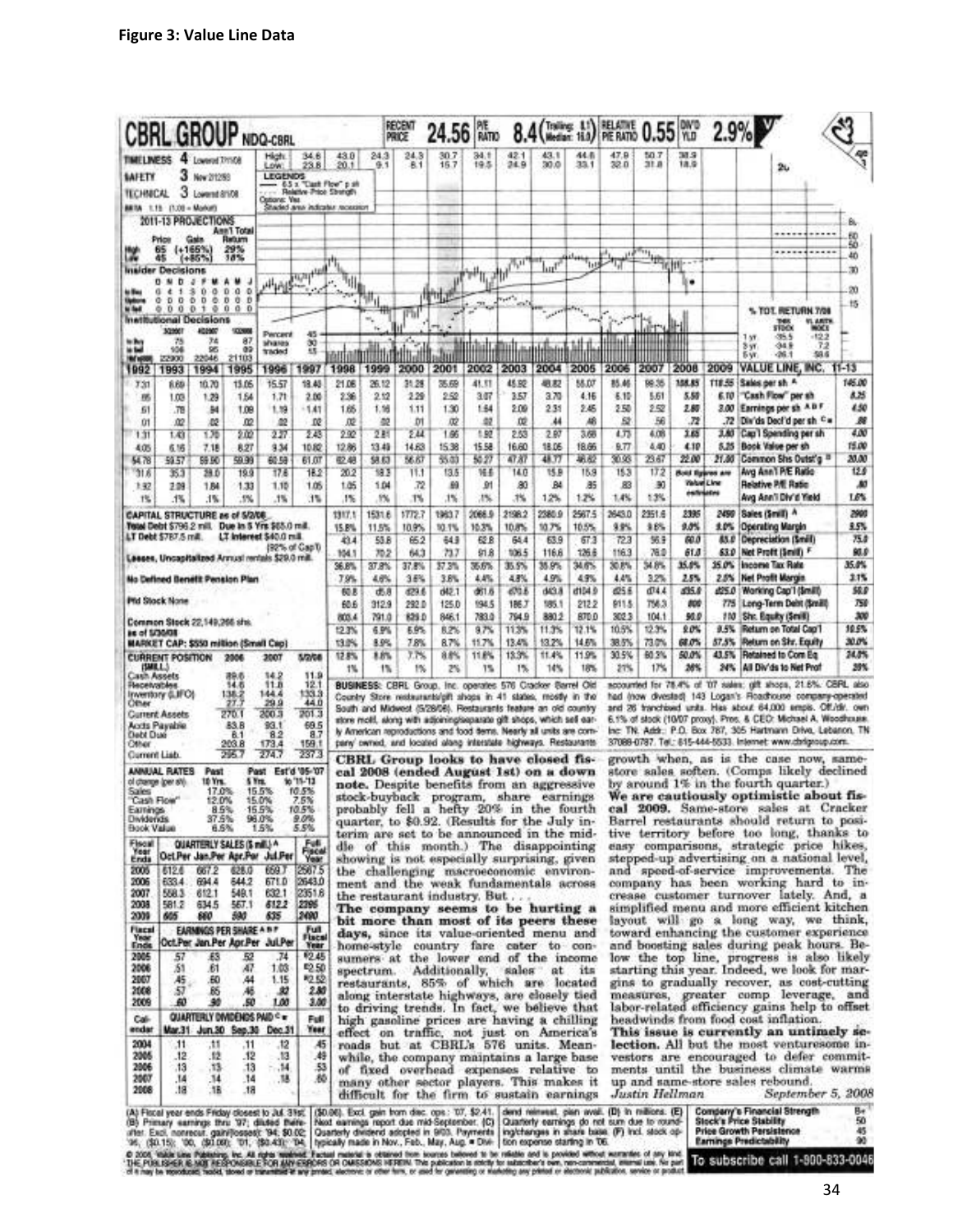## **Figure 4: FCF Drivers**

| <b>Drivers:</b>                             | 2009   | 2010   | 2011   | 2012   | 2013   |
|---------------------------------------------|--------|--------|--------|--------|--------|
|                                             |        |        |        |        |        |
| Sales Growth                                | 2.29%  | 3.50%  | 5.62%  | 10.50% | 10.50% |
| COGS/Sales                                  | 33.05% | 33.05% | 33.05% | 33.05% | 33.05% |
| SG&A/Sales                                  | 5.45%  | 5.45%  | 5.45%  | 5.45%  | 5.45%  |
| Other Exp/Sales                             | 51.61% | 51.61% | 51.61% | 51.61% | 51.61% |
| Dep & Amort                                 | 75000  | 75000  | 75000  | 75000  | 75000  |
| Days A/R (using average A/R)                | 1.87   | 1.87   | 1.87   | 1.87   | 1.87   |
| Days Inventory (using average inventory)    | 66.52  | 66.52  | 66.52  | 66.52  | 66.52  |
| Days A/P (using ave. A/P, relative to COGS) | 39.35  | 39.35  | 39.35  | 39.35  | 39.35  |

### **Figure 5: FCF 2009-2013 Forecasts**

| Estimated:                       | 2009      | 2010      | 2011       | 2012       | 2013       |
|----------------------------------|-----------|-----------|------------|------------|------------|
| <b>Total Revenue</b>             | 2,439,127 | 2,524,496 | 2,666,373  | 2,920,512  | 2,598,491  |
| <b>COGS</b>                      | 806,131   | 834,346   | 881,236    | 965,229    | 858,801    |
| <b>Gross Profit</b>              | 1,632,995 | 1,690,150 | 1,785,136  | 1,955,283  | 1,739,690  |
| Selling, General and Admin. Exp. | 132,932   | 137,585   | 145,317    | 159,168    | 141,618    |
| <b>Other Indirect Expenses</b>   | 1,258,833 | 1,302,892 | 1,376,115  | 1,507,276  | 1,341,081  |
| <b>EBITDA</b>                    | 241,230   | 249,673   | 263,704    | 288,839    | 256,991    |
| Depreciation and Amortization    | 75,000    | 75,000    | 75,000     | 75,000     | 75,000     |
|                                  |           |           |            |            |            |
| <b>EBIT</b>                      | 166,230   | 174,673   | 188,704    | 213,839    | 181,991    |
|                                  |           |           |            |            |            |
| Cap Ex                           |           |           |            |            |            |
| <b>Purchases of PP&amp;E</b>     | 68,700    | 72,500.00 | 127,560.00 | 127,560.00 | 127,560.00 |
| Sale of PP&E                     | 58,755    | 3,383.00  | 3,383.00   | 3,383.00   | 3,383.00   |
| Taxes on sale of PP&E            | 20,564    | 1,184     | 1,184      | 1,184      | 1,184      |
| <b>Working Capital</b>           |           |           |            |            |            |
| A/R                              | 11,509    | 14,359    | 12,962     | 16,963     | 9,663      |
| Inventory                        | 137,875   | 166,238   | 154,967    | 196,853    | 116,174    |
| A/P                              | 80,703    | 99,196    | 90,813     | 117,306    | 67,866     |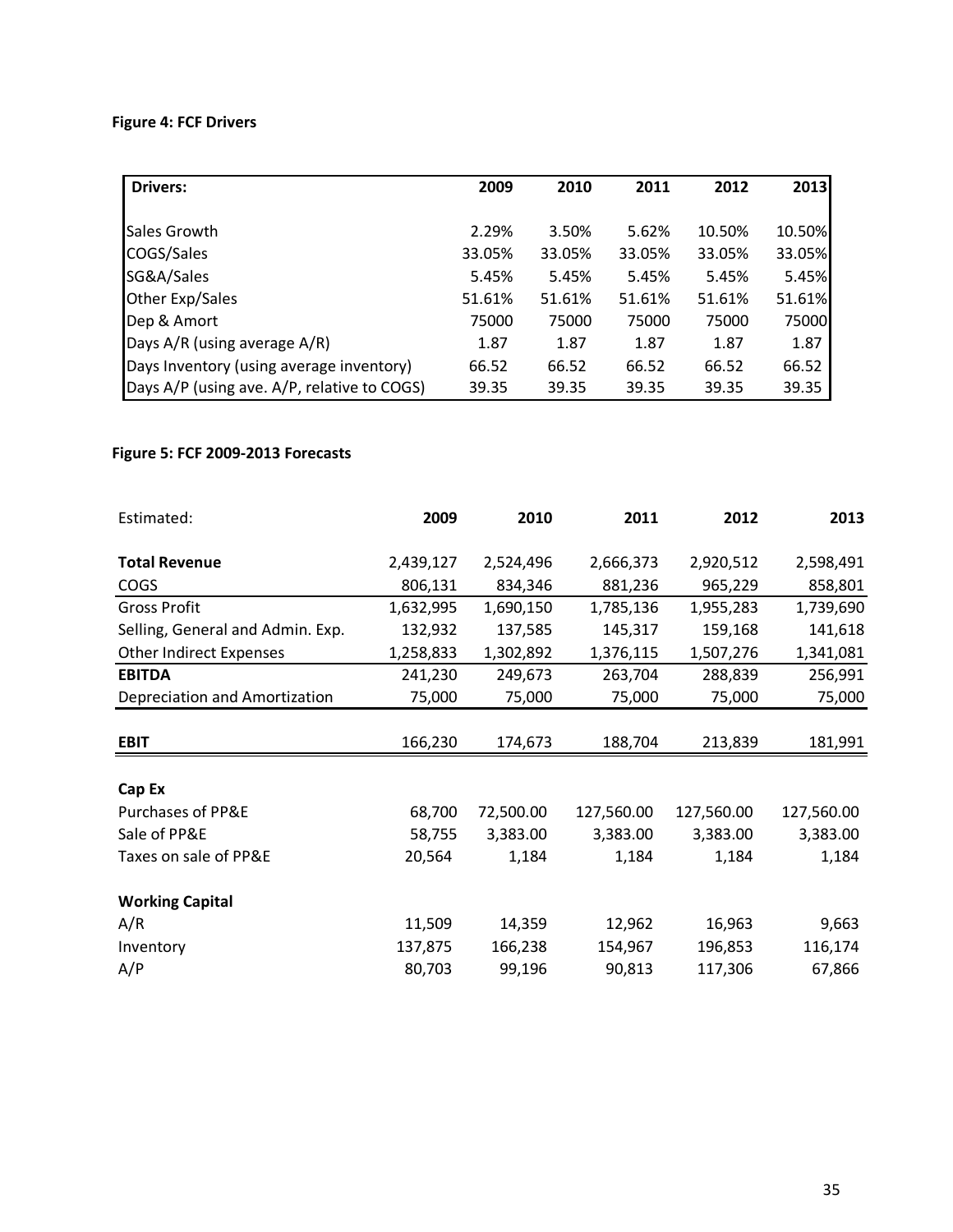### **Figure 6: Market Model Regression**

|              |               | Fama French       | Fama French      |
|--------------|---------------|-------------------|------------------|
| Variable     | <b>CAPM</b>   | Restricted        | Unrestricted     |
|              |               |                   |                  |
| Constant     | $-0.005057$   | $-0.006973$       | $-0.009899$      |
|              | $(-0.503233)$ | $(-.071546)$      | $(-0.95163)$     |
| $Rmk - rf$   | 0.796908      | 0.739822          | 0.799259         |
|              | $(-0.726943)$ | $(2.229807)^{**}$ | $(2.34735)^{**}$ |
| <b>SMB</b>   | n/a           | 0.935480          | 0.899265         |
|              |               | $(1.924009)^*$    | $(1.836788)^*$   |
| HML          | n/a           | n/a               | 0.479153         |
|              |               |                   | (0.822317)       |
| Adjusted R^2 | 0.107903      | 0.165766          | 0.161000         |

Dependent Variable: R(CBRL)

Coefficient estimates with t-stats in parenthesis.

\*\* and \* denote significance at 5 and 10 percent, respectively

Restricted F Test

Hypothesis:  $H<sub>0</sub>: β<sub>HML</sub> = 0$ 

 $H_A$ : β<sub>HML</sub>  $\neq$  0

Test statistic:  $F = [(SSRr - SSRur)/q] / [SSRur/(N-k-1)]$ 

where

SSRr = Sum of squared residuals from the restricted model SSRur = Sum of squared residuals from the unrestricted model q = The number of restrictions  $N =$ The sample size K = The number of variables in the unrestricted model

 $F = [(0.317233 - 0.321063)/1]/[0.321063/(60-3-1)] = 0.676096$ 

The critical region for this test with numerator degrees of freedom = 1 and denominator degrees of freedom = N-k-1 = 56 and an alpha of 5% is ~ 4.00. Since 0.68 < 4.00, the null fails to be rejected.  $\beta_{HML}$  is not statistically different from 0, thus the restriction is valid.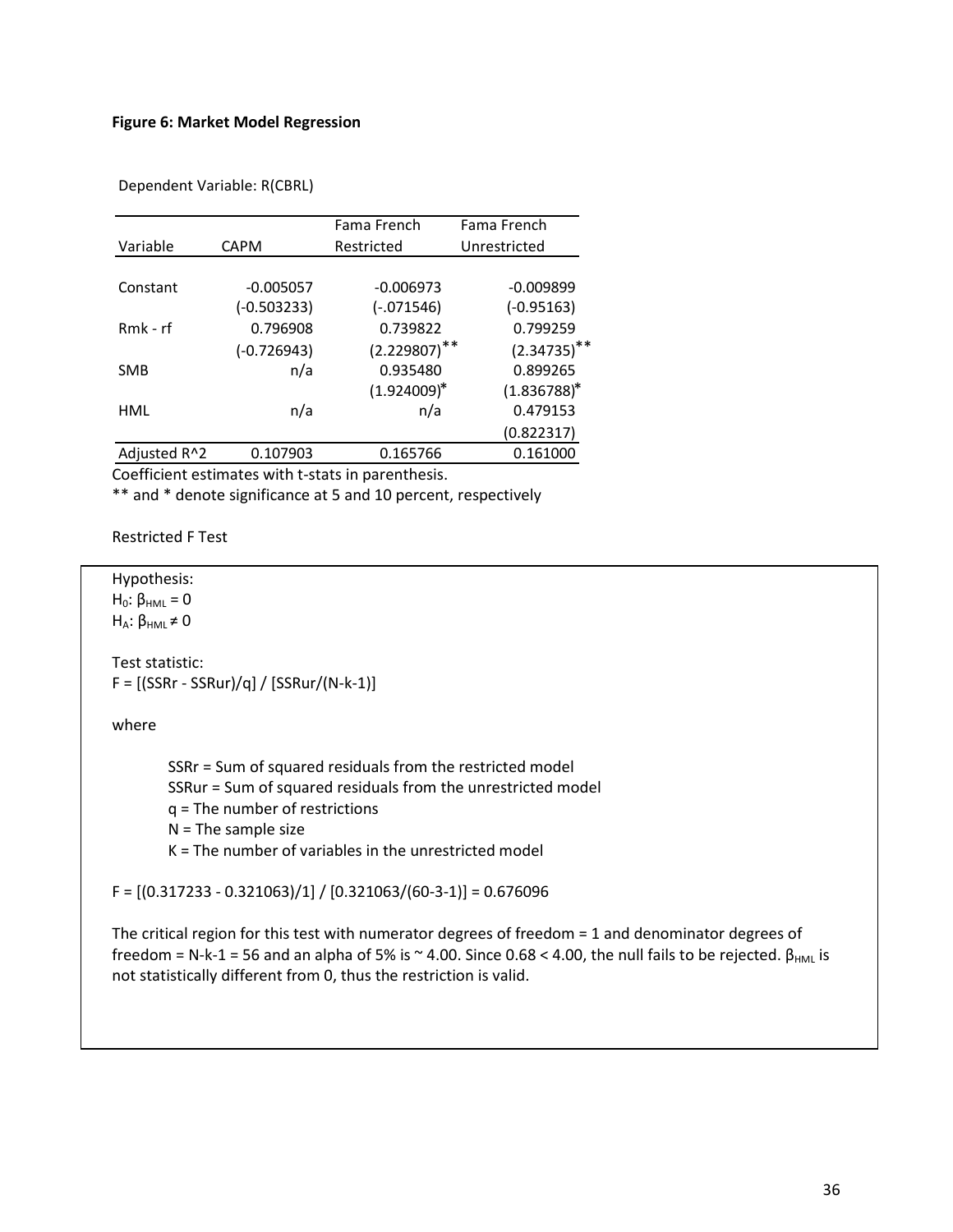## **Figure 7: WACC**

| <b>WACC:</b> | <b>Market Value</b>  | Weight | E[R]    | <b>Tax Rate</b> |
|--------------|----------------------|--------|---------|-----------------|
| Debt         | \$<br>787,900,000.00 | 0.660  | 0.08306 | 0.302           |
| Equity       | \$<br>405,074,770.24 | 0.340  | 0.1043  |                 |
| Total        | 1,192,974,770.24     |        |         |                 |
|              |                      |        |         |                 |
| WACC=        | 7.37%                |        |         |                 |

| Fama French:   |             |               |        |
|----------------|-------------|---------------|--------|
|                |             | $E[R_CBRL] =$ | 10.43% |
| Beta 1         | 0.739822    |               |        |
| E[R_Mkt-rf]    | 0.07        |               |        |
| Beta 2         | 0.93548     |               |        |
| E[Rsmb]        | 0.0152      |               |        |
| Beta 3         | $\mathbf 0$ |               |        |
| E[Rhml]        | 0.0694      |               |        |
| Risk-free rate | 0.0383      |               |        |

## **Figure 8: DCF Model 1 Results**

| <b>Discounted Cash Flow Valuation</b>             | 2009      | 2010      | 2011       | 2012       | 2013       |
|---------------------------------------------------|-----------|-----------|------------|------------|------------|
| <b>Current Year: 2008</b>                         |           |           |            |            |            |
| <b>Cash Flows form Operations</b>                 |           |           |            |            |            |
| $EBIT*(1-tax rate) + Depreciation$                | 183049.2  | 188537.2  | 197657.8   | 213995.1   | 193294     |
| <b>Cash Flows form Captial Spending</b>           |           |           |            |            |            |
| Purchases of PPE (-)                              | $-68,700$ | $-72,500$ | -127,560   | -127,560   | -127,560   |
| Sale of PPE before Taxes (+)                      | 58,755    | 3,383     | 3,383      | 3,383      | 3,383      |
| Taxes on Sale of PPE (-)                          | 20,564    | 1,184     | 1,184      | 1,184      | 1,184      |
| Sum of Cash Flows Form Capital Spending           | $-30,509$ | $-70,301$ | $-125,361$ | $-125,361$ | $-125,361$ |
| <b>Cash Flows form Changes in Working Capital</b> |           |           |            |            |            |
| Decrease (increase) in A/R                        | 1,975     | $-2,850$  | 1,396      | $-4,000$   | 7,300      |
| Decrease (increase) in Inventory                  | 18,079    | $-28,363$ | 11,272     | $-41,886$  | 80,679     |
| Increase (decrese) in A/P                         | (12, 409) | 18,492    | (8, 382)   | 26,492     | (49,440)   |
| Sum of Cash Flows from Working Capital            | 7,645     | $-12,720$ | 4,286      | $-19,394$  | 38,539     |
| Overall cash Flow to a zero debt firm             | 160,185   | 105,516   | 76,582     | 69,240     | 106,472    |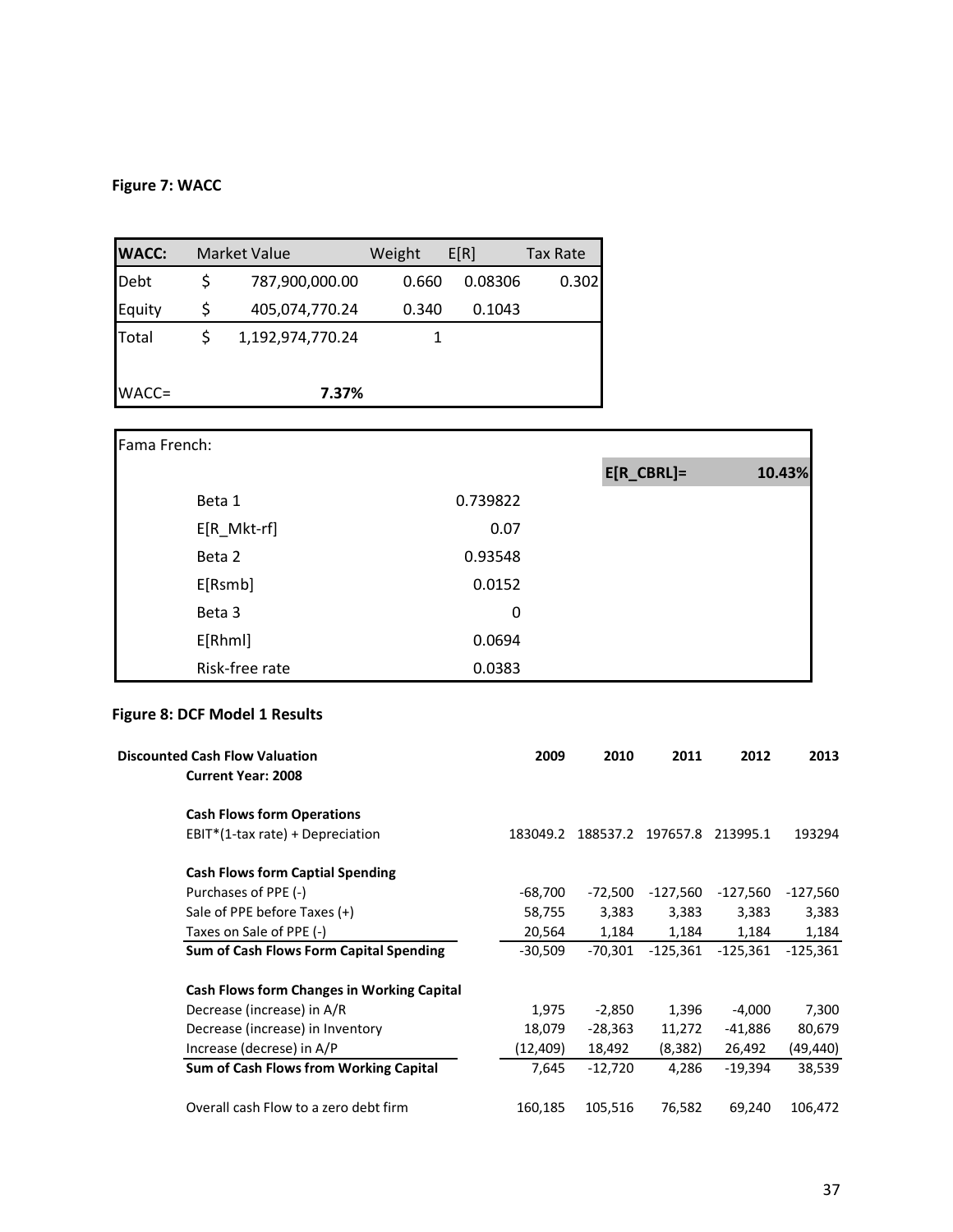| <b>WACC</b>                      | 7.37%         |
|----------------------------------|---------------|
| Growth in CF beyond 2013         | 3.00%         |
|                                  |               |
| PV of CF's in 2009               | \$<br>149,190 |
| PV of CF's in 2010               | 91,528        |
| PV of CF's in 2011               | 61,870        |
| PV of CF's in 2012               | 52,098        |
| PV of CF's in 2013               | 74,614        |
| PV of CF's 2014 to Infinity      | 1,758,631     |
| PV of Assets                     | 2,187,930     |
| Less Total Debt                  | $-1,220,952$  |
| PV of Equity                     | 966,978       |
| Shares outstanding               | 22,783        |
| Fair Value Stock Price per Share | \$<br>42.44   |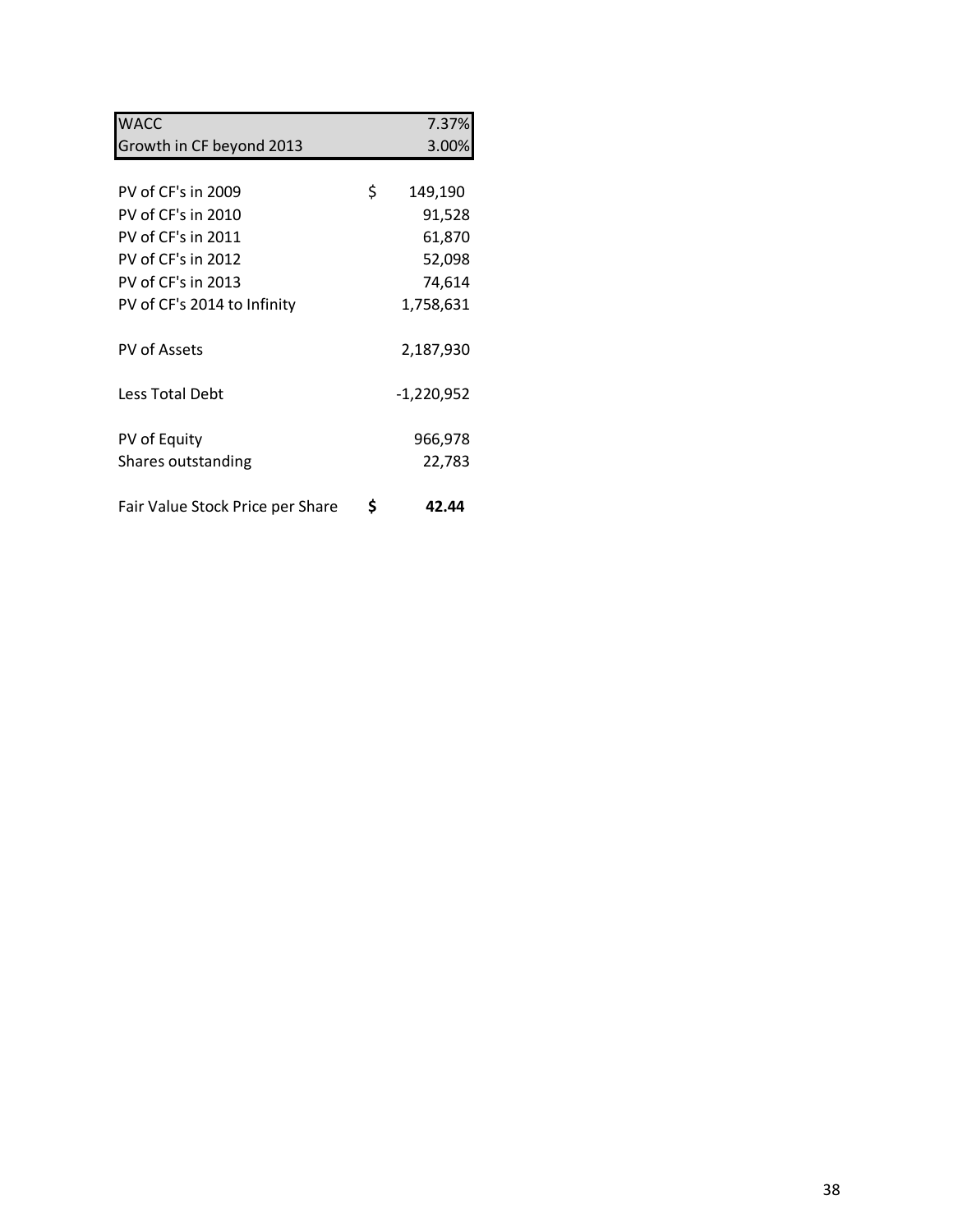|                                          | Driverz            | 冊                           | 恶                                                | 20画                     | 20團                      | 2011                                                                                        | 2012                           | 2013                                    |                                            |                                |                                                                                                                                                                                                                     |                          |                               |                     |                      |
|------------------------------------------|--------------------|-----------------------------|--------------------------------------------------|-------------------------|--------------------------|---------------------------------------------------------------------------------------------|--------------------------------|-----------------------------------------|--------------------------------------------|--------------------------------|---------------------------------------------------------------------------------------------------------------------------------------------------------------------------------------------------------------------|--------------------------|-------------------------------|---------------------|----------------------|
|                                          |                    | н                           |                                                  |                         |                          |                                                                                             |                                |                                         |                                            |                                |                                                                                                                                                                                                                     |                          |                               |                     |                      |
|                                          |                    | Salar G∰ µसे<br>cocsr副员     |                                                  |                         |                          | 2.29% - 3.50% - 5.62% - 10.50% - 10.50%<br>4 33.057 23.057 4 33.057 4 33.057 4 33.057       |                                |                                         |                                            |                                |                                                                                                                                                                                                                     |                          |                               |                     |                      |
|                                          |                    | SG&A/Saler                  |                                                  |                         |                          | 5.457 2.5 497 2.5.497 2.5 497 2.5 497                                                       |                                |                                         |                                            |                                |                                                                                                                                                                                                                     |                          |                               |                     |                      |
|                                          |                    | Other Exp/Saler             |                                                  |                         |                          | ST.612 . ST.612 . ST.612 . ST.612 . ST.612                                                  |                                |                                         |                                            |                                |                                                                                                                                                                                                                     |                          |                               |                     |                      |
|                                          |                    | Dep & Amart                 |                                                  | 75000                   | 75000                    | 75000                                                                                       | 75090                          | 750                                     |                                            |                                |                                                                                                                                                                                                                     |                          |                               |                     |                      |
| EBIT                                     |                    |                             |                                                  |                         |                          |                                                                                             |                                |                                         |                                            |                                | Esimated Esimated Estimated Estimated Estimated                                                                                                                                                                     |                          |                               |                     |                      |
| Year:                                    | 1999               | 2888                        | 2881                                             | 2002                    | 2003                     | 2004                                                                                        | نی کی                          | ه ب                                     | <b>The Read</b>                            | 2000                           | <b>The Second Service</b>                                                                                                                                                                                           | <b>The Second Second</b> | $\overline{\phantom{a}}$      | 2012                | 2013                 |
| <b>Tatal Revenue</b>                     |                    |                             |                                                  |                         |                          | 1,531,625 1,772,712 1,963,692 2,066,892 2,198,182 2,380,947 2,567,548 20 <del>642,903</del> |                                |                                         |                                            |                                |                                                                                                                                                                                                                     |                          |                               |                     |                      |
| cogs                                     |                    | 538,051 614,472             |                                                  | 664,332 677,738 703,915 |                          | 785,703                                                                                     | 847,045                        | 845,644                                 |                                            |                                | 1954, 278 <del>- 2000 4, 201</del> - 10, 204, 107 - 10, 204, 406 - 10, 204, 407 - 10, 204, 516 - 10, 518, 411<br>T4A, 23E - 173, 79A - 1, 406, 13A - 1, 424, 344, 414, 425, 236, 41 - 465, 229 - 1, 458, 201        |                          |                               | 965,229             |                      |
| <b>Grazz Profit</b>                      |                    |                             |                                                  |                         |                          | 993,574 1,158,240 1,299,360 1,389,154 1,494,267 1,595,244 1,720,503 1,797,353               |                                |                                         |                                            |                                | 1,607,901 1,610,284 1,632,895                                                                                                                                                                                       | 1,599,199.               | <b>A TOGLISH</b>              | 395,283             | 1,739,690            |
| Selling, General and Admin, Exp.         | 82,006             | 95,289                      | 102,541                                          |                         | 115, 152 121, 886        | 126.489                                                                                     | 130,986                        | 155,847                                 |                                            | 136,186 127,273                | <b>TONIC</b>                                                                                                                                                                                                        | <b>TONICES</b>           | <b>The Contract of Street</b> | 159, 168            | 141.618              |
| Other Indirect Expenser<br><b>EBITDA</b> | 735,145<br>176,423 | 178,631                     | 884,320 1,034,550 1,062,724 1,133,021<br>162,269 | 211,278                 | 239,360                  | 252,338                                                                                     | 1,216,417 1,316,380<br>273,137 | 1,421,821<br>219,685                    | 225,106                                    | 1,246,009 1,273,832<br>209,659 | 258,833<br>241,230                                                                                                                                                                                                  | 302,892<br>249,673       | 1,376,115<br>263,704          | ,507,276<br>288,839 | 1,341,081<br>256,991 |
| Depreciation and Amortization            | 53,839             | 58,998                      | 64,902                                           | 62,759                  | 64,376                   | 63,868                                                                                      | 67,321                         | 56030                                   | 56,908                                     | 57,689                         | 75,000                                                                                                                                                                                                              | 75,000                   | 75,000                        | 75,000              | 75,000               |
| <b>EBIT</b>                              | 122,584            | 119,633                     | 97,367                                           | 148,519                 | 174,984                  | 188,470                                                                                     | 205,816                        | 163,655                                 | 168,198                                    | 151,970                        | 166,230                                                                                                                                                                                                             | 174,673                  | 188,704                       | 213,839             | 181,991              |
| Cap Ex                                   |                    |                             |                                                  |                         |                          |                                                                                             |                                |                                         |                                            |                                |                                                                                                                                                                                                                     |                          |                               |                     |                      |
| Purcharer of PP&E                        |                    | $-164,718 -138,032$         | $-91,439$                                        | -96,692                 | -120,921                 | $-144,611$                                                                                  | $-146,291$                     | $-89,715$                               | -96,538                                    | $-88,027$                      | 68,700                                                                                                                                                                                                              | 72,500.00                | 127,560                       | 127,560             | 127,560              |
| Sale of PP&E                             | 3,383              | 17,333                      | 141,283                                          | 5,813                   | 1,968                    | 945                                                                                         | 7,854                          | 6,905                                   | 8,726                                      | 5,143                          | 58,755                                                                                                                                                                                                              | ,383.00                  | ,383.00                       | \$,383.00           | 8,383.00             |
| Taxor anzalo of PP&E                     | 1,184              | 6,067                       | 49,449                                           | 2,035                   | 689                      | 331                                                                                         | 2,749                          | 2,417                                   | 3,054                                      | 1,800                          | 20,564                                                                                                                                                                                                              | 1,184                    | 1,184                         | 1,184               | 1,184                |
|                                          | Driverr:           |                             |                                                  |                         | 2009                     | 2010                                                                                        | 2011                           | 2012                                    | 2013                                       |                                |                                                                                                                                                                                                                     |                          |                               |                     |                      |
|                                          |                    |                             |                                                  |                         |                          |                                                                                             |                                |                                         |                                            |                                |                                                                                                                                                                                                                     |                          |                               |                     |                      |
|                                          |                    | Days AfR (wing average AfR) |                                                  |                         | $\overline{\phantom{a}}$ | 187                                                                                         | 1.87<br>۰                      | 4,87<br>۰                               | 1.87                                       |                                |                                                                                                                                                                                                                     |                          |                               |                     |                      |
|                                          |                    |                             | Days Inventury (wing average inventury)          |                         | $\overline{\phantom{a}}$ | <b>Change</b>                                                                               | <b>Continued</b>               | $-36 - 2$                               | 66,52                                      |                                |                                                                                                                                                                                                                     |                          |                               |                     |                      |
|                                          |                    |                             | Days AfP (wing ave. AfP, relative to COGS)       |                         | $\sim$                   |                                                                                             |                                |                                         | <b>Part of</b>                             |                                |                                                                                                                                                                                                                     |                          |                               |                     |                      |
| <b>Warking Capital</b>                   |                    |                             |                                                  |                         |                          |                                                                                             |                                |                                         |                                            |                                |                                                                                                                                                                                                                     |                          |                               |                     |                      |
| A/B                                      | 8,935              | 11,570                      | 10,201                                           | 8,161                   | 9,013                    | 9,802                                                                                       | 13,736                         | 14,629                                  |                                            |                                | $+1.569$                                                                                                                                                                                                            | $-14,353$                |                               |                     | 9,663                |
| Inventory                                | 100,455            | 107,377                     | 116,590                                          | 124,693                 | 136,020                  | 141,820                                                                                     | 142,804                        | 138,176                                 |                                            |                                | -11,799 - 15,494 - 11,567 - 11,579 - 12,585 - 14,962 - 14,965<br>144,416 - 155,954 - 157,975 - 166,550 - 166,657 - 14,06,055<br>13,060 - 19 <del>,93,112 - 100,705 - 100,706 - 100,05 -</del> 1 <del>,117,506</del> |                          |                               |                     | 116,174              |
| A/P                                      | 67,286             | 62,377                      | 64,939                                           | 85,461                  | 82,172                   | 53,295                                                                                      | 97,710                         | 83,846                                  |                                            |                                |                                                                                                                                                                                                                     |                          |                               |                     | 67,866               |
|                                          |                    |                             |                                                  |                         |                          |                                                                                             |                                |                                         |                                            |                                |                                                                                                                                                                                                                     |                          |                               |                     |                      |
|                                          |                    |                             |                                                  |                         |                          | Direnanted Cark Flau Telection                                                              |                                |                                         |                                            |                                | 2009                                                                                                                                                                                                                | è e se                   | k on                          | ko 12               | 2013                 |
|                                          |                    |                             |                                                  |                         |                          | Current Tear: 2008                                                                          |                                |                                         |                                            |                                |                                                                                                                                                                                                                     |                          |                               |                     |                      |
|                                          |                    |                             |                                                  |                         |                          |                                                                                             |                                | <b>Carl Flour form Operations</b>       |                                            |                                |                                                                                                                                                                                                                     |                          |                               |                     |                      |
|                                          |                    |                             |                                                  |                         |                          | EBIT"(1-tax rate) + Depreciation                                                            |                                |                                         |                                            |                                | 330 M 25                                                                                                                                                                                                            | \$853 22                 | 春水端で                          | 6139银09             | 33294.02             |
|                                          |                    |                             |                                                  |                         |                          |                                                                                             |                                |                                         |                                            |                                |                                                                                                                                                                                                                     |                          |                               |                     |                      |
|                                          |                    |                             |                                                  |                         |                          | Purcharer of PPE (-)                                                                        |                                | <b>Carl Flour form Captial Spending</b> |                                            |                                | -68,7 <mark>00</mark>                                                                                                                                                                                               | -72,50                   | 127,5 <mark>10</mark>         | -127. WD            | -127,560             |
|                                          |                    |                             |                                                  |                         |                          | Sale of PPE before Taxer (+)                                                                |                                |                                         |                                            |                                | 58,75                                                                                                                                                                                                               | 3,38                     | 3,38                          | 3,3號                | 3,383                |
|                                          |                    |                             |                                                  |                         |                          | Taxer on Sale of PPE (-)                                                                    |                                |                                         |                                            |                                | 20,56                                                                                                                                                                                                               | 1,18                     | 1,180                         | 1,184               | 1,184                |
|                                          |                    |                             |                                                  |                         |                          |                                                                                             |                                |                                         | Sum of Cark Flour Form Capital Spending    |                                | -30,50%                                                                                                                                                                                                             | $-70,301$                | -125,361                      | -125,361            | $-125,361$           |
|                                          |                    |                             |                                                  |                         |                          |                                                                                             |                                |                                         | Cark Flour form Changer in Working Capital |                                |                                                                                                                                                                                                                     |                          |                               |                     |                      |
|                                          |                    |                             |                                                  |                         |                          | Decreare (increare) in ArR                                                                  |                                |                                         |                                            |                                | 1,975                                                                                                                                                                                                               | $-2,850$                 | 1,396                         | $-4,000$            | 7,300                |
|                                          |                    |                             |                                                  |                         |                          | Decreare (increare) in Inventury                                                            |                                |                                         |                                            |                                | 18,079                                                                                                                                                                                                              | $-28,363$                | 11,272                        | $-41,886$           | 80,679               |
|                                          |                    |                             |                                                  |                         |                          | Increare (decrere) in APP                                                                   |                                |                                         | Sum of Cark Flour from Working Capital     |                                | (12, 409)<br>7.645                                                                                                                                                                                                  | 18,492<br>$-12,720$      | (8,382)<br>4,286              | 26,492<br>$-19,394$ | (49, 440)<br>38,539  |
|                                          |                    |                             |                                                  |                         |                          |                                                                                             |                                |                                         |                                            |                                |                                                                                                                                                                                                                     |                          |                               |                     |                      |
|                                          |                    |                             |                                                  |                         |                          |                                                                                             |                                | Overall cark Flaw to a zero debt firm   |                                            |                                | 160,185                                                                                                                                                                                                             | 105,516                  | 76,582                        | 69,240              | 106,472              |
|                                          |                    |                             |                                                  |                         |                          |                                                                                             |                                |                                         |                                            |                                |                                                                                                                                                                                                                     |                          |                               |                     |                      |
|                                          |                    |                             |                                                  |                         |                          | WACC<br>Growth in CF beyond 2013                                                            |                                |                                         | 7.37%<br>3.007                             |                                |                                                                                                                                                                                                                     |                          |                               |                     |                      |
|                                          |                    |                             |                                                  |                         |                          |                                                                                             |                                |                                         |                                            |                                |                                                                                                                                                                                                                     |                          |                               |                     |                      |
|                                          |                    |                             |                                                  |                         |                          | PV of CF's in 2009                                                                          |                                |                                         | 149,190                                    |                                |                                                                                                                                                                                                                     |                          |                               |                     |                      |
|                                          |                    |                             |                                                  |                         |                          | PV of CF's in 2010                                                                          |                                |                                         | فيتمحو                                     |                                |                                                                                                                                                                                                                     |                          |                               |                     |                      |
|                                          |                    |                             |                                                  |                         |                          | PV of CF's in 2011<br>PV of CF's in 2012                                                    |                                |                                         | ەسىر<br>والمستعيد                          |                                |                                                                                                                                                                                                                     |                          |                               |                     |                      |
|                                          |                    |                             |                                                  |                         |                          | PV of CF's in 2013                                                                          |                                |                                         | 74,614                                     |                                |                                                                                                                                                                                                                     |                          |                               |                     |                      |
|                                          |                    |                             |                                                  |                         |                          | PV of CF's 2014 to Infinity                                                                 |                                |                                         | 1,758,631                                  |                                |                                                                                                                                                                                                                     |                          |                               |                     |                      |
|                                          |                    |                             |                                                  |                         |                          | PV of Arrotr                                                                                |                                |                                         | 2,187,930                                  |                                |                                                                                                                                                                                                                     |                          |                               |                     |                      |
|                                          |                    |                             |                                                  |                         |                          | Lerr Tatal Debt                                                                             |                                |                                         | 1,220,952                                  |                                |                                                                                                                                                                                                                     |                          |                               |                     |                      |
|                                          |                    |                             |                                                  |                         |                          | PV of Equity                                                                                | 震                              |                                         | 966,978                                    |                                |                                                                                                                                                                                                                     |                          |                               |                     |                      |
|                                          |                    |                             |                                                  |                         |                          | Sharar autrtanding                                                                          |                                |                                         | 22,783                                     |                                |                                                                                                                                                                                                                     |                          |                               |                     |                      |
|                                          |                    |                             |                                                  |                         |                          | Fair Value Stack Price per Share                                                            |                                |                                         | ď<br>42.44                                 |                                |                                                                                                                                                                                                                     |                          |                               |                     |                      |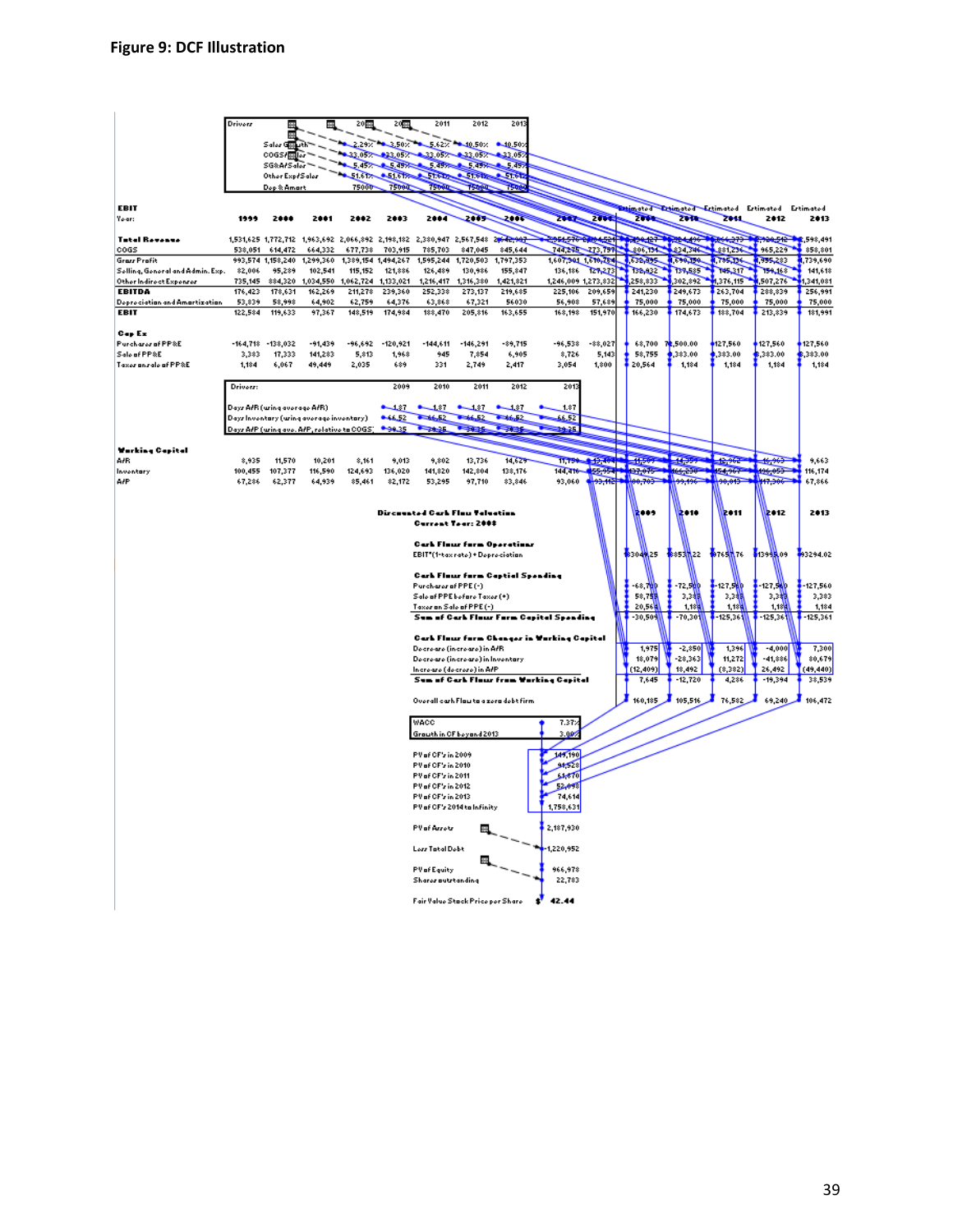# Appendix B: Model 2

## **Figure 1: Subjectively Assessed Quartiles**

| 2009-2013      | COGS/Sales | SG&A/Sales | Other Exp/Sales | Dep & Amort |              | Gain on Sale of PP&E | Davs A/R | Inventory | Davs/AP | FCF Growth Rate |
|----------------|------------|------------|-----------------|-------------|--------------|----------------------|----------|-----------|---------|-----------------|
|                |            |            |                 |             |              |                      |          |           |         |                 |
| Q 1            | 30.00%     | 5.00%      | 49.00%          |             | 26.488.00    | 2.000.00             | 1.60     | 60.00     | 31.00   | 2.50%           |
| Q <sub>2</sub> | 33.05%     | 5.45%      | 51.61%          |             | 59.286.00    | 3.383.00             | 1.87     | 66.52     | 39.35   | 3.00%           |
| Q <sub>3</sub> | 36.00%     | 6.25%      | 54.00%          |             | 72.278.00    | 8.319.99             | 2.00     | 73.00     | 46.00   | 3.75%           |
| 1%tile         | 22.09%     | 4.56%      | 41.55% S        |             | 10.000.00 \$ | 1,485.67             | 1.00     | 58.00     | 30.00   | 1.87%           |
| 99%tile        | 42.82%     | 11.90%     | 59.04% \$       |             | 79.917.96 \$ | 156.218.73           | 2.10     | 88.70     | 57.12   | 7.57%           |

### Sales Growth

| Year:          | 2009     | 2010     | 2011     | 2012   | 2013   |
|----------------|----------|----------|----------|--------|--------|
| Q <sub>1</sub> | 1.00%    | 1.50%    | 3.00%    | 8.40%  | 8.40%  |
| Q <sub>2</sub> | 2.29%    | 3.50%    | 5.62%    | 10.50% | 10.50% |
| Q <sub>3</sub> | 4.00%    | 6.25%    | 9.00%    | 12.25% | 12.25% |
| 1%tile         | $-0.98%$ | $-1.39%$ | $-1.19%$ | 1.31%  | 1.31%  |
| 99%tile        | 10.92%   | 18.16%   | 22.02%   | 15.40% | 15.40% |

### Purchase of PP&E

| Year:          | 2011         | 2012                                        | 2013 |
|----------------|--------------|---------------------------------------------|------|
| Q 1            | 62,000.00 \$ | 60,000.00 \$ 60,000.00                      |      |
| Q <sub>2</sub> |              | $$127,560.00$$ \$ 127,560.00 \$ 127,560.00  |      |
| Q <sub>3</sub> |              | $$181,000.00$$ $$181,000.00$$ $$181,000.00$ |      |
| 1%tile         |              | $$50,000.00$$ $$10,000.00$$ $$10,000.00$    |      |
| 99%tile        |              | $$273,798.93$$ $$269,353.30$$ $$269,353.30$ |      |

## **Figure 2: Simulated Stock Price Statistics**

| Number of simulations |    | 5,000           |
|-----------------------|----|-----------------|
| <b>E(Stock Price)</b> | Ś  | 67.07           |
| Median                | Ś  | 47.16           |
| Stdev                 | S. | 2,477.60        |
| Range Min             |    | \$ (107,619.13) |
| Range Max             |    | 93413.74597     |

|                   | Lower bound | Upper bound |
|-------------------|-------------|-------------|
| $\alpha = 10\%$   | 9.25        | 124.88      |
| $ \alpha = 50\% $ | 44.29       | 89.49       |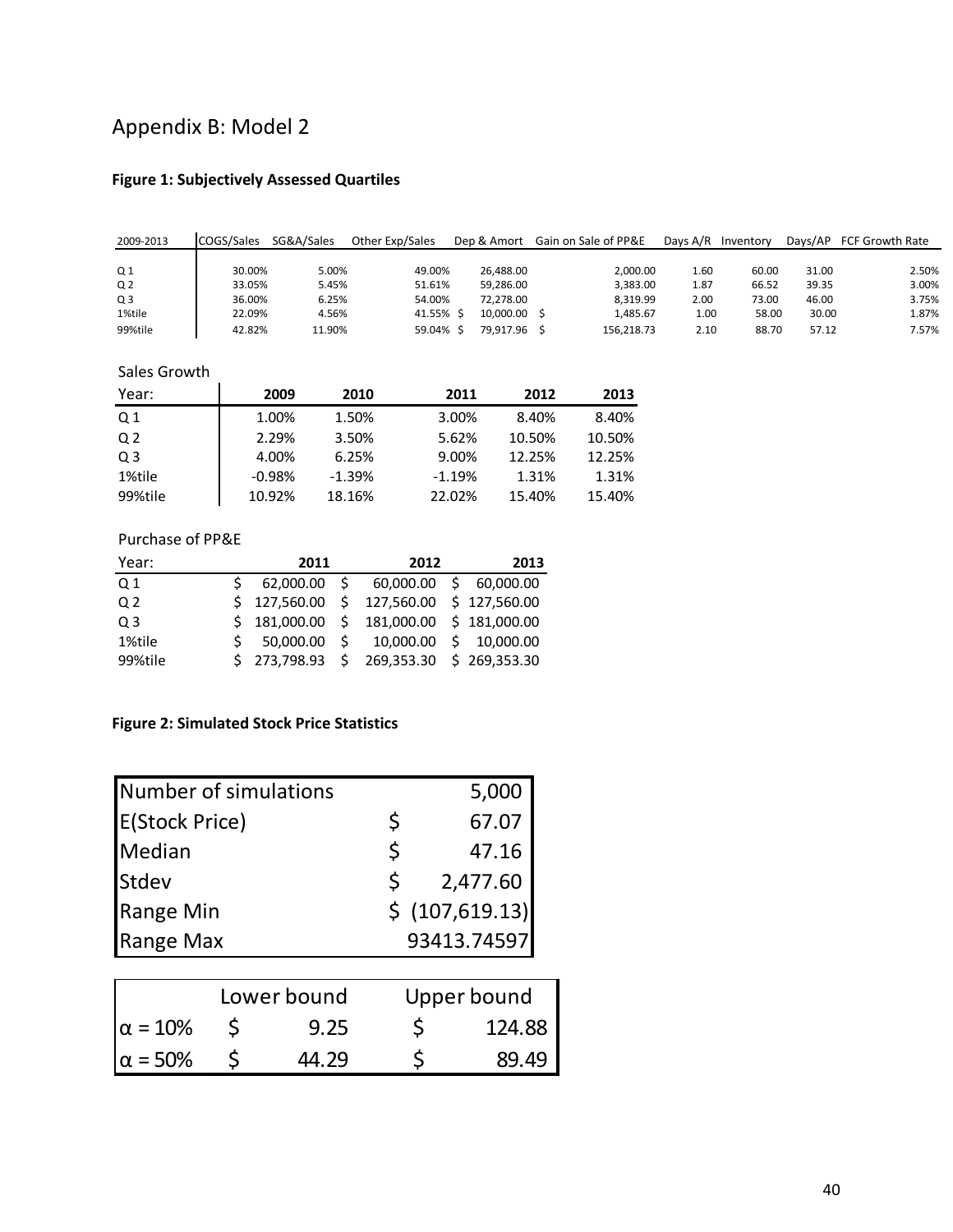## **Figure 3: Certainty Equivalent and Risk Tolerance**

|                     |      |            |       |   |       | EMV |       | <b>Risktol</b> |
|---------------------|------|------------|-------|---|-------|-----|-------|----------------|
| $P(H) = P(L) = 0.5$ | ' \$ | 5,000<br>ت | 1,000 | ٮ | 2,500 | ٮ   | 3,000 | \$3,830.46     |

## **Figure 4: Expected Utility and CE Calculations from Simulation Results**

| Risktol             | 3,830.46    |          | <b>Calculations from utilities:</b> |            |  |  |
|---------------------|-------------|----------|-------------------------------------|------------|--|--|
|                     |             |          |                                     |            |  |  |
| <b>EMV</b>          | \$17,662.29 | E(U)     |                                     | $-0.77$    |  |  |
| <b>CE</b>           | \$1,003.16  | CЕ       |                                     | 1,003.16   |  |  |
| <b>Risk Premium</b> | \$16,659.13 | Stdev(U) |                                     | 0.74181651 |  |  |

Utility from not investing<br>U U and  $-1$ 

| Utility Confidence Interval |             | CE Confidence Interval |          |
|-----------------------------|-------------|------------------------|----------|
| Upper bound                 | -0.7490337  | Upper bound            | 1,106.89 |
| Lower bound                 | -0.79015791 | Lower bound            | 902.16   |

Alpha of 5%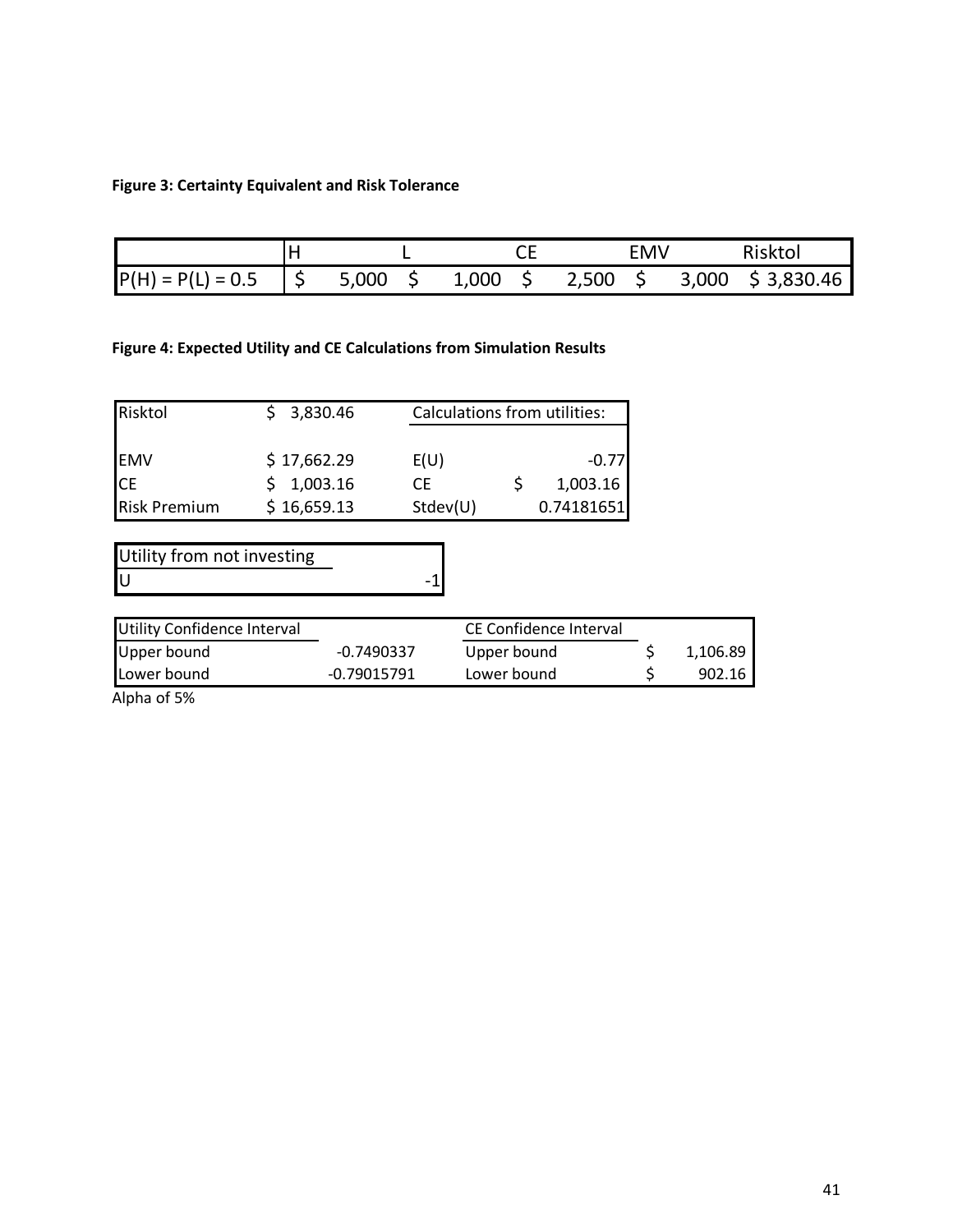

**Figure 5: WACC Sensitivity Analysis Using DCF Model 1**